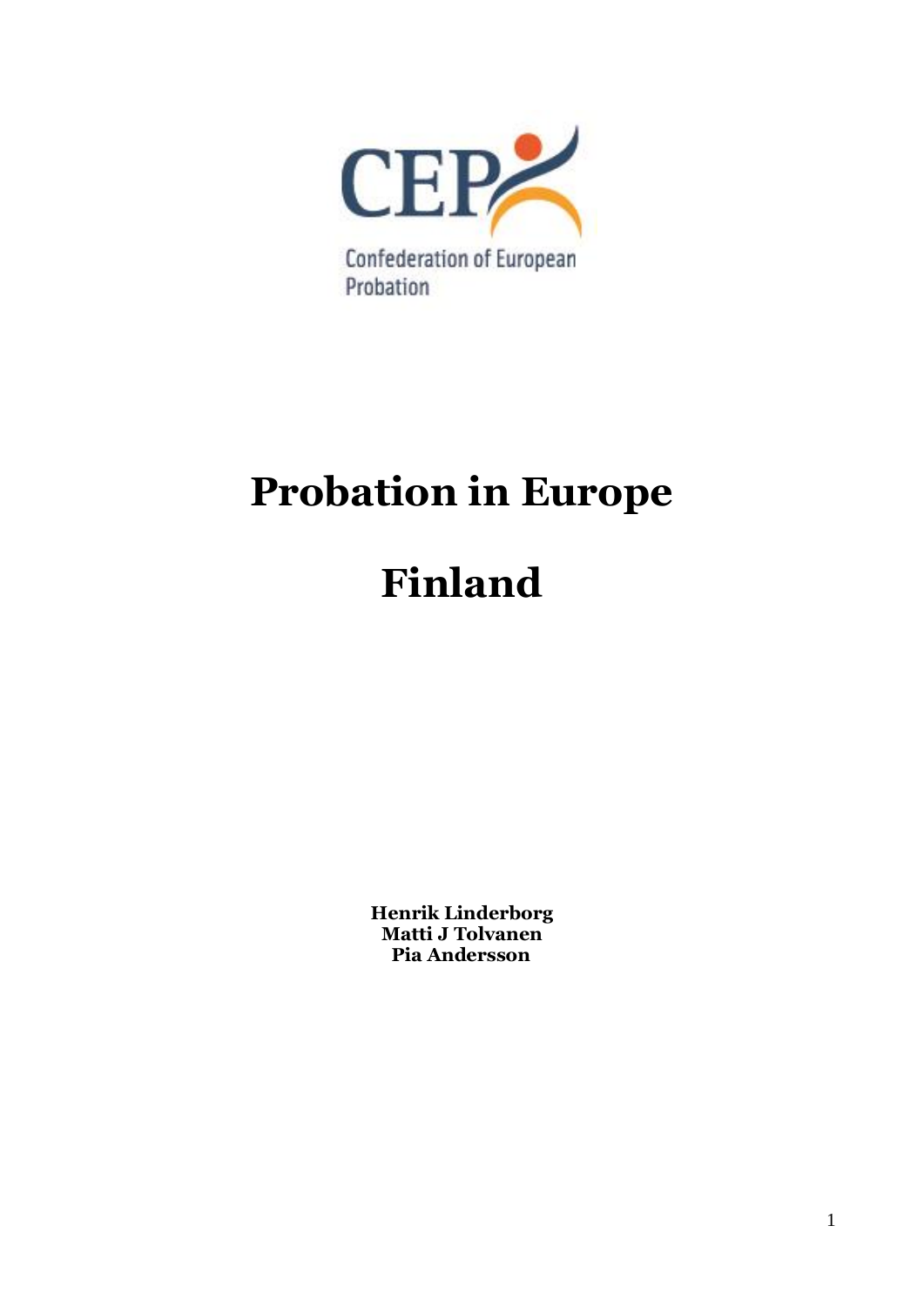Henrik Linderborg Matti J Tolvanen Senior Researcher **Professor of Criminal Law** Central Administration PO Box 111 Lintulahdenkatu 5 80100 Joensuu 00530 Helsinki Finland Finland +358 50 550 8052 +358 50 402 6652 [matti.tolvanen@uef.fi](mailto:matti.tolvanen@uef.fi) [henrik.linderborg@om.fi](mailto:henrik.linderborg@om.fi)

Criminal Sanctions Agency University of Eastern Finland

Pia Andersson Senior Specialist Criminal Sanctions Agency Central Administration Lintulahdenkatu 5 00530 Helsinki Finland +358 50 576 2358 [Pia.andersson@om.fi](mailto:Pia.andersson@om.fi)

June 2020

ISBN/EAN: 978-90-820804-0-7

This publication was funded by the Ministry of Justice and Safety of the Netherlands and the Dutch foundation *Stichting Nationale Reclasseringsactie*

Edited by: Anton van Kalmthout Ioan Durnescu

Published by:

CEP, Confederation of European Probation P.O. Box 8215 3503 RE UTRECHT The Netherlands

[www.cep-probation.org](http://www.cep-probation.org/)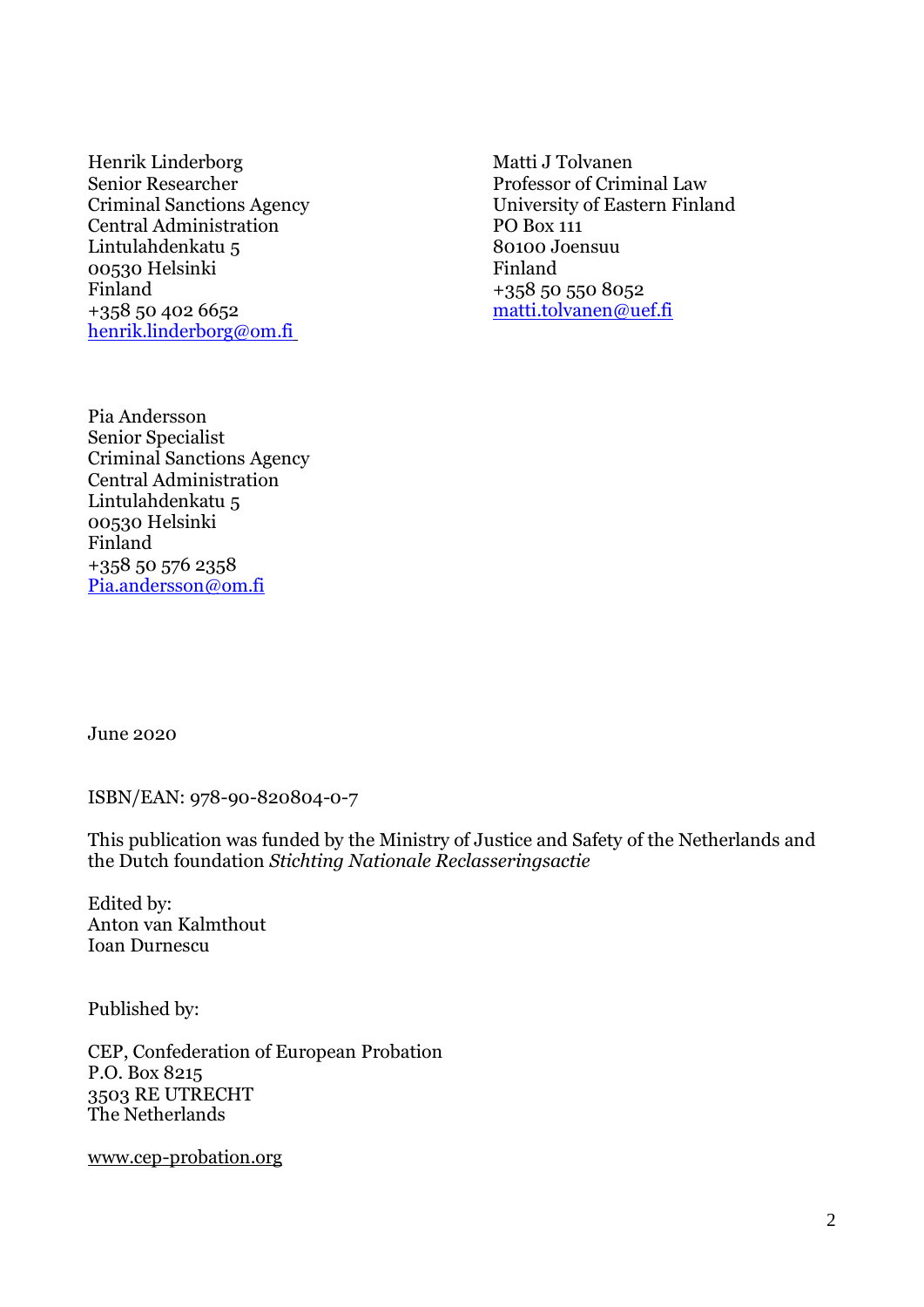# **Table of contents**

| 1. Introduction                                                         | 4  |
|-------------------------------------------------------------------------|----|
| 2. Historical Development of the Probation System                       | 5  |
| 3. Legislative Basis of the Probation System                            | 9  |
| 4. The Organization of Probation Services                               | 19 |
| 5. Different Stages of the Criminal Justice Process                     | 23 |
| 6. Probation Methodology                                                | 36 |
| 7. Finances, Accounting, Registration Systems and Evaluation Procedures | 39 |
| 8. Societal Support and Clients' Views                                  | 41 |
| 9. Probation Clients Rights                                             | 44 |
| 10. Developments to be expected                                         | 45 |
| 11. Important Publications                                              | 46 |
| 12. Main Addresses, Phone & Fax Numbers, E-mail Addresses, Home Pages   | 47 |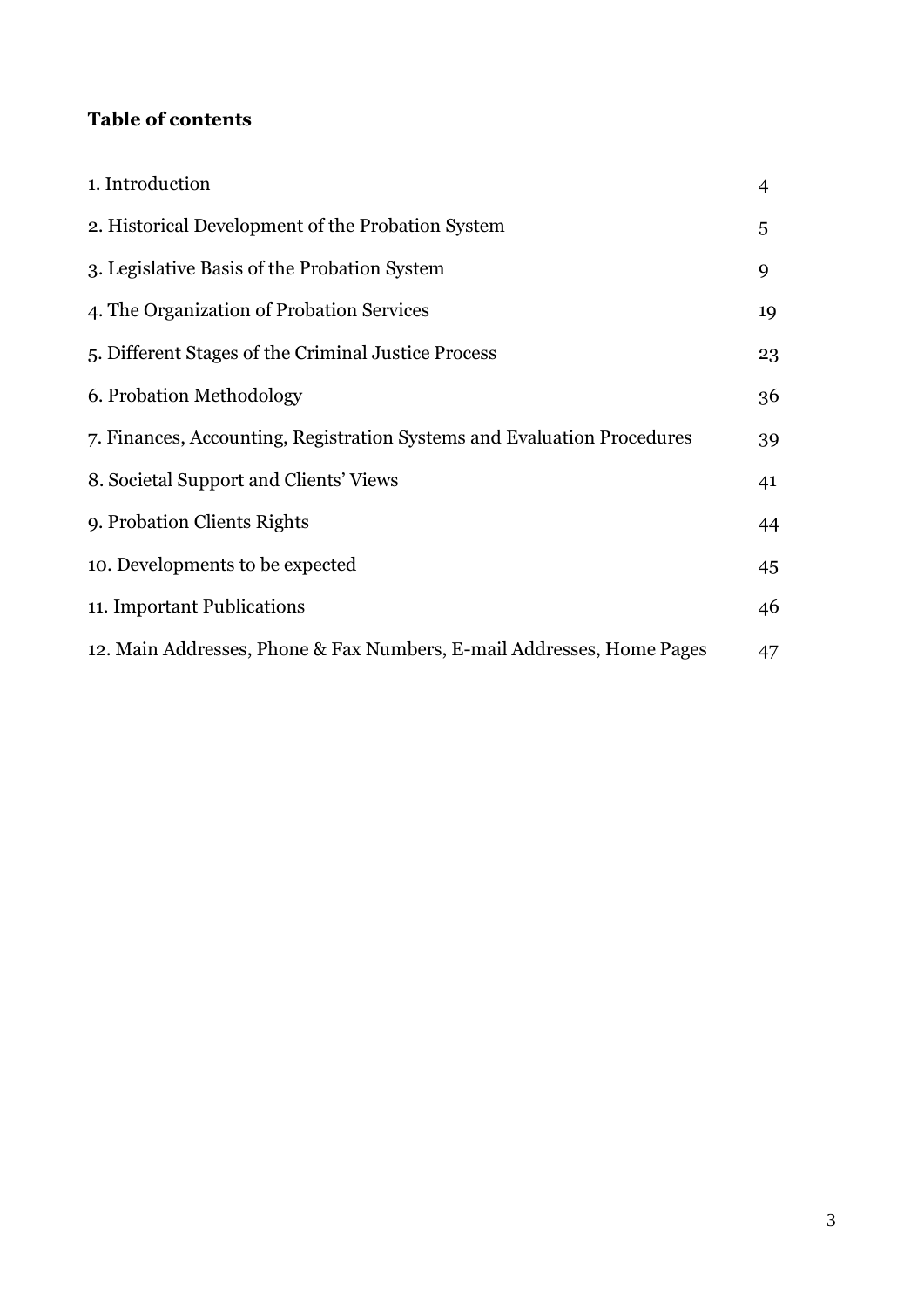#### **1. Introduction**

#### **1.1. Probation organization**

The implementation of community sanctions falls under the responsibility of the Criminal Sanctions Agency, which is subordinate to the Ministry of Justice. The Criminal Sanctions Agency consists of the Central Administration, the Enforcement Unit, the Training Institute for Prison and Probation Services, and three criminal sanctions regions, which are:

- Criminal Sanctions Region of Southern Finland
- Criminal Sanctions Region of Western Finland
- Criminal Sanctions Region of Eastern and Northern Finland.

Each region has a region centre lead by a region director, a separate assessment centre, and prisons and probation offices, which are subordinate to the region centre. The probation offices are responsible for the implementation of community sanctions. The probation officers draw up assessments, pre-sentence reports, and sentence plans for the following community sanctions:

- juvenile punishment (15-17 years old)
- supervision of young offenders sentenced to conditional imprisonment (15-20 years old)
- supervision of adults sentenced to conditional imprisonment (over 21 years old)
- community service
- monitoring sentence.

#### **1.2. Probation activities in nutshell**

Probation activities consist mainly of the implementation of community sanctions. Community sanctions include: 1) supervision of young offenders sentenced to conditional imprisonment, 2) juvenile punishment, 3) supervision of adults sentenced to conditional imprisonment, 4) community service, 5) monitoring sentence, 6) supervision of conditionally released prisoners, and 7) supervision of combination sentence.

In last ten years, the daily number of the clients serving community sanctions decreased to an average of about 3 000. In 2019, the average daily number of probation clients was 3 037. (Financial accounts and annual report of the Criminal Sanctions Agency 2019). The average daily number of probation clients increased by about 15 per cent in the early 2000s and peaked at 4 800 in 2007 (Statistics of the Criminal Sanctions Agency 2012).

The age distribution varies from teenagers to mature seniors. In 2019, the median age of probation clients was 30 and the average age was 33. The youngest probation client was 15 years old and the oldest 84 years old. (Cross-sectional statistics of the Criminal Sanctions Agency on 1 May 2019)

As a result of the diversification of community sanctions, the scope of probation has expanded and become more complicated and professionally demanding. Besides the traditional rehabilitation and supervision relying mainly on face-to-face contacts and discussions, the present-day probation includes a greater degree of rehabilitation and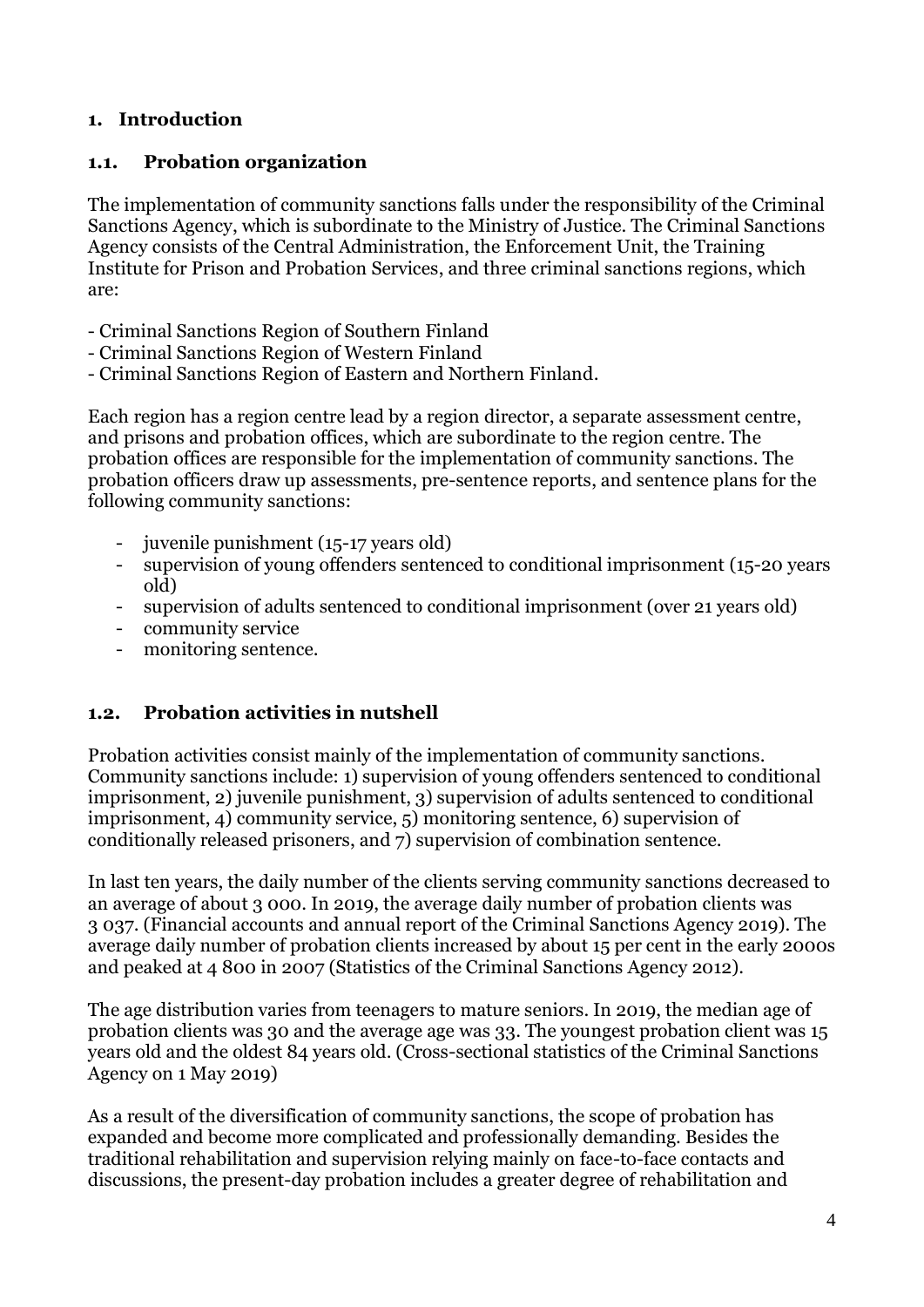treatment influenced by the approaches of What Works, Desistance, and Good Lives Model as well as new types of supervision methods, which require more skills and abilities from the probation officers.

Supervision meetings have been developed so that they are more structured by using the Jersey Supervision Interview Checklist developed by Peter Raynor et al (2009). The focus is still on individual interactive work with clients. However, online treatment programmes have been introduced in probation work. In addition, a mobile application, which will be used in probation work as a tool for the communication between probation officers and clients and for independent activities by clients, is being under development. The supervision of offenders sentenced for sexual offences, serious violent offences, or homicide has increased the need to pay more attention to safety and risk factors in probation work and improve related professional competence.

The duties of the probation services include more development work and case management, such as informing, guiding and counselling the probation clients. In nutshell, the present-day probation can be defined as a complicated mix of activities that include both formal and informal components and aim to help the probation clients to comply with the terms and conditions of their sentence and, thus, help them desist from crime and, at the same, increase the safety of society.

#### **2. Historical development of the Probation System**

#### **2.1 History from the origins to 2008**

In Finland, the roots of the probation services lie in the work of the Finnish Prison Association, which was established in 1870. The ideological foundation of the association was religious. Many of the board members were priests or representatives of the religious upper class. The general aim was to prevent recidivism through the moral education of prisoners. At the beginning, the Prison Association focused exclusively on helping missionary work in the prisons and especially on improving the poor prison conditions.<sup>1</sup>

Besides the work carried out in the prisons, the Prison Association also started the aftercare of released prisoners. The Anglo-American parole system, which was already in use in some European countries, was not adopted in Finland until the enactment of the Criminal Code of Finland in 1889. The emphasis of the work changed to supporting released prisoners, who were assisted in finding work, dwelling, and livelihood. According to the rules of the Prison Association, giving financial aid was not allowed apart from some exceptions and it was never given in the form of alms. The rules also emphasised the principle of free will. Nobody was to be forced to accept the assistance of the Prison Association. Both general education and religious education were considered the best methods of curing prisoners. The work was mainly carried out by volunteers because there

1

 $1$  Huhtala 1984, 2-3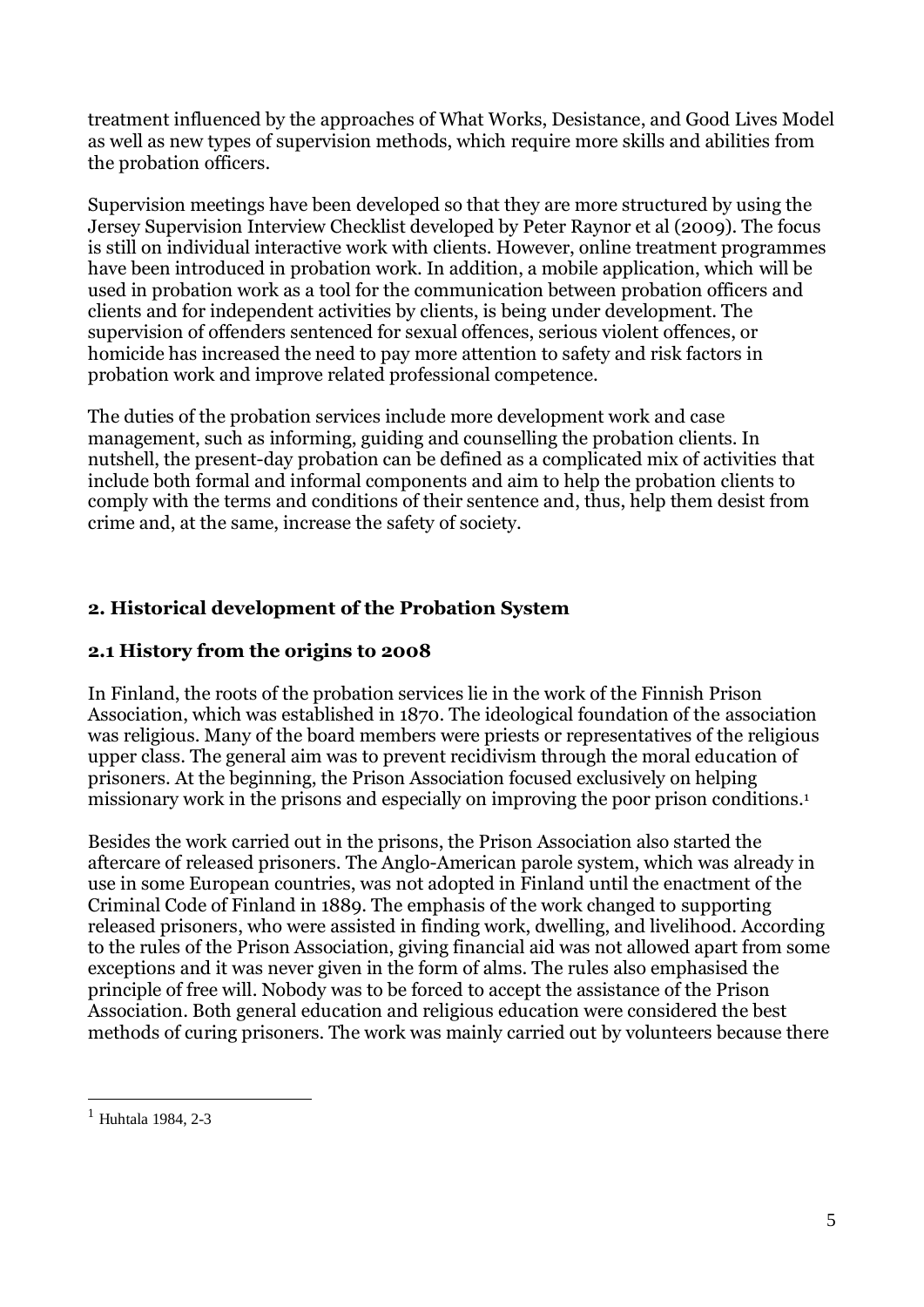were no subsidies from society. The funding of the Prison Association was composed of membership fees and donations made by the church and private persons. 2

The Criminal Code of Finland, which entered into force in 1889, had a great impact on the tasks of the Prison Association as it introduced conditional release to Finland. However, the Criminal Code did not include provisions on the supervision of conditionally released prisoners nor did the Prison Association have such professional organisation that would have been able to carry out supervision at that point. Thus, despite the enactment of the Criminal Code of Finland, the main task of the Prison Association was still the organisation of aftercare for released prisoners. <sup>3</sup>

In 1931, the Prison Association was assigned its first statutory duty as the Decree on the Supervision of Conditionally Released Prisoners (279/1931) entered into force on 9 October 1931. The Decree did however not include provisions on developing a supervision system even though it had been discussed in the preparation phase.<sup>4</sup> From the perspective of the statutory supervision of conditionally released prisoners, the 1940s were considered a more significant decade as the Young Offenders Act (262/1940) entered into force in 1940. Along with the new Act, the Prison Association was reorganised and more emphasis was put on the work with young offenders, whereas the aftercare of released prisoners received significantly less attention in the 1940s and 1950s.<sup>5</sup>

The legislation laid down in the 1940s formed the basis for the direction of the Finnish probation services in relation to the other European countries. At this stage, Finland did not want to copy the youth probation used in the United States and England. The Young Offenders Act issued in 1940 made it possible to impose supervision as an ancillary sanction to conditional sentences. The aim of the supervision was to support young offenders to desist from offending and criminal lifestyle. After the formation of the youth supervision system in the 1940s, the Finnish Prison Association carried out supervision in two different manners: the supervision of conditionally released prisoners was support work with tight control and the supervision of young offenders sentenced to conditional imprisonment emphasised supportive work.<sup>6</sup> The Young Offenders Act has later been criticised for not providing enough means to intervene in the criminal behaviour of young offenders. A wish to introduce the practices of the Anglo-American youth justice system in the Finnish system at some point was brought up in some discussions. <sup>7</sup>

In 1949, the Prison Association was assigned a new task to maintain work camps that were intended to employ those conditionally released prisoners, who were otherwise unable to make an honest living.<sup>8</sup> The work camps were officially included in the penal system as release units and they were even used as a condition of conditional release.<sup>9</sup> The idea was to help the situation of those conditionally released prisoners, who may have had

1

<sup>2</sup> Huhtala 1984, 11 - 17.

<sup>3</sup> Ibid, 19.

<sup>4</sup> Ibid, 72.

<sup>5</sup> Ibid, 70.

<sup>6</sup> Ibid, 73.

<sup>7</sup> Marttunen & Takala 2002, 8-10.

<sup>8</sup> Ruotsalainen 2006, 17.

<sup>9</sup> Karjalainen 1989, 9.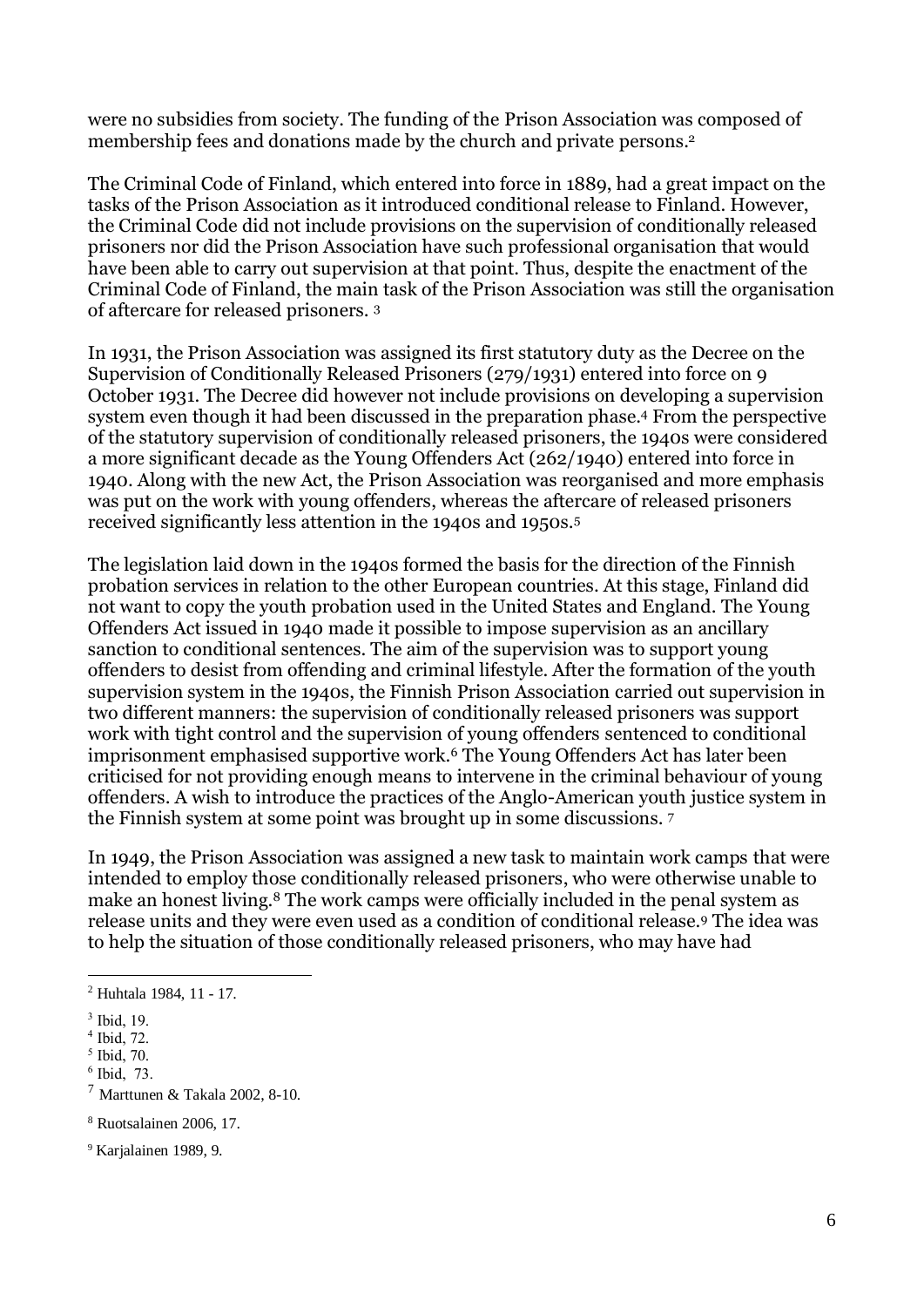difficulties during their conditional release due to lack of work or accommodation. The aim of the work camps was to show that the conditional released prisoners could succeed and, at the same time, to create a financial basis for their life in freedom.<sup>10</sup>

The status of the Prison Association improved greatly in the 1960s. It was a time of social transition and, in addition to other social services, both the social welfare and the prison administration were subject to criticism. The work of the Prison Association was also examined critically. Public debate resulted in an improved financial situation and a rapid organisational development. In 1966, the name of the Prison Association was changed to Registered Association of Probation. 11

The reforms launched in the 1960s were continued in the 1970s. The administrative framework and the orientation of the work with clients changed. A semi-official Probation Association was established in 1975. The activities of the Probation Association were regulated by the Act (31/1975) and Decree (134/1975) on the Government Funding of the Probation Work and the Decree on the Probation Association (135/1975). From then on, the emphasis was directed at the supervision of conditionally released prisoners and especially at the aftercare of released prisoners and the development of housing services. Preparing for the release from prison and informing about the services of the Probation Association as well as other public sector services were also prioritised.<sup>12</sup>

The 1980s saw the beginning of reforms that formed a basis for more thorough changes in probation work later in the 1990s and 2000s. The Social Welfare Act (710/1982) entered into force in 1982 and specified that municipalities were responsible for supportive housing services along with the other social services. The housing services of the Probation Association were discontinued at the end of the 1990s. At the same time, the work camps were closed because they no longer corresponded to the development needs of the probation services. The main focus was on the adoption of community service as a new form of sanction. Preparations for this reform were started in connection with the overall reform of the Criminal Code of Finland, which was started in the 1980s.

Community service was introduced in the Finnish legal system through the Act on the Experiment of Community Service (1105/1990), which entered into force on 14 December 1990. The Act included an experimental period of three years (from 1 January 1991 to 31 December 1993) during which the sanction was tested in 12 rural districts and six cities. The experiment was subsequently expanded and an amendment issued on 25 March 1994 (227/1994) ultimately extended it to all Finnish courts for an experimental period lasting until 31 December 1996. The Community Service Act (1055/1996), which entered into force on 12 December 1996, established community service as a sanction permanently.<sup>13</sup>

The positive experiences of community service had an influence on the breakthrough of a sanction aimed at young offenders. The Ministry of Justice appointed a working group to discuss the introduction of juvenile punishment in 1994. As a result, the Act on the

<u>.</u>

<sup>10</sup> Huhtala 1984, 76.

<sup>&</sup>lt;sup>11</sup> Ibid,  $84 - 85$ .

<sup>12</sup> Ibid, 106.

<sup>13</sup> Joutsen et al. 2001.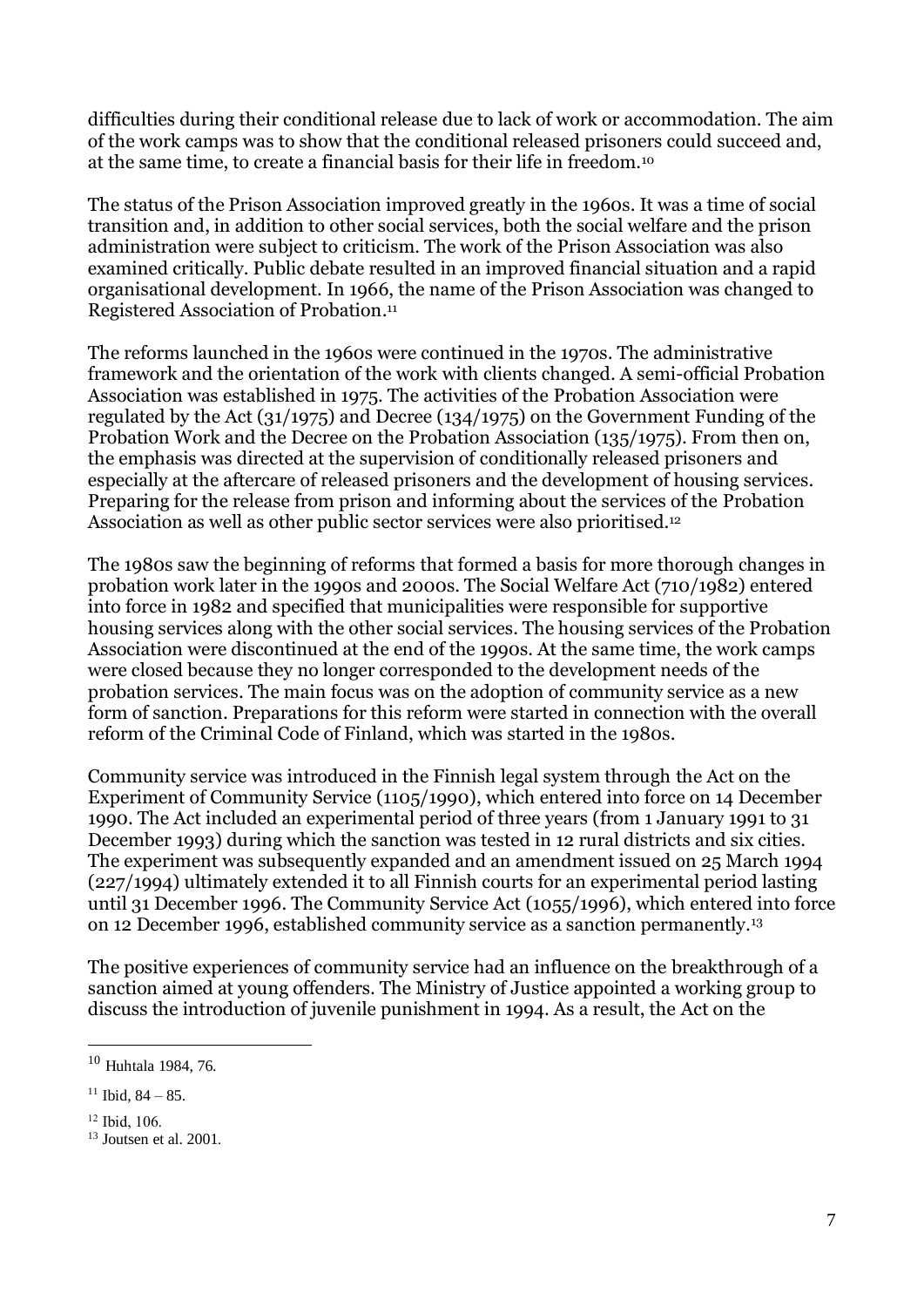Experiment of Juvenile Punishment (1058/1996) entered into force 1997 and was applied in seven district courts. The experiment lasted eight years after which the Juvenile Punishment Act entered into force on 21 December 2004 (1196/2004) and juvenile punishment was extended to the whole country.<sup>14</sup>

After the expansion of community sanctions, the status of the Probation Association as an enforcement authority needed to be redefined. The revised Constitution of Finland provided that all activities involving the use of force and coercive measures should be in the hands of government officials. Since community sanctions clearly contained these elements, the Probation Association was abolished in connection with a larger organisation reform in 2001.<sup>15</sup> As the implementation of community sanctions was now specified as the duty of the state, the Probation Service was established under a new administrative board, the Criminal Sanctions Agency, which operated under the direction of the Ministry of Justice and included also the Prison Service. The Probation Service, which comprised regional units and was headed by Chief Director, was in charge of the direction and development of the implementation of community sanctions.

Including community service and juvenile punishment in the penal system was the first stage of the overall effort to shift emphasis more permanently to community sanctions. For this purpose, several other changes were made concerning the individual community sanctions as well as the whole penal system. An electronically monitored early release practice (probationary liberty under supervision) was introduced in connection with the reform of the legislation on imprisonment in 2006. At the same time, the legislation on the supervision of conditionally released prisoners and the legislation on community service were also reformed. The supervision was changed to more demanding and systematic, which makes it possible to include measures that enhance the conditionally released prisoners' capacity for social functioning. In community service, the possibilities of the clients to participate in substance abuse treatment were improved.

# **2.2 Recent history from 2008 to 2019**

Since 2008, probation work has been under a constant change. The wide-ranging reforms were directed at both the organisational structures and the enforcement processes and practices. The reforms were justified by emphasising different aspects of credibility, effectiveness and rehabilitation.

The organisational structures were reformed by merging the enforcement of prison sentences and community sanctions under one authority, the Criminal Sanctions Agency, in 2010 when the Act on the Criminal Sanctions Agency entered into force. Besides the uniformity and better targeting of penal and rehabilitative activities, the organisational reform was justified by productivity and effectiveness. Joint administration would eliminate overlapping in administrative and managerial duties and free resources for

<u>.</u>

<sup>14</sup> Marttunen - Takala 2002.

 $15$  Mohell - Pajuoja, 2006.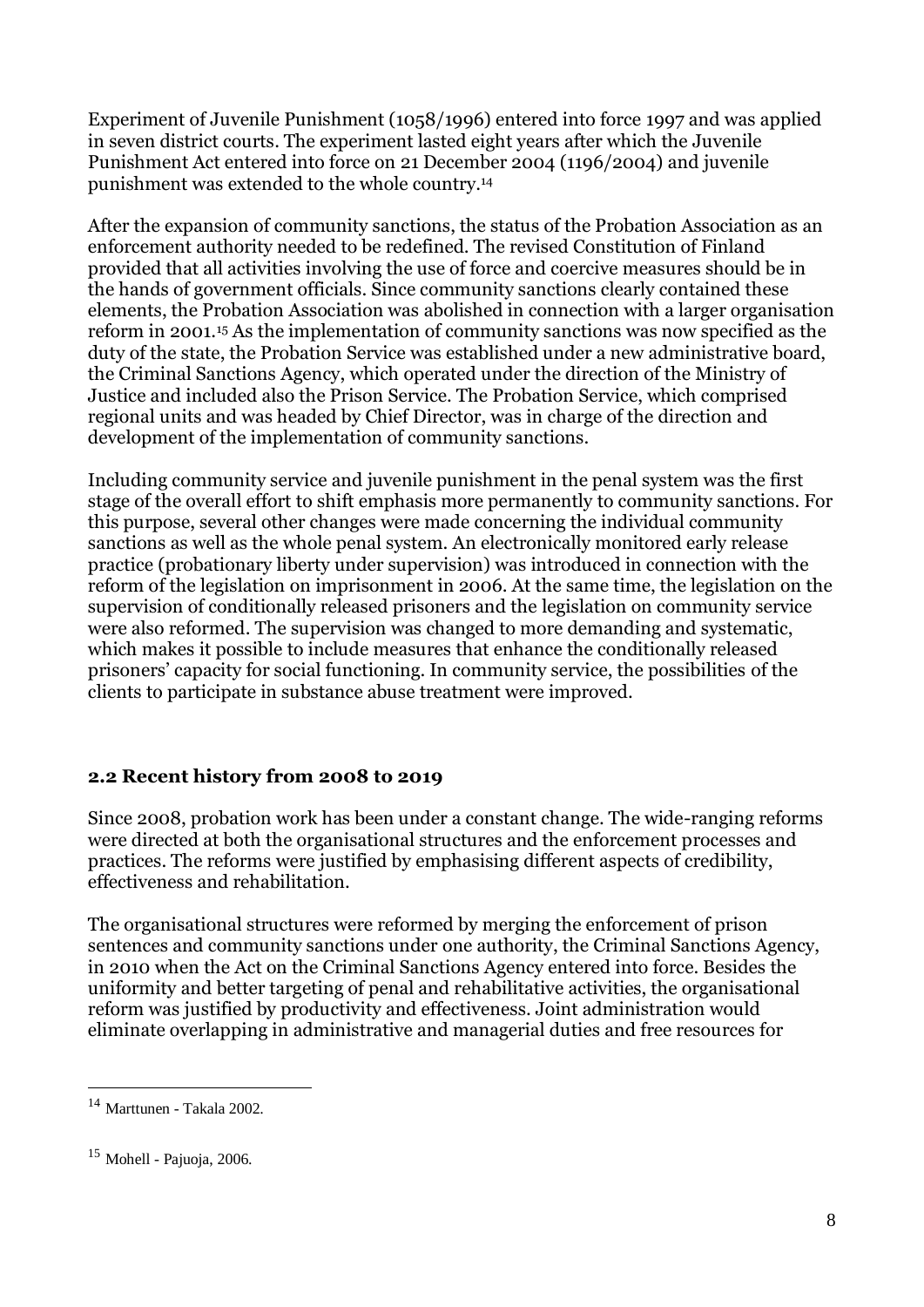interactive work with prisoners and probation clients, which aims at promoting desistance from crime (Government proposal 92/2009, 15).

After the merger, the organisation has been developed both at central and regional level in order to create a better basis for the harmonisation of the enforcement processes and practices in prison sentences and community sanctions.

At the same time, the scope of community sanctions has been expanded and diversified by legislative reforms. A new electronically monitored sanction called monitoring sentence was introduced in 2011. The Act and Decree on the Enforcement of Community Sanctions entered into force in 2015 and replaced all separate acts and decrees on each community sanction.

Provisions on a combination sentence meant for dangerous offenders entered into force in 2018. Two alternatives to remand imprisonment, i.e. an intensified travel ban and a house arrest, were taken into use at the beginning of 2019. Provisions that entered into force at the beginning of 2020 enabled a more effective use of the system of sanctions ancillary to conditional imprisonment. According to the provisions, adults, who have committed an offence when over 21 years of age, can also be imposed supervision as an ancillary sanction to conditional imprisonment. In addition, the maximum number of hours of community service that can be imposed as an ancillary sanction to conditional imprisonment was increased.

# **3. Legislative Basis of the Probation System**

# **Relevant Probation Rules**

The objective of community sanctions is to support sentenced persons during the enforcement of a sentence by promoting their social coping and improving their ability to live without crime. (Act on the Enforcement of Community Sanctions 400/2015, section  $2)$ .

The Act on the Enforcement of Community Sanctions (400/2015, sections 37, 43, 60, 64, and 71) lays down specific provisions that community service imposed on both adults and those, who have committed an offence when under 21 years of age, supervision of conditionally released prisoners, supervision of young offenders sentenced to conditional imprisonment, and juvenile punishment should contain support, guidance, and supervision so that the sentenced persons can detach themselves from crime and reintegrate into society. Depending on the sanction, the intensity of supervision and other measures promoting a life without crime varies. (Rule 1)

Provisions on the organisation and duties and responsibilities of the Criminal Sanctions Agency, which is responsible for the enforcement of community sanctions, are laid down in the Act (953/2009) and Decree (1793/2015) on the Criminal Sanctions Agency. (Rule 8)

A probation officer of the Criminal Sanctions Agency is responsible for the enforcement of an individual community sanction. In order to promote the appropriate enforcement of community sanctions and to assist the probation officers, private persons, who consent to the task and have suitable training and work experience in the criminal sanctions field, social work, health care, or pedagogy, may be appointed as assistant supervisors. Other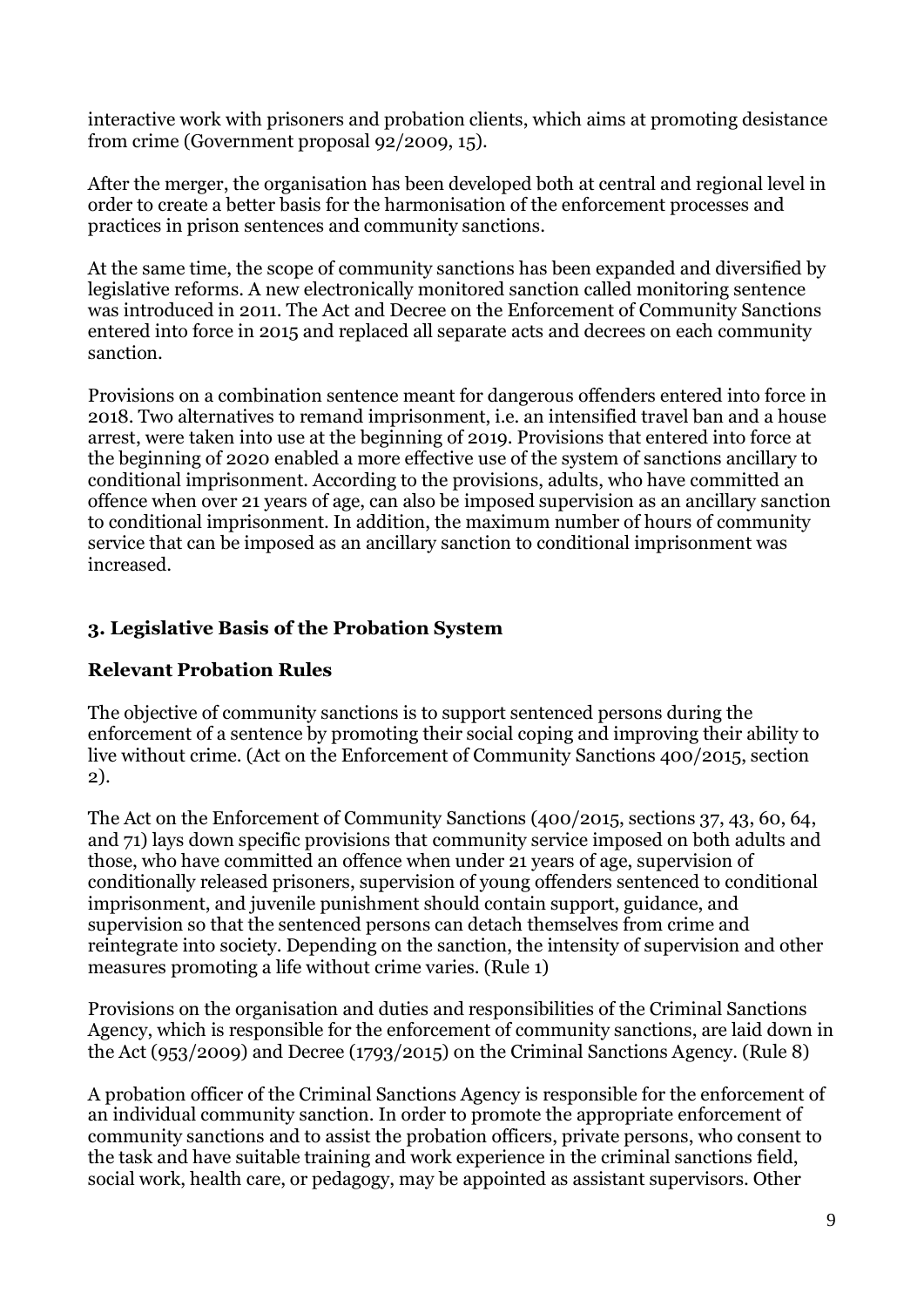suitable persons may also be assigned as assistant supervisors if it is necessary in order to arrange the supervision. (Act on the Enforcement of Community Sanctions 400/2015, 7 §) (Rule 34)

Victims of offences against life, health, liberty, or peace or sexual offences have, if they so wish, the right to be informed if a prisoner or remand prisoner is released from prison and, under certain conditions, also if the prisoner is absent from prison for some other reason (Victims' Rights Directive 2012/29/EU). The injured party or some other person may be notified of a prisoner's release and absence from prison if, on the basis of the behaviour of the prisoner or the threats made by him or her, there are reasonable grounds to suspect that the prisoner will commit an offence directed at the life, health or liberty of the person or a person close to the person. A notification may also be given to a person with regard to whom a restraining order has been imposed on the prisoner under the Act on Restraining Orders (898/1998) or with regard to whom a protective measure has been entered into the police data system under section 4 of the Act on the Application of the Regulation of the European Parliament and of the Council on mutual recognition of protection measures in civil matters (227/2015) (Imprisonment Act 767/2005). The Criminal Sanctions Agency guides the victims of crime to the necessary support measures if they need them. (Rule 95)

The Criminal Sanctions Agency is involved in restorative justice processes to some extent together with the police, prosecutors, and NGOs. For example, restorative justice methods can be used in the processing of the effects of serious offences and young offenders can be referred to mediation. Mediation falls under the responsibility of the regional mediation offices, which are financed by the government. (Rule 97)

Pursuant to section 12 of the Act on the Enforcement of Community Sanctions (400/2015), the Criminal Sanctions Agency must review the suspected offenders' living conditions and need for support measures together with the social welfare and health care authorities where necessary. The enforcement of community sanctions must be coordinated with the support measures that help the sentenced persons to manage their life and serve their sentence. The Act on the Processing of Personal Data by the Criminal Sanctions Agency (1069/2015) enables an extensive exchange of information between different authorities when investigating the possibility of sentencing to community sanctions and enforcing them. (Rule 98)

The Finnish legal system thus fully meets the requirements of the Probation Rules. The contents of the Finnish legislation and policies will be described in more detail in chapters 3.1–3.5.

# **3.1 Legislative Basis**

Provisions on the imposition of community sanctions are laid down in the Criminal Code of Finland (39/1889). Provisions on the enforcement of community sanctions are laid down in the Act and Government Decree on the Enforcement of Community Sanctions (400/2015 and 551/2015) and in the Act on Probationary Liberty under Supervision (629/2013).

Pursuant to chapter 6, section 11 of the Criminal Code of Finland (39/1889) and section 37 of Act on the Enforcement of Community Sanctions (400/2015), community service can be imposed instead of unconditional imprisonment of at most eight months. Community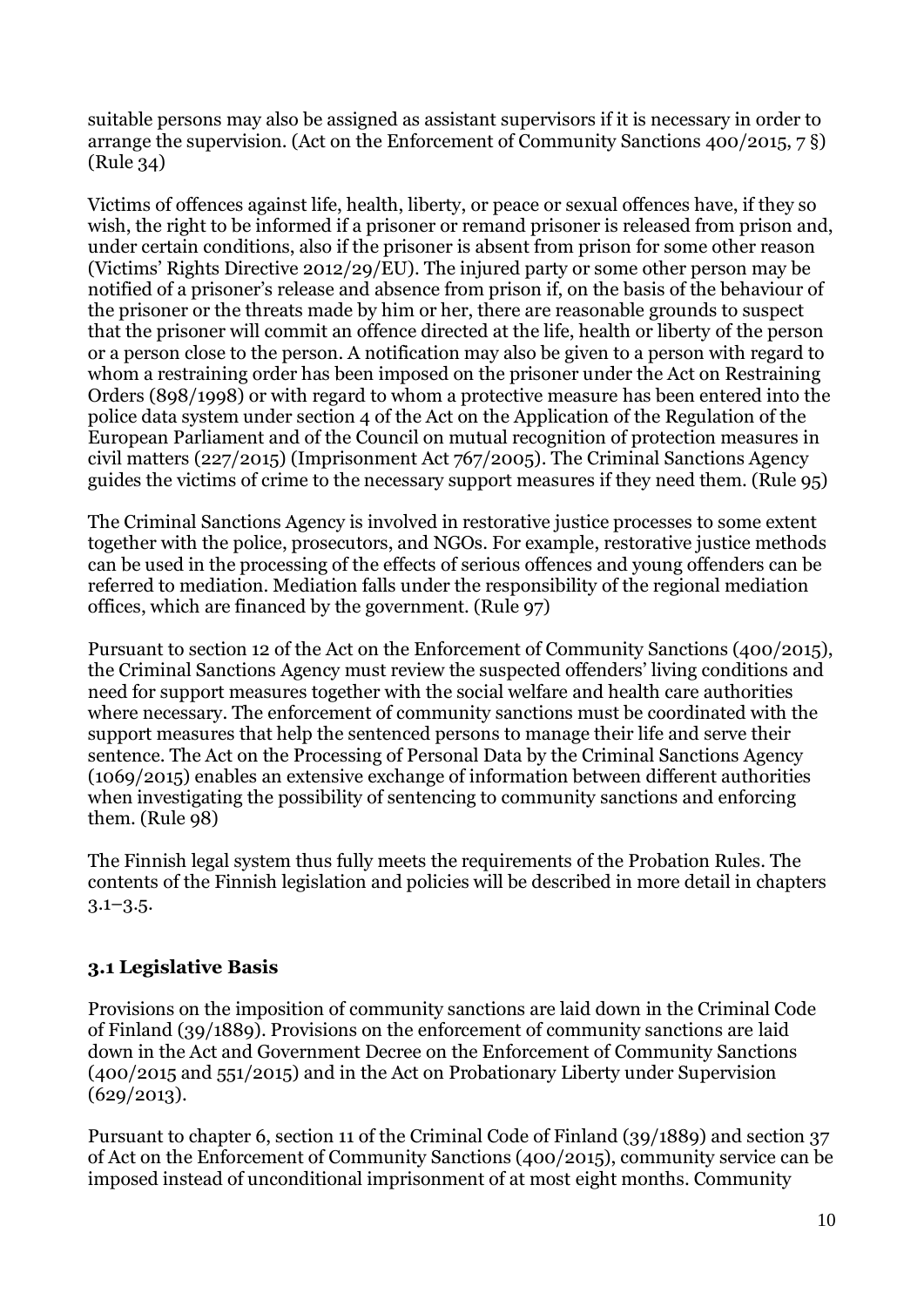service consists of at least 14 and at most 240 hours of regular, unpaid work carried out under supervision. A maximum of 30 hours of a community service sentence may be served by participating in activities arranged or approved by the Criminal Sanctions Agency or in outpatient treatment organised by public or private social welfare or health care services. The purpose of the activities or treatment referred to above is to reduce the sentenced persons´ risk of recidivism or substance abuse problems and improve their ability to complete the community service sentence. However, the share of work has to be at least half of the imposed sentence. (400/2015, section 37)

Unconditional prison sentences, previous community service sentences or other weighty reasons can prevent the passing of a new community service sentence. The prerequisites for imposing a community service order also include the offenders' consent to it and their assumed ability to complete the community service. The preconditions of completing community service are assessed in a separate pre-sentence report prepared by the probation officers in the regional probation offices.

A juvenile punishment is a special sanction imposed for an offence committed before the age of 18 years if (1) a fine is, with consideration to the seriousness of the offence, the guilt of the offender manifested in the offence and the criminal history of the offender, an insufficient punishment and there are no weighty reasons requiring the imposing of an unconditional sentence of imprisonment, and (2) conditional imprisonment with supervision is not deemed sufficient in order to promote the social adaption of the offender and the prevention of new offences. A juvenile punishment may be imposed on the prerequisites provided in subsection 1 also if only some of the offences considered by the court at the same time have been committed under the age of 18 years. The following provisions on the length and contents of a juvenile punishment are laid down in section 64 of the Act on the Enforcement of Community Sanctions (400/2015).

A juvenile punishment can last 4-12 months and it includes supervision, activities and programmes, which are specifically targeted at young persons to improve their social functioning capacity, and support and guidance provided in connection with them. In addition, a juvenile punishment can include an orientation under supervision to employment and work unless it is considered clearly unnecessary or particularly difficult to organise.

Juvenile punishment is placed between a fine and unconditional imprisonment in the socalled staircase model of sanctions. In practice, juvenile punishment is comparable to conditional imprisonment in severity.

The aim of juvenile punishment is to break the cycle of crime of young offenders and improve their social abilities. Juvenile punishment always requires the preparation of a pre-sentence report as provided in the Act on Investigating the Circumstances of Suspected Young Offenders (633/2010, sections 5 and 6).

The preparation process begins when the prosecutor asks the Criminal Sanctions Agency to draw up a pre-sentence report concerning juvenile punishment. The Criminal Sanctions Agency prepares the report requested by the prosecutor in cooperation with the social welfare authorities. The report is made based on information about the young person's living conditions, in particular substance abuse, substance rehabilitation, mental health and the use of mental health services, and the need for various services and support measures.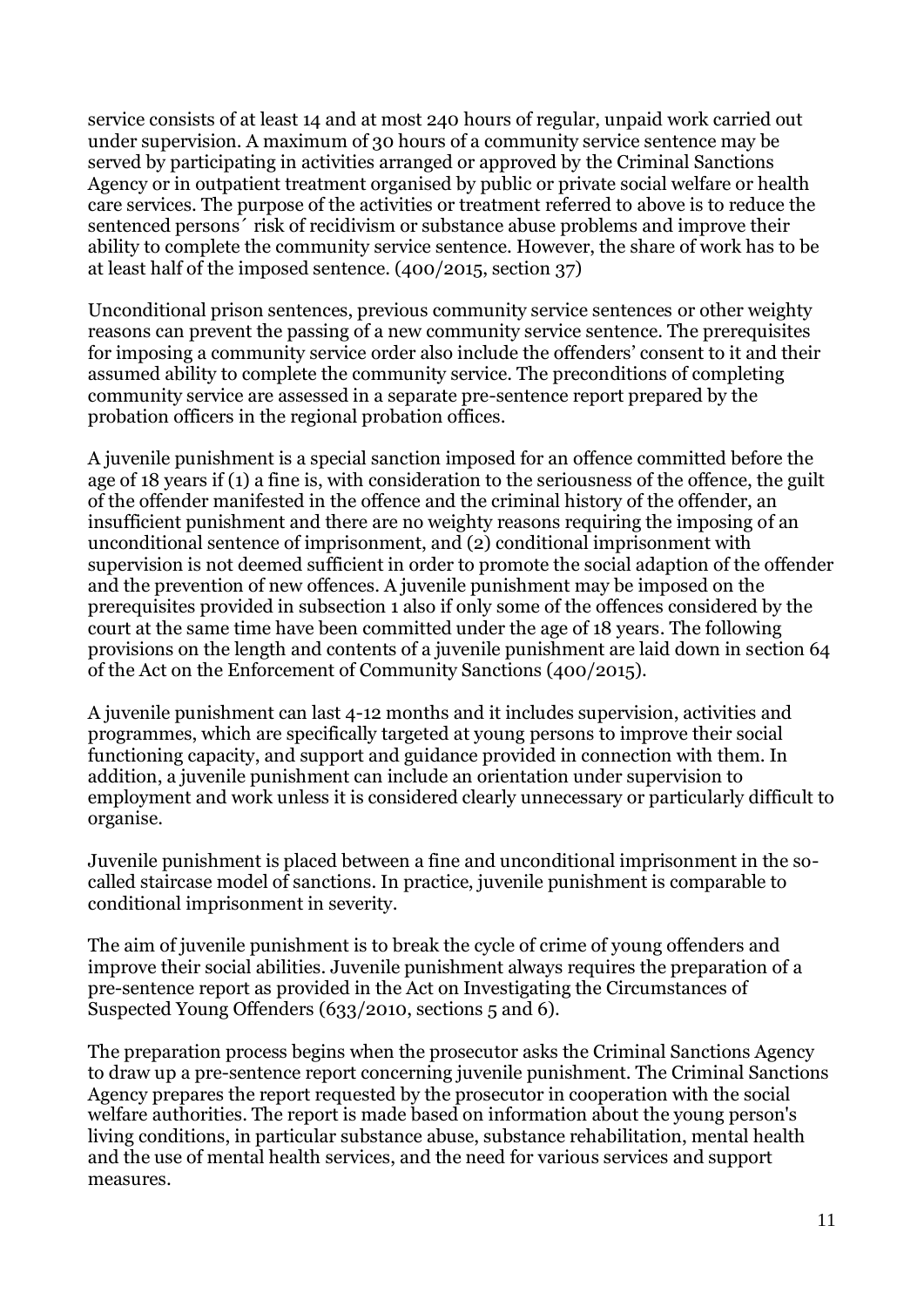Provisions on the supervision of young offenders sentenced to conditional imprisonment are laid down in section 60 of the Act on the Enforcement of Community Sanctions (400/2015). A person who have committed an offence when under 21 years of age can be subjected to supervision for 15 months in order to reinforce conditional imprisonment, where this is to be deemed justified in view of their social adaptation and the prevention of further offences. The need for supervision is assessed based on the pre-sentence reports prepared by probation officers in a regional probation office. The criteria for ordering to supervision are nearly identical to the preconditions of sentencing to juvenile punishment.

Persons who have committed an offence when under 21 years of age may be subjected to supervision for 15 months in order to reinforce conditional imprisonment, if this is to be deemed justified in view of the promotion of their social adaptation or the prevention of further offences.

Both a fine and supervision referred to in subsections 2 or 3 may be imposed as sanctions ancillary to conditional imprisonment at the same time.

As of the beginning of 2020, adult offenders, who have reached the age of 21 years, may be subjected to supervision for 15 months in order to reinforce conditional imprisonment as a result of the amendment to the provisions on sanctions ancillary to conditional imprisonment (272/2019), if:

1) this is necessary to prevent new offences, taking into account the offenders' previous offences, their personal circumstances, and the factors leading to the offence; or

2) conditional imprisonment is deemed insufficient punishment for the offence and the sentence of conditional imprisonment is at least eight months long.

The same amendment (272/2019) increased the maximum amount of community service imposed as an ancillary to a sentence of conditional imprisonment of eight months or longer to 120 hours while the minimum period remained 14 hours.

Both a fine and supervision referred to in subsections 2 and 3 may be imposed as sanctions ancillary to conditional imprisonment at the same time.

The separate provisions on fines and community service also apply to them when they are used as ancillary sanctions. However, ancillary community service may be commuted into imprisonment for at least four and at most 120 days. Provisions on the content and enforcement of the supervision referred to in subsections 2 and 3 are laid down in the Act on the Enforcement of Community Sanctions (400/2015).

The Act on Probationary Liberty under Supervision (629/2013) lays down provisions on the placement of prisoners, who serve a fixed-term prison sentence, in probationary liberty under supervision. For the promotion of prisoners' social adjustment, they can be placed in probationary liberty under supervision outside the prison for at most six months before their conditional release.

Pursuant to section 70 of the Act on the Enforcement of Community Sanctions (400/2015), a conditionally released prisoner is placed under supervision for a probationary period if: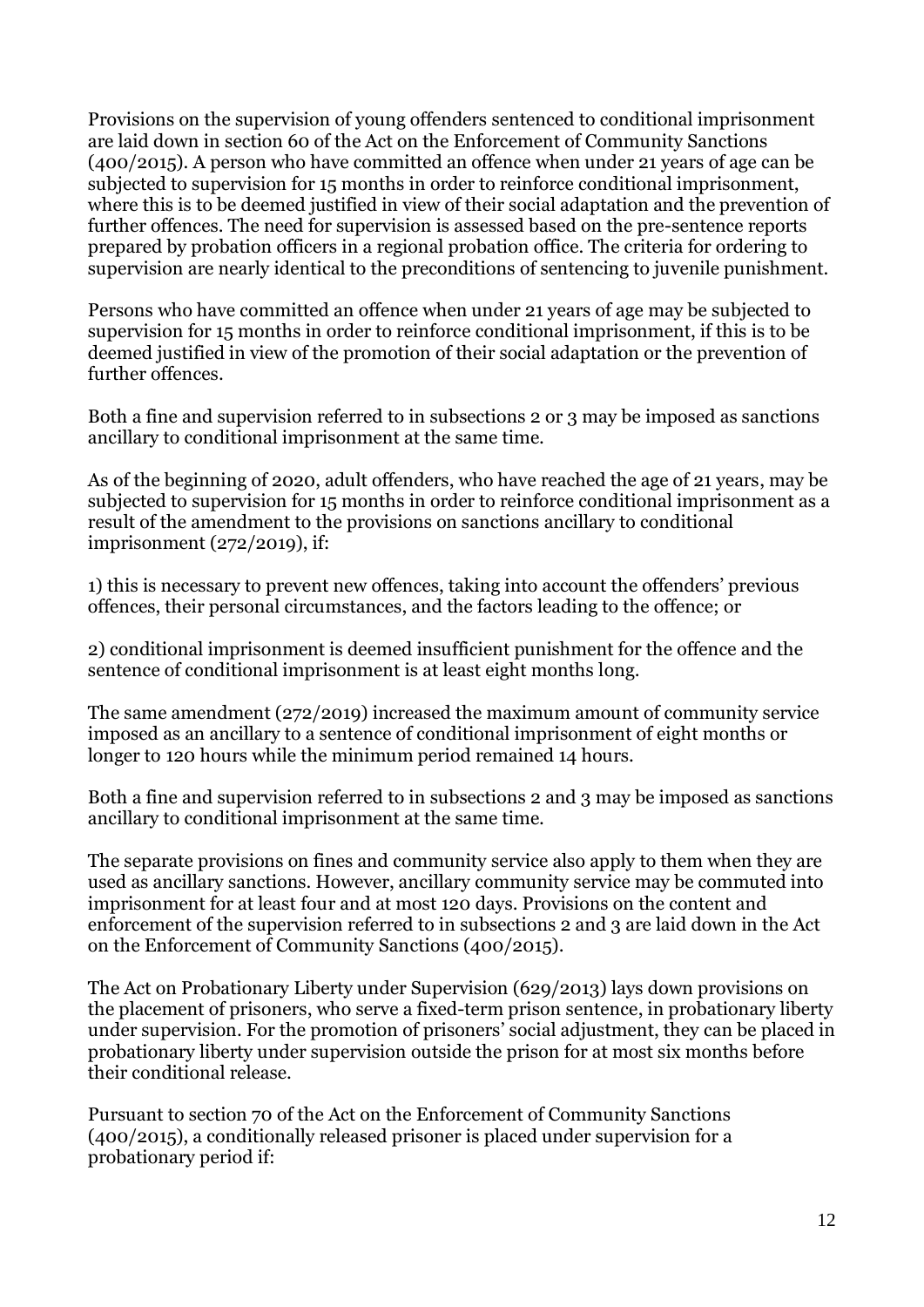1) the probationary period is longer than 12 months;

2) the offence was committed before the age of 21 years;

3) the prisoner so requests; or

4) the prisoner undertakes to comply with the conditions set for pharmacotherapy referred to in section 4 of the Act on Probationary Liberty Under Supervision (629/2013) and any other related treatment and support.

In addition, pursuant to the amendment (188/2019) to section 70 of the Act on the Enforcement of Community Sanctions (400/2015), a conditionally released prisoner is placed under supervision for a probationary period if:

5) the risk of a prisoner sentenced for murder, manslaughter, or attempted murder committing a new violent offence is assessed to be high; or

6) the risk of a prisoner, who is serving a prison sentence for a violent or sexual offence and has a prior sentence for a similar offence, committing a new violent or sexual offence is assessed to be high.

A combination sentence, which is meant for dangerous offenders, consists of unconditional imprisonment and a one-year supervision term that follows the prison term. The combination sentence replaces the sentence served in full in prison, which is meant for recidivists who have committed serious offences. Due to the supervision term included in the combination sentence, the person serving the sentence is not entitled to conditional release and probationary liberty under supervision. A combination sentence may be sentenced for an offence that has been committed after the legislation on combination sentence entered into force, i.e., after 1 January 2018.

The supervision term begins immediately after the term of the sentence served in prison. The content of the supervision term is determined based on, among other things, an individual risk assessment of each prisoner. The main obligations of the supervised persons include remaining at their place of residence at the set times, being sober at events related to the supervision term, participating in rehabilitation or other activities, and submitting to electronic monitoring by wearing, for instance, an ankle tag.

The purpose of the supervision is to reduce the risk of committing new serious offences. Gradual release and included support help the sentenced persons to reintegrate into society after the sentence is served. If the obligations are seriously breached, the remainder of the supervision term may be converted into unconditional imprisonment.

House arrest was introduced as an alternative to remand imprisonment on 1 January 2019 as the amendment (101/2018) to the Coercive Measures Act (806/2011) entered into force. Pursuant to chapter 2, section 12a of that Act, instead of remanding or continuing the remand, sentenced persons may be ordered to house arrest if a travel ban is an inadequate coercive measure. Persons ordered to house arrest are obliged to remain at their place of residence or other place suitable for living for at least 12 hours and at most 22 hours a day. The obligation must generally be scheduled for the period between 9 p.m. and 6 a.m. In addition, persons ordered to house arrest are obliged to submit to technical supervision, which is carried out by the Criminal Sanctions Agency (Coercive Measures Act 806/2011, chapter 2, sections 12b and 12d). Compliance with the obligations imposed on a person ordered to house arrest is supervised with technical devices given to their possession or attached to their wrist, ankle or waist, or with a combination of such devices.

The Act on the Criminal Sanctions Agency (953/2009) lays down general provisions on the duties and goals, the area of operation, and the organisation of the Criminal Sanctions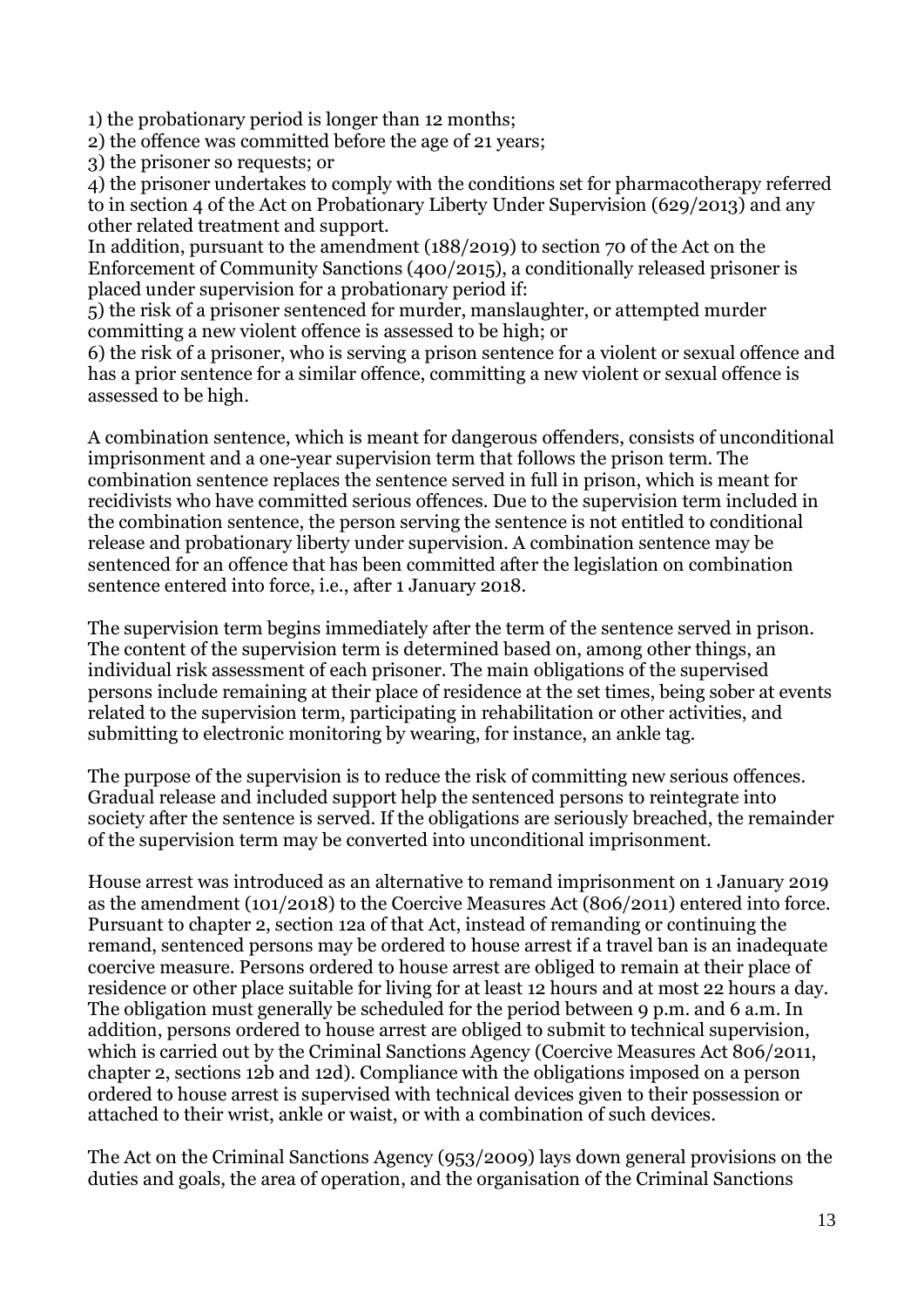Agency. Furthermore, it includes provisions on the authority and duties of the director general, the region directors, and the unit directors. The Decree supplementing the Act (Decree on the Criminal Sanctions Agency 1108/2009) issues more detailed provisions on the organisation of the Criminal Sanctions Agency at the level of the Central Administration, the regions, and the units (prisons and probation offices) as well as on the authority and decision-making power between the different levels, for instance, in regard to the establishment and abolishment of units or the appointment of staff. The Decree also lays down provisions on the qualifications and tasks of the staff. The Rules of Procedure of the Criminal Sanctions Agency (30 September 2011) sets even more detailed provisions on, among others, the decision-making power and duties of the management at central, regional, and unit level as well as on the duties of the officials of different levels.

#### **General remarks about the implementation of Probation Rules**

The Council of Europe Probation Rules and European Rules on Community Sanctions and Measures have been used as guidelines for the development of legislation and the implementation of community sanctions. The legislation and the practices have been developed in a manner that they correspond to the principles of the Probation Rules and European Rules on Community Sanctions and Measures.

In community sanctions, the supervision, pre-sentence report, and assessment procedures have been reformed so that their control and rehabilitation practices would better correspond to the goal to reduce recidivism and enhance the safety of society. The presentence report and assessment procedures have been unified.

The number of supervision meetings is in proportion to the risk level of the clients and the content of the meetings is planned based on the needs of the clients. The obligatory nature of the meetings has been intensified by tightening the punitive measures.

The effectiveness of community sanctions has also been improved by introducing electronic monitoring and by enabling a more systematic and comprehensive use of the rehabilitative and therapeutic interventions as well as the risk and needs assessments in connection with different sanctions. The staff is trained to use evidence-based methods according to the principle of continuity and effectiveness.

The conditions of supervision and the assessment practices have been tightened and made more effective especially in the case of those sentenced for sexual and violent offences. In addition, the supervision practices used with adults are being developed so that they could have a more effective and diverse impact on the underlying causes of offending. More emphasis is put on the transition from imprisonment to conditional release so that the programmes and various support measures specifically aimed at violent and sexual offenders could be targeted better. The development of the probation practices used with young offenders is continued in order to better respond to their specific problems and needs.

The recommendations to support the reintegration into society, to prevent recidivism, and to increase the effectiveness and safety of the supervision and assessment processes are taken into account in the development of the enforcement of community sanctions.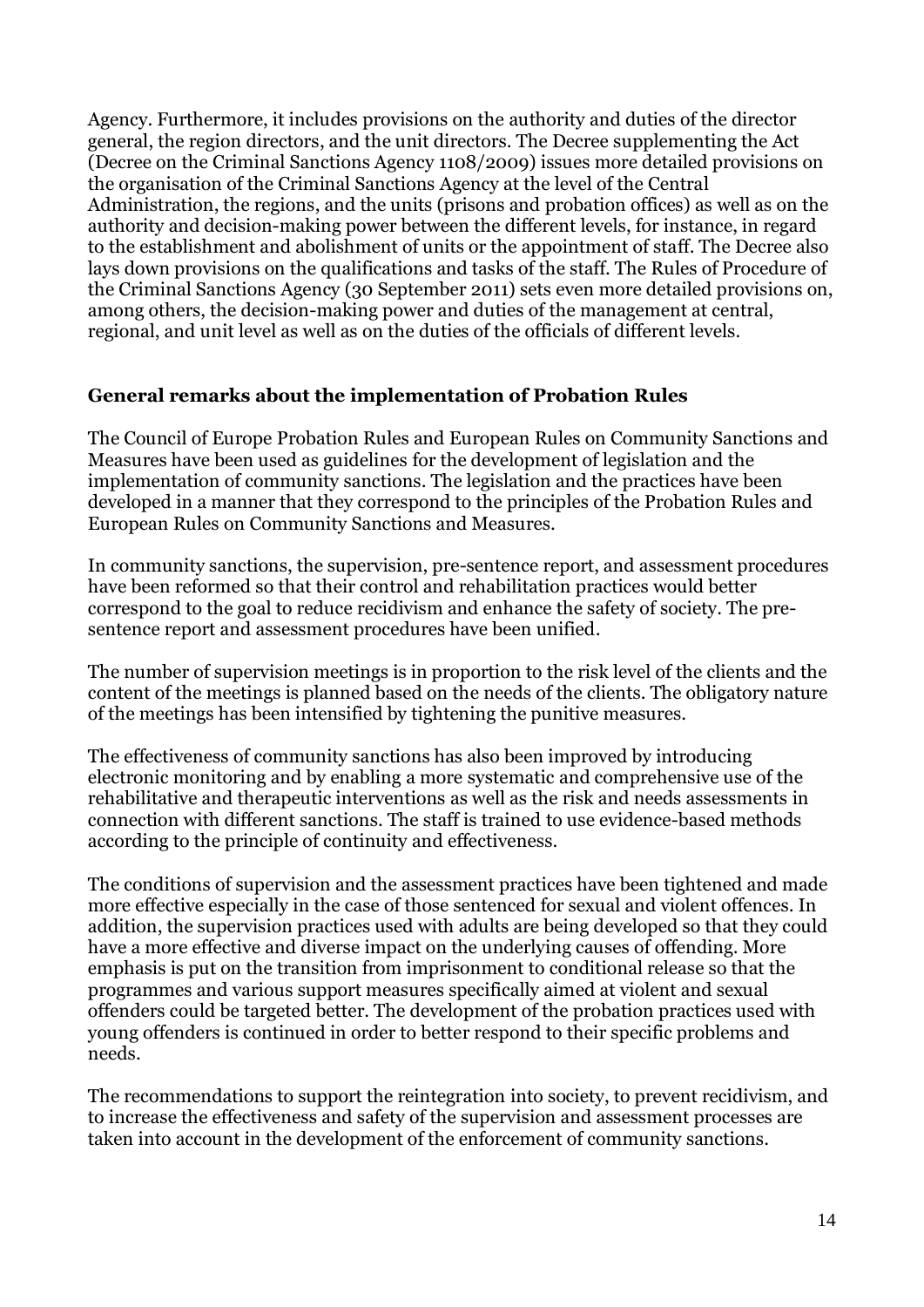In 2015, all separate acts of different community sanctions were collected together under one act, the Act on the Enforcement of Community Sanctions (400/2015). The Act includes a general part with provisions concerning all community sanctions and a second part with separate provisions on each community sanction and their specific contents.

The new provisions on supervision imposed as a sanction ancillary to conditional imprisonment, which entered into force in 2020, enable the courts to impose supervision also on adult offenders. Before that, it was possible to impose supervision in addition to conditional imprisonment only on young offenders, who had committed an offence when under 21 years of age. This has been considered a problem from the perspective of the credibility of community sanctions (*Väkiparta & Marttunen 2009*).

#### **3.2 Mission and Mission statement**

The mission and objectives of the probation services are derived from the general strategic objectives of the Criminal Sanctions Agency and the underlying values as well as the duties determined in the acts and decrees. The statutory and strategic duty of the Criminal Sanctions Agency is to ensure the safety of society by maintaining a legal and safe sentence enforcement system and by promoting the reduction of recidivism and the elimination of social exclusion that sustains crime.

Pursuant to section 2 of the Act on the Enforcement of Community Sanctions (400/2015), a specific objective of community sanctions is to support the sentenced persons in order to promote their social coping and improve their ability to adopt a life without crime. The enforcement of prison sentences and community sanctions is based on the values considered important in Finnish society, i.e., the respect for human dignity and justice. In the enforcement of sentences, the guiding principle is the belief in an individual's potential to change and grow. Commitment to these values means that the fundamental and human rights of those sentenced to imprisonment and community sanctions must be ensured in all activities included in the enforcement of sentences. Sentenced persons must also be treated equally and with justice. All activities must be based on legality and justice and the sentenced persons may not be put in an unequal position when implementing the practical measure.

The underlying policy is that imprisonment should be used as the last resort. Community sanctions should be a combination of a reasonable supervision and measures supporting the social coping of the sentenced persons. Another key principle is that the sentenced persons are trusted to cope with the obligations related to the community sanctions. In addition, community sanctions are typically served in the sentenced persons´ own community and they should be planned and implemented in co-operation with the sentenced persons and their support network in their living environment. Rehabilitation and the measures aimed to reduce reoffending play an important role in the sentencing and enforcement system and are also beneficial from the perspective of safety. The more the enforcement system can reduce recidivism, the more effectively it can increase the safety of society.

At present, the main working methods used in the probation services are the evidencebased practices, such as the one-to-one method and the cognitive-behavioural and motivational programmes. In addition, cooperation with other service providers and authorities is a key part of the practices of the probation services. The target group of the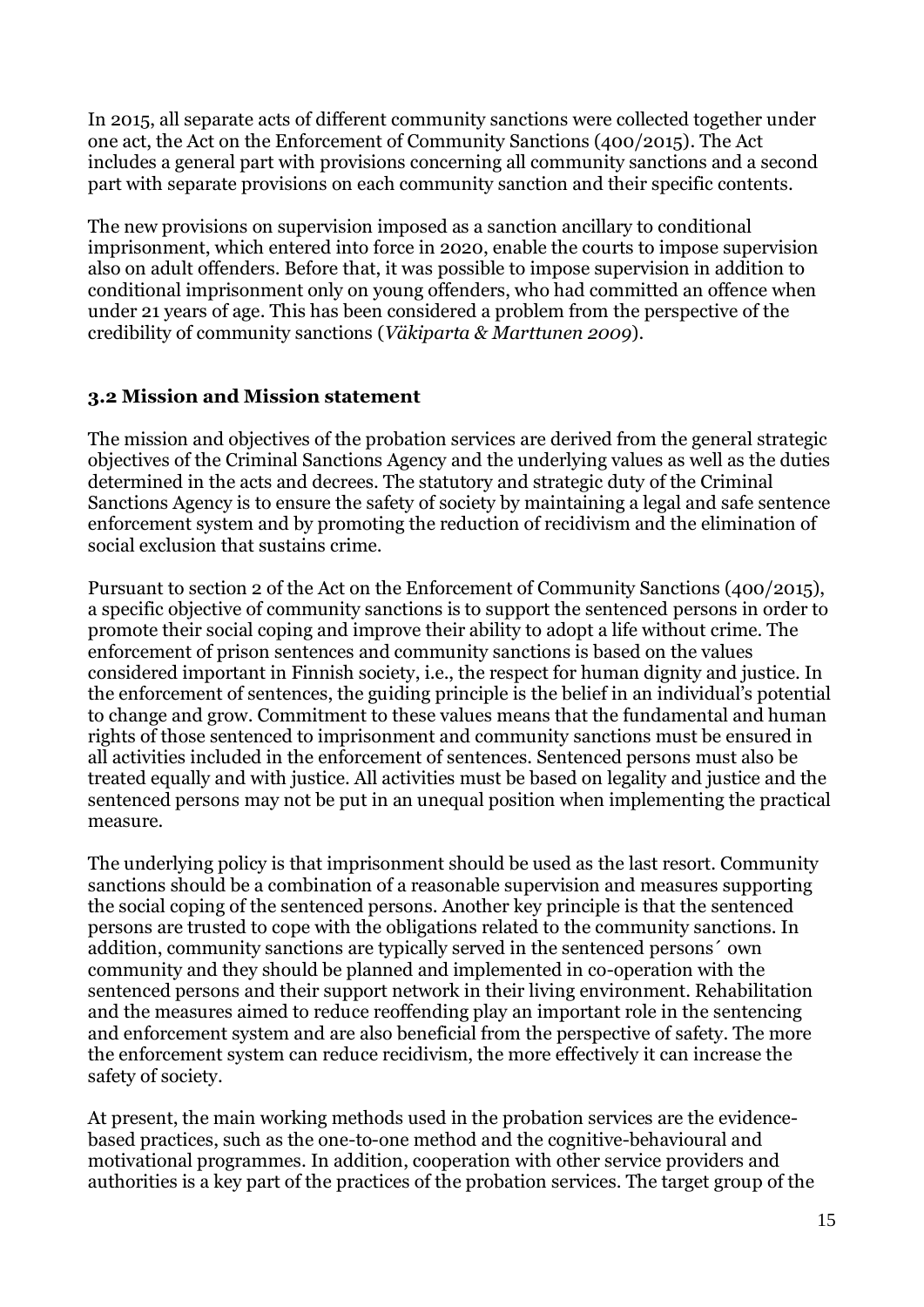probation services consists of all over 15-year-old offenders prosecuted for an offence. The profile of the probation clients is very heterogeneous so there are no special target groups among them. According to the law, the probation officers are mainly responsible for the performance of probation work. Both quantitative and qualitative criteria are used to assess and measure the effectiveness and quality of probation work.

The Department for Criminal Policy and Criminal Law of the Ministry of Justice and the Criminal Sanctions Agency prepare together the performance agreement, the performance targets, and the strategy, and the strategy map, which guide the focusing of the activities. The Government Programme directs the activities of the Ministry of Justice and has an influence on the direction of the criminal policies. The legal basis for probation work is strong. The Ministry of Justice can initiate separately funded projects that aim to achieve the objectives of the criminal policies set in the Government Programme. The Criminal Sanctions Agency is usually involved in the planning and implementation of these projects.

Here are some examples of the projects concerning probation work that have been proposed based on the Government Programme 2019-2023:

1. Programme to combat violence against women (working group OMO 14:00/2020 appointed by the Ministry of Justice).

2. Project to prevent crime and reduce recidivism in 2020-2022 (working group OMO 37:00/2019 appointed by the Ministry of Justice). The project aims to develop nationwide working methods of preventing crime and, in particular, promoting the rehabilitation of violent and sexual offenders and supporting young persons who commit offences. In addition, the project promotes the coordination of client plans between the different regions of Finland and the Criminal Sanctions Agency, introduces a supported release model realised in cooperation by different authorities, and increases the possibilities of sentenced persons to participate in activities that support a life without crime during and after the sentence term.

3. Mediation and promotion of alternative methods of resolving conflicts. The project focuses on online mediation services and tests the possibility of legal aid offices to provide mediation services in addition to their legal aid assignments.

4. Project to examine the prerequisites for the release of the most dangerous violent offenders in 2019 –2023 (working group OMO 40:00/2019 appointed by the Ministry of Justice). The project examines how the assessments of the dangerousness of offenders can be used in the consideration of release and develops guidance into mental health services and the arrangement of other support services during the release phase.

5. Comprehensive review of the penal system. The aim is to review and reform the legislation on the penal system as a whole in order to make it clearer.

The mission and objectives of the probation work are derived from the general strategic objectives of the Criminal Sanctions Agency and the underlying values, the objectives determined in the acts and decrees, and the principles generally approved in the criminal policy. Based on all that, the duty of the Criminal Sanctions Agency is to ensure the safety of society by maintaining a legal and safe penal system and by promoting the reduction of recidivism and the elimination of social exclusion that sustains crime. Pursuant to section 2 of the Act on the Enforcement of Community Sanctions (400/2015), a specific objective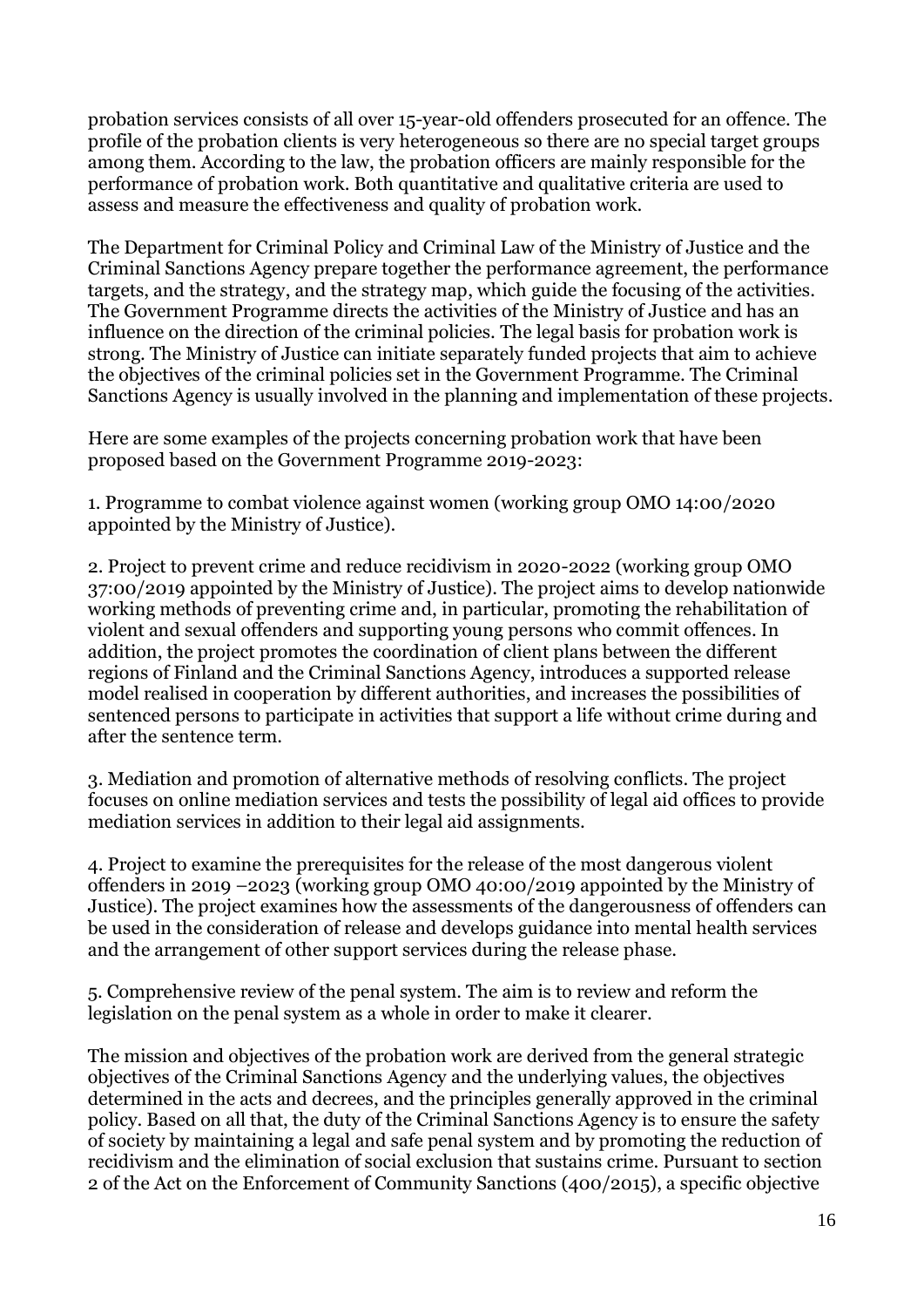of probation work is to support the sentenced persons in order to promote their social coping, improve their ability to adopt a life without crime, and enhance their social functioning capacity.

The enforcement of community sanctions is based on the values considered important in Finnish society, i.e., the respect for human dignity and justice. In the enforcement of sentences, the guiding principle is the belief in an individual's potential to change and grow. Commitment to these values means that the fundamental and human rights of those sentenced to community sanctions must be ensured in all activities included in the enforcement of sentences. Sentenced persons must also be treated equally and with justice. All activities must be based on legality and justice and the sentenced persons may not be put in an unequal position when implementing the practical measure. At the same time, measures must be taken to ensure that the individual needs of the sentenced persons are met and the risk factors linked to criminal behaviour are influenced. The sentenced persons need various rehabilitative and supportive activities and services in order to be able to reintegrate into society and desist from crime.

In the Finnish penal system, young offenders (aged 15–20) have traditionally had a special status. In recent decades, the probation system has been developed so that there are more forms of enforcement meant especially for young offenders. The contents of probation work have been developed to meet the special needs of young offenders. The needs of young offenders have also been taken into account in the increased cooperation with different authorities and third sector service providers. The individual work with young offenders has been developed by, among other things, including interaction and activities suitable for working with young offenders and using close contact as the basis of the work. Additionally, more attention is paid to the needs of women and ethnic groups in probation work. It is important that, regardless of the clients' background, everyone is treated equally and their individual needs are taken into account.

Since the organisational reform of the Criminal Sanctions Agency, it has been more challenging to preserve the distinctive feature of probation work, i.e., promoting change based on the framework of social work, which combines the clients' social support and assistance with supervision and control.

At the same time, the service network of society has been under financial pressure, which has made it difficult to secure services that meet the needs of probation clients. The reduction of services linked to substance abuse problems, education and housing affects in particular those clients who need the services the most. The number of clients with multiple problems has increased, which has also increased the complexity of client work and the need for cooperation networks. As a result, the work with authorities and cooperation partners has been developed and enhanced recently. The aim of the introduction of legislative reforms and other measures is to respond to the changed and diverse needs of the clients. The clients' access to services has been improved by introducing digital tools and rehabilitative services.

In community sanctions, the secondary crime prevention is the priority; they are used as widely as possible without interfering much with the primary crime prevention. This is also reflected on the enforcement. Community sanctions are not converted into imprisonment unless the sentenced offenders have grossly breached the conditions of a community sanction or have been found guilty of another serious offence. In addition, the enforcement of community sanction is cheaper than the enforcement of imprisonment.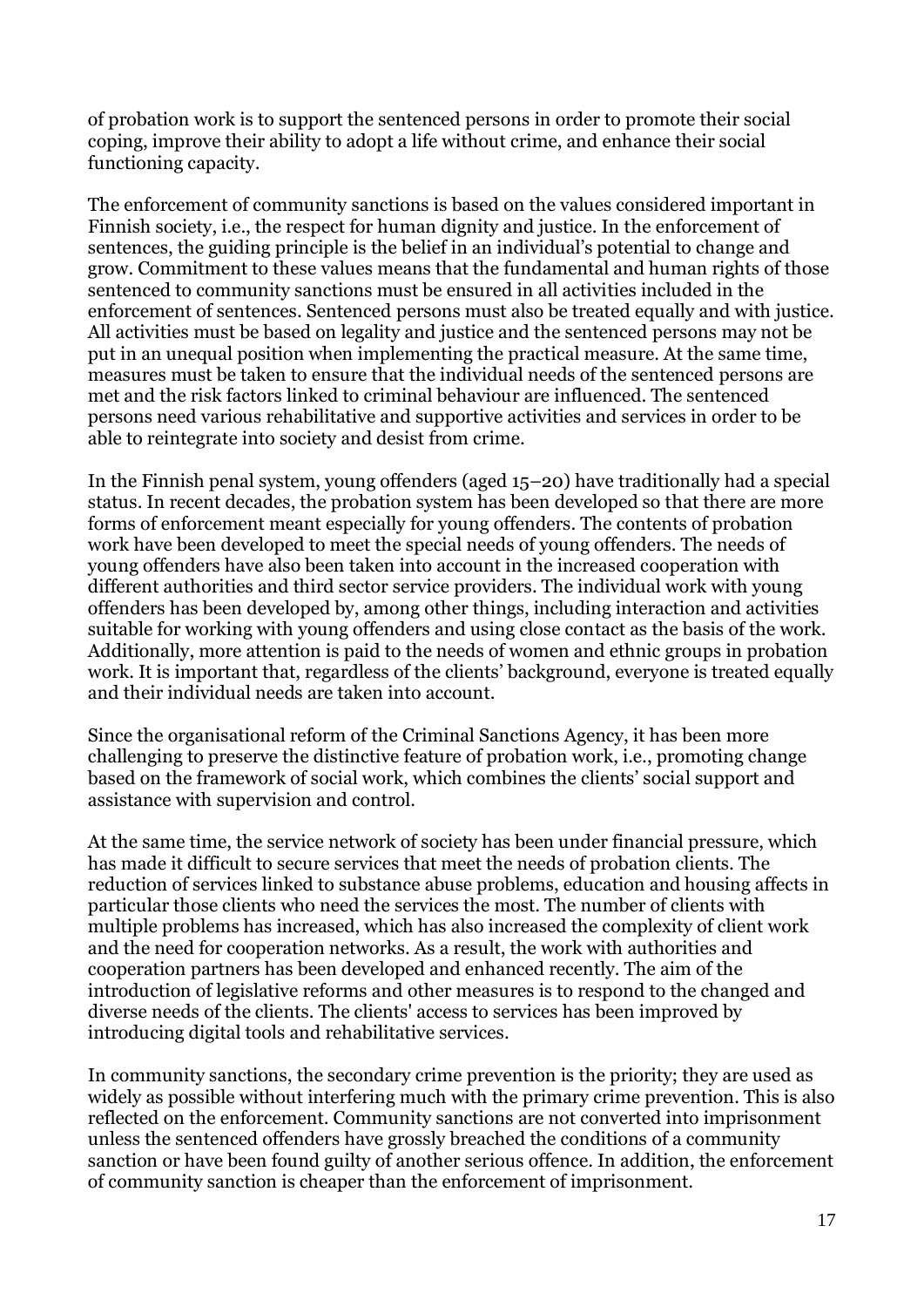Community sanctions are also safe sanctions. The possible risks linked to for example community service are prevented with the help of the suitability assessments and the selection of the service place. For example, offenders sentenced for narcotics offences are not placed to work in hospitals nor are sexual offenders placed in day nurseries.

# **3.3 Crime Prevention**

The general principles of crime prevention are based on the National Crime Prevention Programme for 2016–2020 of the National Council for Crime Prevention, which operates under the Ministry of Justice (Reports and guidelines 55/2016 by the Ministry of Justice). The objectives of crime prevention include, among others, improving crime prevention cooperation between different authorities and increasing crime prevention expertise at local and national level. Another objective is to increase the cooperation between the Criminal Sanctions Agency and citizens in civil society and at local level.

With reference to the above, the main principles of probation work are well-timed measures, early intervention, and support. The importance of these principles is emphasised in the practical probation work and especially with young offenders (working group proposal 2019). In addition, the reduction of the adverse effects of drugs and alcohol is an important part of the work with young offenders. Breaking the cycle of crime of both young and adult offenders with the help of scientifically proven practices has an increasingly significant role in probation work. They can be used to assess, prevent, and break the cycle of crime and, at the same time, combat the risk of recidivism and plunging into a cycle crime. This emphasises the importance of the familiarity with the mechanisms linked to the development and reinforcement of criminal behaviour.

The enforcement of sentences is mainly based on the aspects of secondary prevention. The enforcement does not aim at achieving a deterrent effect nor is it regarded to have any other effect of primary prevention. The enforcement should be arranged so that it decreases or at least does not increase the risk of recidivism.

Sanctions enforced in freedom, i.e. conditional imprisonment, supervision of young offenders sentenced to conditional imprisonment, monitoring sentence, juvenile punishment, and community service, aim especially at minimising the risk of recidivism. One of the goals of community sanctions is to offer sentenced offenders positive communal contacts and, hence, enable them to get a new job or keep their workplace. The Criminal Sanctions Agency co-operates closely with the police, the social services, the health care services and the educational institutions. (Rule 98)

# **3.4 Victim assistance**

The tasks of the Criminal Sanctions Agency do not include crime victim assistance. In Finland, the victim assistance is provided by the Victim Support Finland, which operates mainly based on voluntary work. In addition, the police arrange crime victim protection. A victim of a crime can be appointed a support person for the criminal investigation or the trial in a case relating to domestic violence or a serious sexual or violent offence (Criminal Procedure Act 689/1997, chapter 2, section 3). The victim has the right to use a counsel and, on certain conditions, to get legal aid.

The Criminal Sanctions Agency does not participate in the mediation of crimes either. The mediation is carried out by regional mediation offices financed by the government. The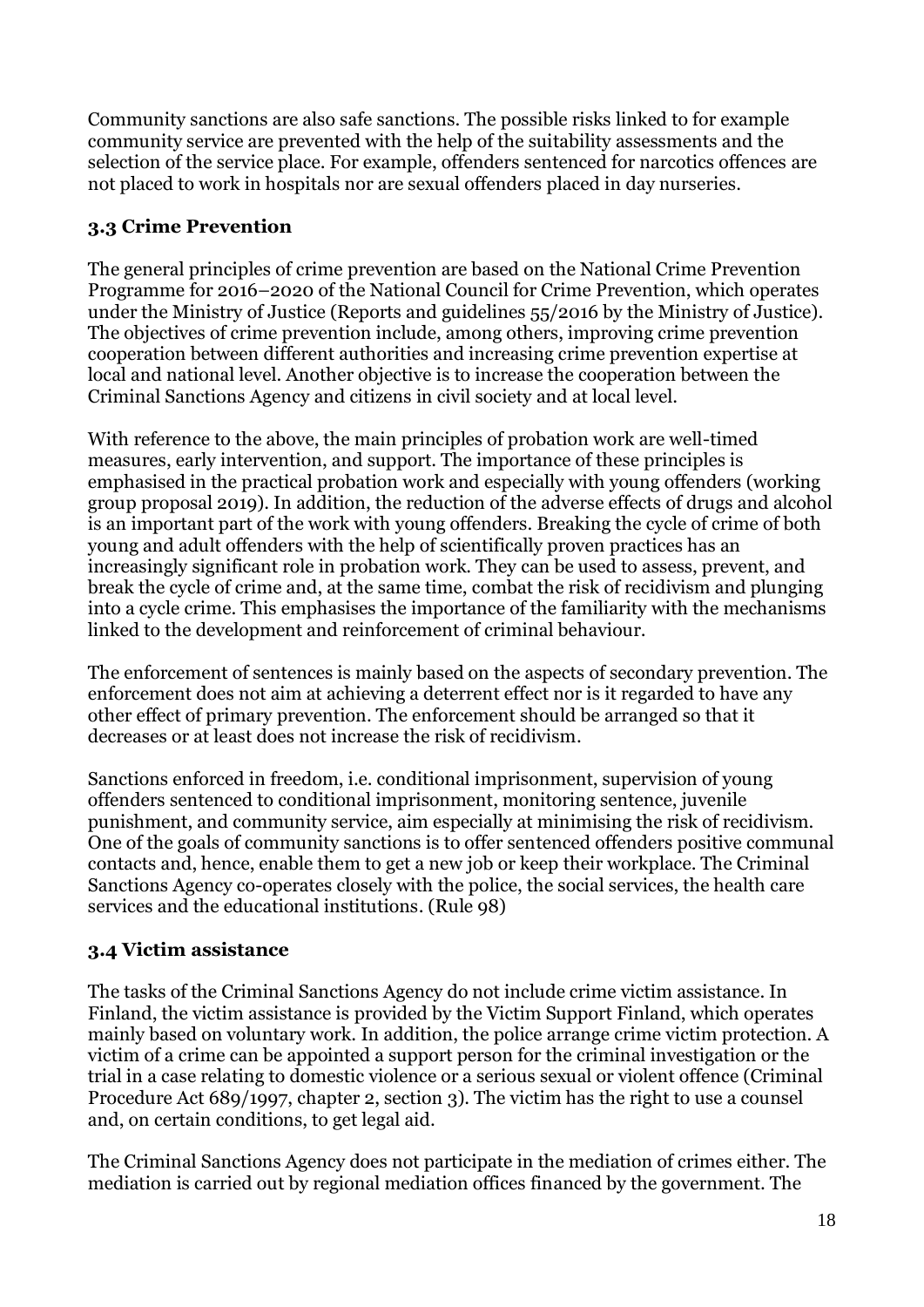Criminal Sanctions Agency is not in contact with the victims in a way that informing victims on the grounds of imposing community sanctions would be relevant. (Rule 95)

# **3.5 Volunteers' involvement**

The volunteers' role in providing support for clients of the probation services is increasing. According to the law, the Criminal Sanctions Agency can appoint an assistant supervisor if it is necessary and the client consents to it. In addition, the Criminal Sanctions Agency works together with many different voluntary organisations, such as the Finnish Red Cross, KRIS (Criminals' Return into Society), and VAO (association for the prisoners' relatives).

# **4. The Organization of Probation Services**

# **Relevant Probation Rules**

As a whole, the legislation regulating probation meets the requirements included in the European Probation Rules. With regard to recruitment, there are general statutory eligibility requirements regarding education and suitability. In addition, candidates must have good cooperation and interaction skills and be able to work together with networks and carry out reformative work with demanding client groups. The candidates can also be required to have special skills depending on the job requirements. (Rule 22)

After being nominated, all employees must attend a four-day initial training course. In addition, employees must take structured further training modules covering different themes, such as formal enforcement, management, different evidence-based techniques and methods, cognitive-behavioural programmes, security and safety, health care, and social work. All employees receive an individual in-service training plan covering their whole career and it is updated regularly based on the changes in their duties. The employees can take part in various in-service training and complete higher education degrees. (Rules 23, 24, and 25)

The employees are also offered training on working with specific types of offenders, such as sexual offenders, serious violent crime offenders, minors, female offenders, organised crime gang members, different ethnical groups and representatives for extremist and radicalised offenders. (Rule 27)

The probation staff have mostly standard caseloads that comply with the national caseload criteria defined by the Central Administration of the Criminal Sanctions Agency. The average daily number of clients each probation officer has is approximately 30. However, the average daily number of clients per probation officer varies between different regions. If the demand is excessive, the management is responsible for seeking solutions and instructing the staff about which tasks are prioritised. (Rule 29)

As regards the co-operation with the judicial authorities, the probation services have a long-established relationship with the courts and prosecutors´ offices and other relevant partners in the criminal justice system as well as with the relevant civil society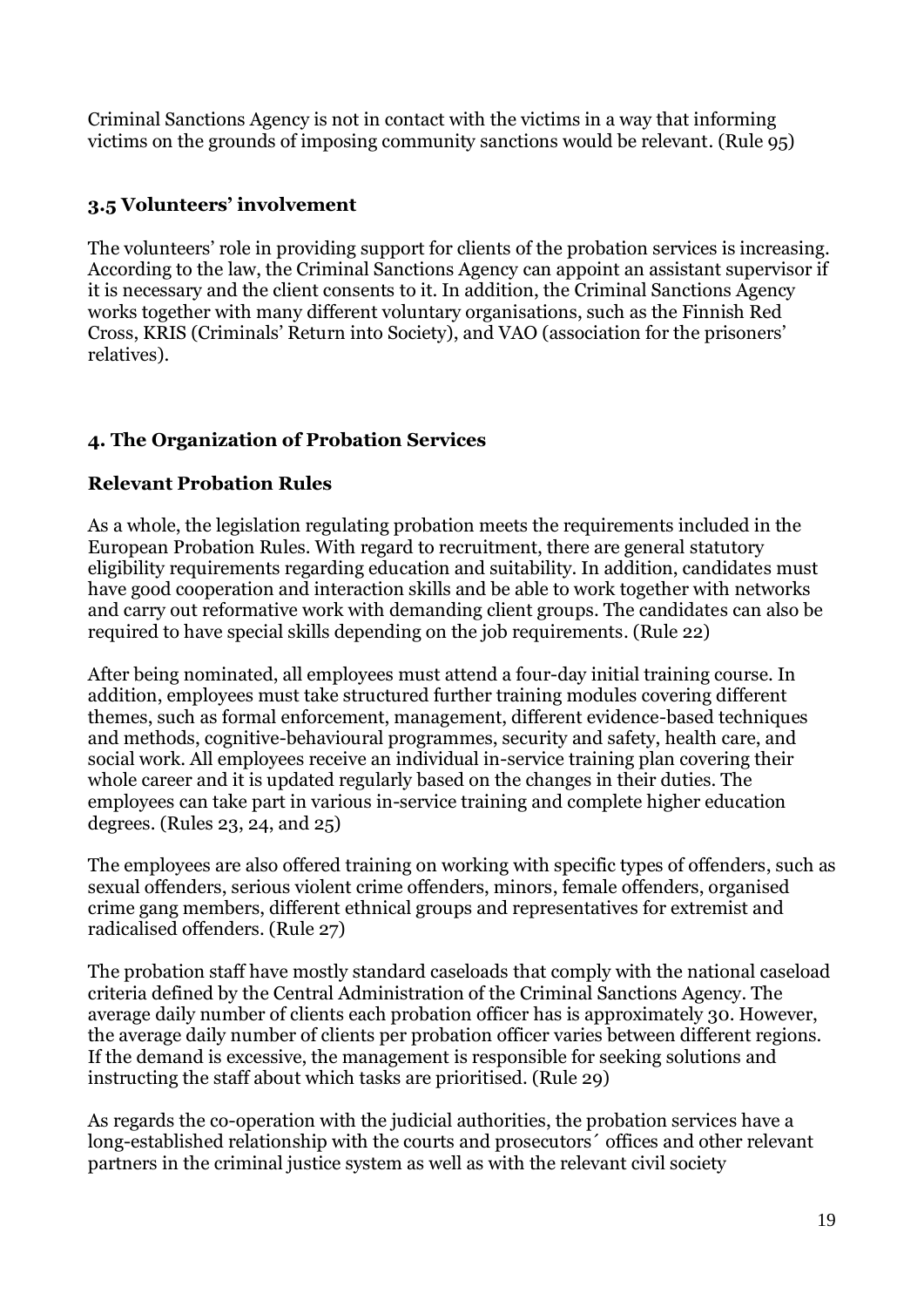organisations and agencies. National quality and process standards and recommendations concerning cooperation and networking were drawn up in 2014. (Rule 37)

The preparation of pre-sentence reports and the communication with the courts and the prosecutors' offices are statutory duties of the probation services and an essential part of probation work. (Rule 42)

The obligation to provide services for sentenced offenders of foreign nationality on an equal basis is a statutory responsibility of the probation services. Finland has signed a European agreement on the transfer of offenders of foreign nationality sentenced to community sanctions, which the probation services follow. (Rules 63, 64, and 65)

#### **4.1 Main characteristics**

The probation services are part of the Criminal Sanctions Agency, which operates under the Department for Criminal Policy and Criminal Law of the Ministry of Justice. The Ministry of Justice draws general strategic guidelines for the penal policy in the whole country and determines the performance targets of the Criminal Sanctions Agency.



# **4.2 Internal organization**

The Criminal Sanctions Agency is headed by the director general, who is responsible for the comprehensive management of the whole organisation. Each Criminal Sanctions Region consists of a region centre lead by the region director, an assessment centre, prisons, and probation offices. The region centres direct, develop and guide the operation of the region and are responsible for the realisation of the goals of the units of the region.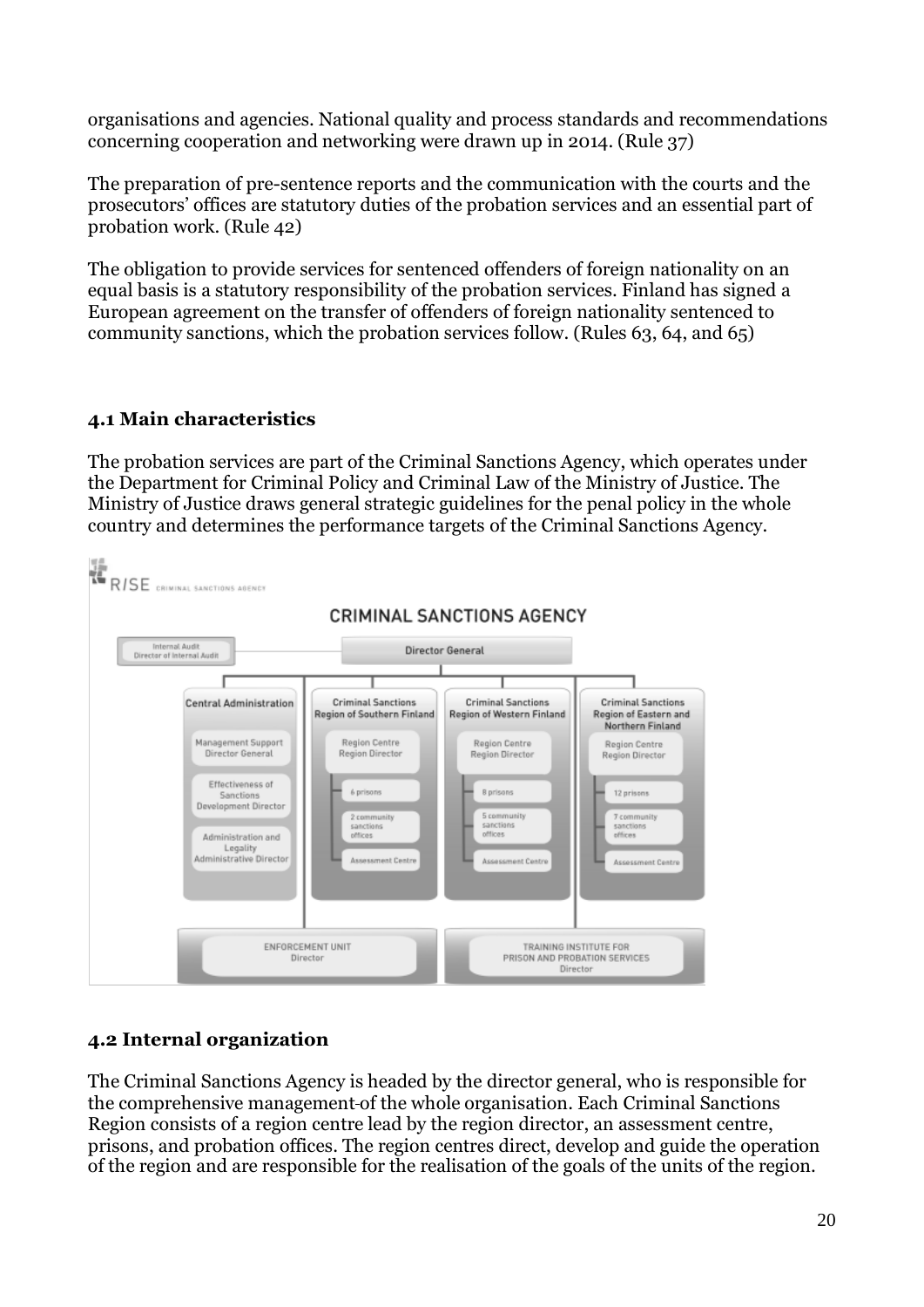The assessment centres are responsible for the placement of the prisoners in the prisons of the region and for the planning of the prisoners' sentence term. The probation offices are responsible for the preparation of the pre-sentence reports and the sentence plans concerning the probation clients and the implementation of community sanctions as well as for the planning of prisoners' sentence term for those who have a prison sentence of two years or less. In addition, the probation offices provide rehabilitation, support the clients' reintegration, and apply effective interventions in order to reduce reoffending and substance abuse and promote resocialisation.

The nationwide Enforcement Unit of the Criminal Sanctions Agency is responsible for the formal enforcement of prison sentences, monitoring sentences, and fine-conversion sentences as well as the administrative implementation of remand imprisonment together with the contact officers handling enforcement in the prisons.

The Enforcement Unit receives the judgements from the decision and judgement notification system, which is part of the national data system of the judicial administration, checks the enforceability of the judgements, and forwards them for enforcement.

The Training Institute for Prison and Probation Services provides basic training and education for prison staff and further training for prison and probation staff.

#### **4.2.1 Probation workers**

In the probation offices, the staff responsible for the enforcement of community sanctions are divided according to the hierarchical structure as follows: 1) director, 2) assistant director, 3) senior probation officer, 4) probation officer

The director leads and develops the operation of the probation office in accordance with the performance targets set by the Criminal Sanctions Region. The director is responsible for the allocation of the tasks among the staff. The assistant directors are generally responsible for the guidance and development of the work with clients and with cooperation partners. The senior probation officers are the immediate superiors of the probation officers and team leaders, who answer for the guidance and planning of the work with clients in their area of responsibility. The probation officers are responsible for the work with clients connected with the enforcement of community sanctions. The work with clients is based on the principle of case management, i.e., the probation officers are responsible for the whole client process beginning from the pre-sentence reports to the completion of the community sanction. All officers are expected to be able and competent to carry out all the tasks included in probation work (write reports, make risk and needs assessments, draw up sentence plans, do individual work with clients, carry out programmes, co-work with other authorities and agencies and manage the administrative and judicial procedures).

As shown in Table 1, in 2019, the total number of the staff responsible for the enforcement of community sanctions was 213 and it consisted of managerial (n=49), executive (n=161), and support staff (n=3) (Statistics on human resources of the Criminal Sanctions Agency in 2019). In addition, private persons can be employed as assistant supervisors who work with clients especially in sparsely populated regions. Assistant supervisors be responsible for the supervision of conditionally released prisoners and the supervision of young offenders sentenced to conditional imprisonment under the guidance of the local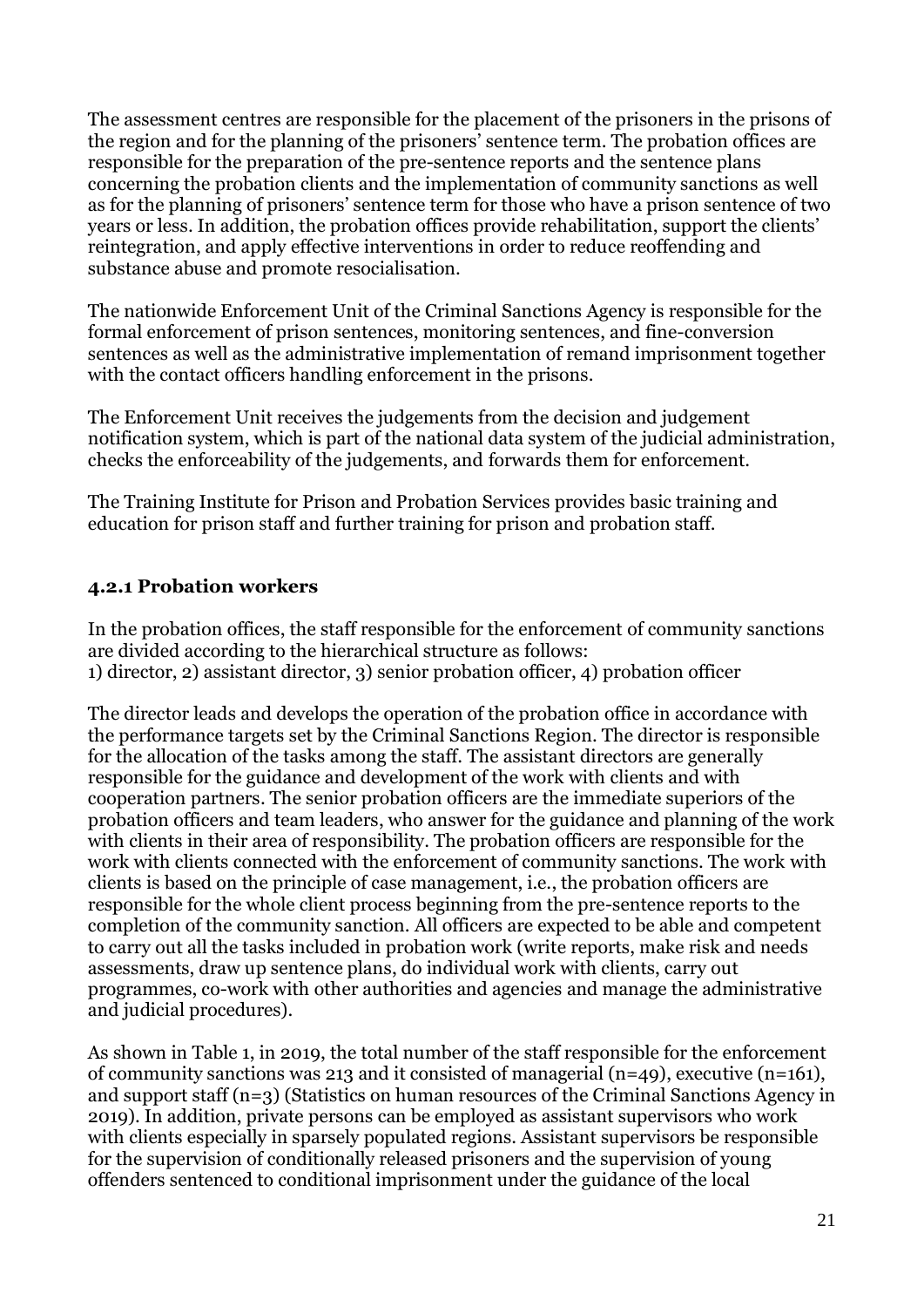probation office. The number of assistant supervisors has decreased drastically during the last five years.

| Number of staff (in total)        | 213 |
|-----------------------------------|-----|
| <b>Management staff</b>           | 49  |
| <b>Executive staff</b>            | 161 |
| Support staff (e.g. secretaries,  |     |
| bookkeeping staff, IT staff etc.) |     |

At the moment, the staff members who work with clients have been given a recommendation on the number of clients in enforcement simultaneously. The recommended number of clients is 20 in community service, 30 in the supervision of conditionally released prisoners, 25 in the supervision of young offenders sentenced to conditional imprisonment, eight in juvenile punishment, and eight in monitoring sentence.

#### **4.2.2 Education, training requirements and opportunities**

The qualification requirements for the posts in the probation services are defined in the Government Decree on the Criminal Sanctions Agency (1739/2015) as follows:

- director of probation office, Master's degree and experience in managerial duties
- assistant director of probation office, Bachelor's degree
- senior probation officer, Bachelor's degree
- probation officers, Bachelors' degree

A suitable bachelor's degree in social services is the most common qualification among the assistant directors, senior probation officers, and probation officers. A Master's degree in social sciences, social work, or social services is the most common educational background among the directors of the probation offices.

The staff is provided both an initial training course and in-service training based on an individual development plan. The plan is updated constantly and training is provided according to the duties of the employees. In-service training is always arranged when new laws are enacted. The employees have a possibility to participate in training arranged by the Criminal Sanctions Agency as well as in training arranged by other parties. The training can be linked to specific activities, such as programmes, or it can aim at a degree in higher education.

# **4.2.3 Other organizations involved in probation work**

The starting point is that probation work lies in the hands of the probation officers, who are responsible for the legality of their actions. However, the nature of probation work also requires the involvement of NGOs.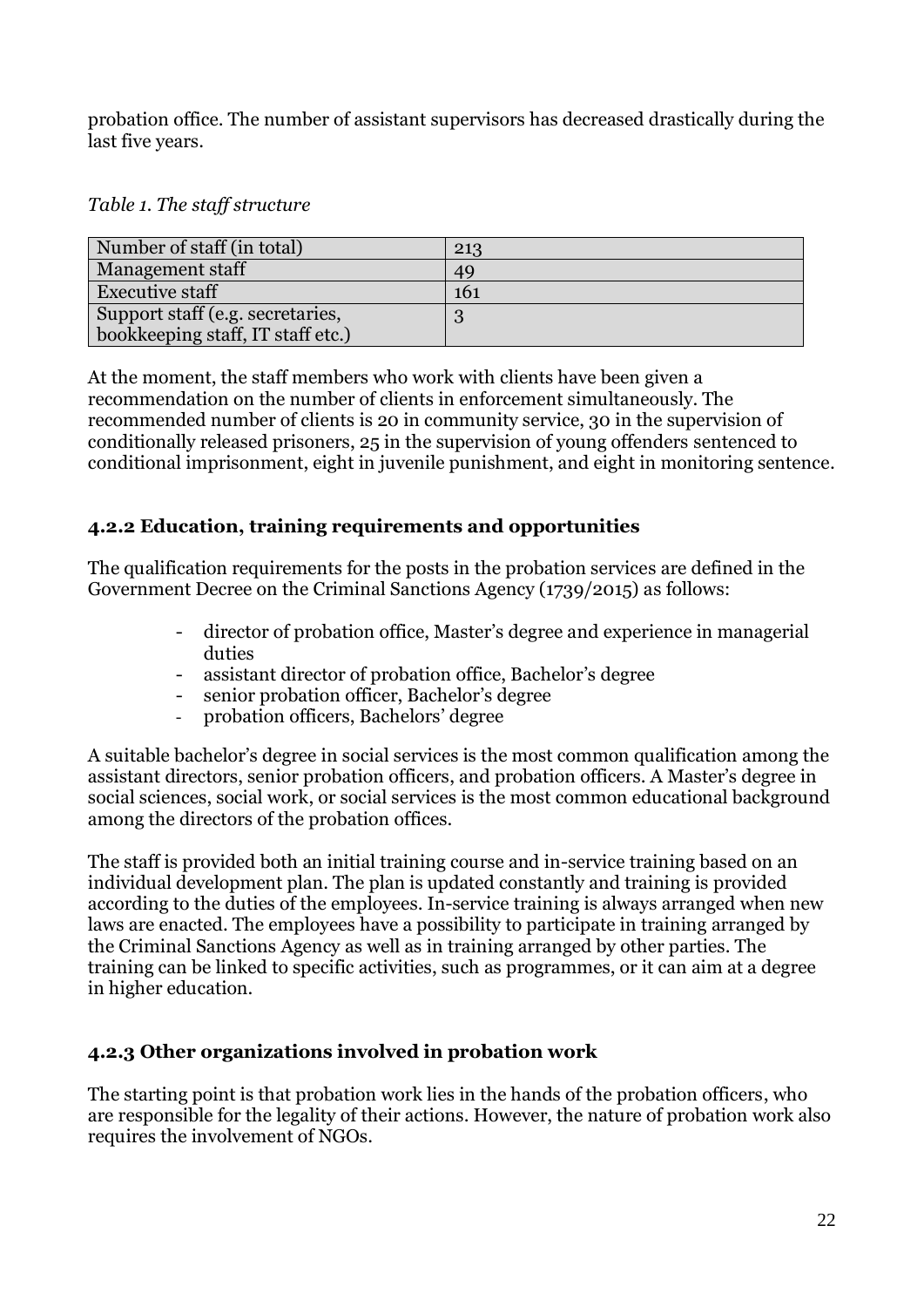The Criminal Sanctions Agency has a long history of co-operation with Krits (Finnish Foundation for Supporting Ex-offenders) and KRIS (Criminals' Return into Society). Both NGOs aim to improve the deprived status of released prisoners and probation clients as well as their families by offering housing services, drug and alcohol addiction counselling and rehabilitation, peer support and other types of supporting activities. Local NGOs can also be involved in probation work depending on the needs and issues faced by the local offices.

#### **4.3 Probation and offenders abroad**

Foreign nationals sentenced to community sanctions receive the same support services and guidance included in the enforcement as Finnish nationals. The support of foreign nationals, who return to their country of residence after completing a community sanction, is the responsibility of other authorities. The enforcement of a community sanction imposed by another EU country on a Finnish national or a person living in Finland permanently can, however, be transferred to Finland in accordance with the Council Framework Decision 2008/947/JHA on the application of the principle of mutual recognition to judgments and probation decisions with a view to the supervision of probation measures and alternative sanctions. Additionally, transfers can be carried out in accordance with the Council Framework Decision 2008/909/JHA on the application of the principle of mutual recognition to judgments in criminal matters imposing custodial sentences or measures involving deprivation of liberty for the purpose of their enforcement in the European Union. Transfers of the enforcement of community sanctions between the Nordic countries are based on a valid agreement, which enables a flexible and quick transfer procedure. (Act on the Cooperation between Finland and Other Nordic Countries in the Enforcement of Sentences in Criminal Matters (326/1963).

# **5. Different Stages of the Criminal Justice Process**

All measures, which the Criminal Sanctions Agency imposes before a trial, are based on the offender's consent (Government Decree on the Enforcement of Community Sanctions 551/2015) and the rule according to which a suspect must be treated innocent during the pre-trial investigation and the trial (Act on Pre-Trial Investigation, 805/2011)

The Criminal Sanctions Agency acquires necessary information on the social situation of the suspects and offenders from other authorities and private communities and persons for the pre-sentence report (Act on the Enforcement of Community Sanctions 400/2015, sections 10-14; Government Decree on the Enforcement of Community Sanctions 551/2015, sections 3-7; Act on Investigating the Circumstances of Suspected Young Offenders 633/2010, sections 5, 9). (Rule 12)

Alleged offenders are given an opportunity to be involved in the preparation of the report, and their opinion, where available, is reflected in the report, and its content is communicated to them or their legal representative. (Act on the Enforcement of Community Sanctions 400/2015, sections 10-14; Government Decree on the Enforcement of Community Sanctions 551/2015, 3-7; Act on Investigating the Circumstances of Suspected Young Offenders 633/2010, sections 5-8) (Rule 44)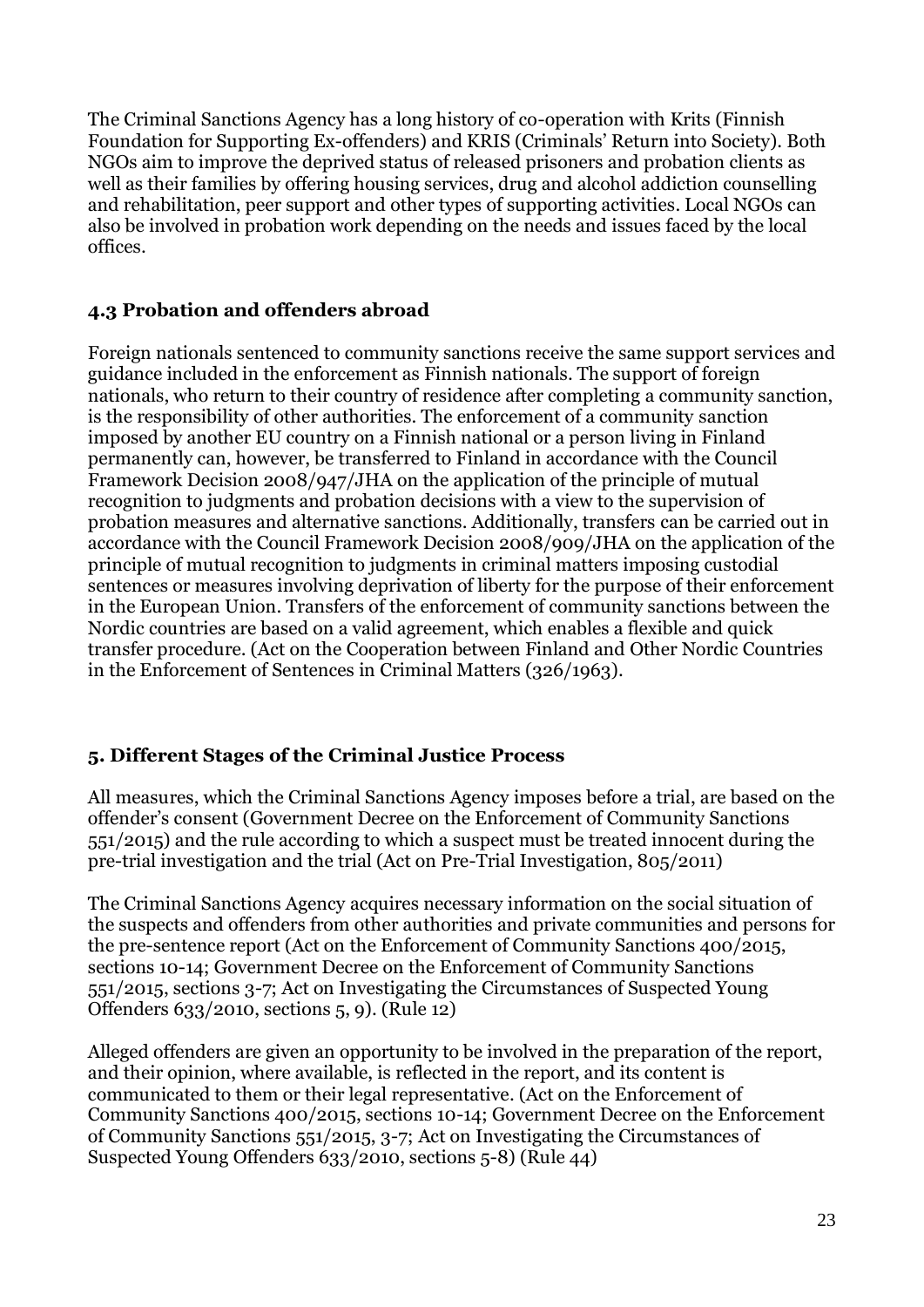Prison officers prepare the release plan (Imprisonment Act, 767/2005, chapter 4, sections 6-7). Probation officers are involved in the preparation of the release plan if the prisoners will be released conditionally and placed under supervision. The release plan is part of the sentence plan, which is drawn up, to the extent necessary and with the consent of the prisoners, in co-operation with the authorities of their municipality of residence or of the municipality where they are staying, other authorities, and private organisations and persons. (Rule 45)

Sentenced offenders are heard before the confirmation of the sentence plan. The sentence plan is prepared together with the offender and it can be altered for a valid reason. The sentence plan is signed by the sentenced offender. (Act on the Enforcement of Community Sanctions 400/2015, sections 10-14; Government Decree on the Enforcement of Community Sanctions 551/2015, sections 3–7) (Rule 46)

Persons sentenced to community sanctions must be treated with justice and respect for their human dignity. The enforcement of community sanctions must not place any other restrictions on the rights or circumstances of the sentenced person than those provided by law or those necessary due to the enforcement of the sanction itself.

Community sanctions must be enforced in such a way that it does not cause any greater detriment to the sentenced persons or their close relatives than what is necessary in order to enforce the sanction. When enforcing community sanctions imposed on young offenders, who have committed their offences when under 21 years of age, special attention must be paid to the needs arising from the age and the stage of psychological and cognitive development of the sentenced person.

Sentenced persons may not be discriminated against, without an acceptable reason, on the basis of their sex, age, origin, nationality, language, religion, belief, opinion, political activity, trade union activity, family status, state of health, disability, sexual orientation, or other reason that concerns their person. (Act on the Enforcement of Community Sanctions 400/2015, section 4) (Rule 47)

In community service, the service places may be organised by public bodies, associations governed by public law, or other non-profit organisations or associations. The service places may also be organised by organisations or associations that provide services for a public body under public control even if they seek profit. Moreover, social enterprises referred to in the Act on Social Enterprises (1351/2003) can also be accepted as service places. In the Criminal Sanctions Agency, the local probation offices approve the organisers of the service places. (Government Decree on the Enforcement of Community Sanctions 551/2015, section 26) (Rule 48)

The content of community service is planned together with each client based on their risks and needs. The sentence plan is an agreement between the client and the probation officer. A separate agreement is made between the client, probation officer, and the contact person at the workplace where community service is carried out. Community service work is usually assistant work and varies according to the branch of the service place. Most common tasks are real estate maintenance or kitchen work in municipal institutions, such as support or nursing homes, hospitals, and health care centres. Municipal recreational and sports facilities also often function as service places. In parishes, the service tasks are often connected with the maintenance of graveyards. (Act on the Enforcement of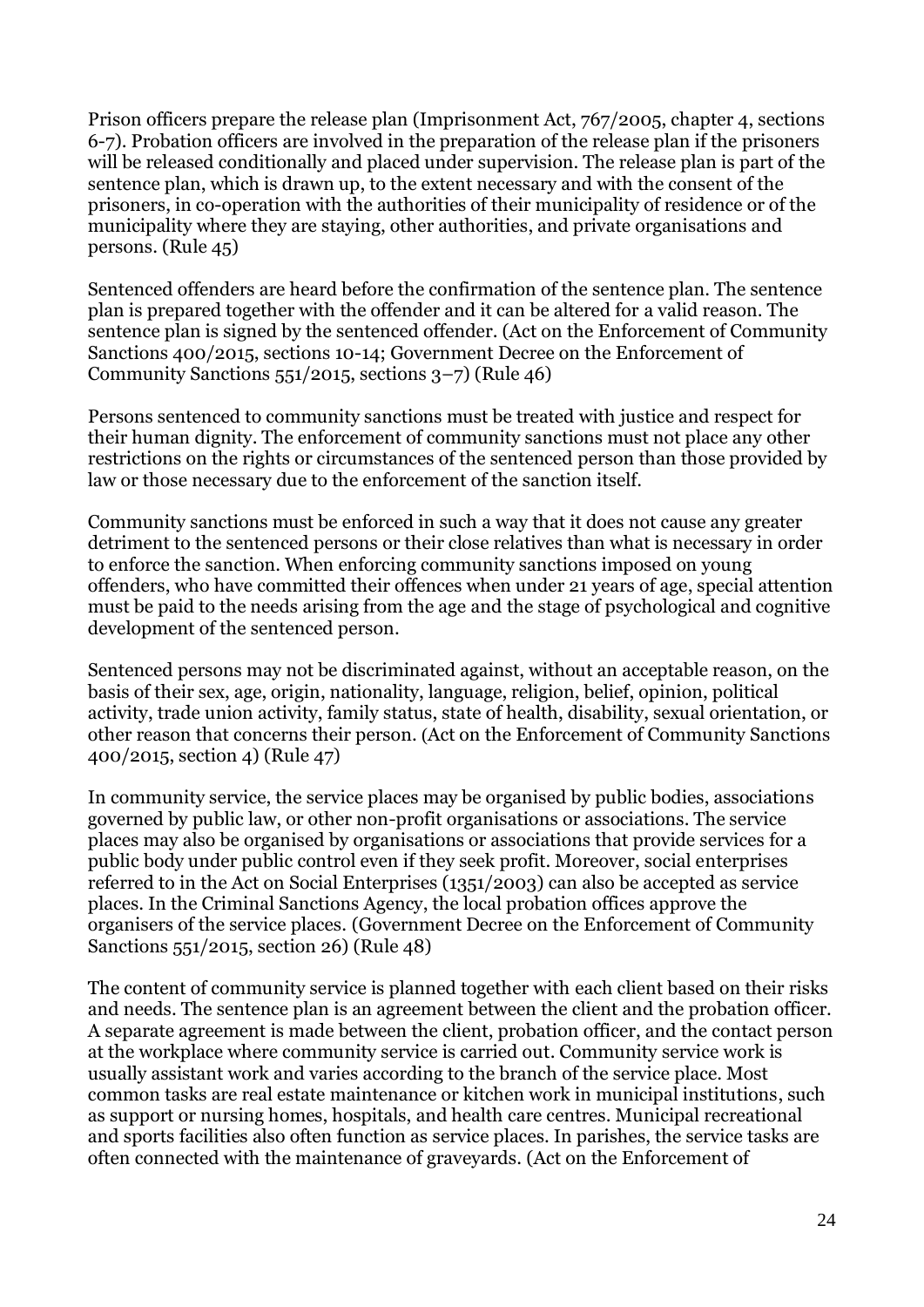Community Sanctions 400/2015, sections 10–14; Government Decree on the Enforcement of Community Sanctions 551/2015, sections 25–26 (Rules 51 and 52)

Measures, interventions, programmes, and other activities supporting desistance are included in the supervision according to the clients' individual needs and risks. The supervision of the clients includes both control and supportive elements. (Act on the Enforcement of Community Sanctions 400/2015, section 14; Government Decree on the Enforcement of Community Sanctions 551/2015, section 6–7)

All community sanctions may include activities arranged or approved by the Criminal Sanctions Agency or outpatient treatment organised by public or private social welfare or health care services. For example, a maximum of 30 hours of a community service sentence may be served by participating in substance abuse treatment or other activities that reduce the risk of recidivism.

A community service sentenced for an offence committed under the age of 21 years can also include activities and programmes that are specifically targeted at young persons, aim to enhance their social functioning, and provide them with support and guidance. (Act on the Enforcement of Community Sanctions 400/2015, section 37) (Rule 55)

Where appropriate and in accordance with national law, probation offices also offer support, advice and information to the clients' families directly or through cooperation partners*.* In Finland, this is organised by local social work authorities and third sector organisations and not by the probation offices. (Rule 56)

The work with children and families is an essential part of probation work. The guidelines for child and family work in prisons and probation offices include the main principles and methods used in family work. (Guidelines for Working with Children and Families 2019) (Rule 56)

In probation work, electronic monitoring is used as in monitoring sentences, probationary liberty under supervision and the supervision of combination sentences. Different types of measures and activities that reduce the risk of reoffending and support rehabilitation and social integration are always combined with electronic monitoring. (Act on the Enforcement of Community Sanctions 400/2015) (Rule 57).

Sentence plans for the supervision of conditional release are drawn up together with prisoners before their release from prison. When necessary and with the consent of the prisoners, the sentence plans can be prepared in cooperation with the social, health, housing, and employment authorities. (Act on the Enforcement of Community Sanctions 400/2015, sections 14 and 71) (Rules 59 and 61)

The social welfare and health care authorities are responsible for the social welfare and health care services after the sentence term, which includes the supervision period, is completed. In addition, voluntary organisations offer their services for released prisoners. (Rule 62)

Provisions regarding the handling of violations of obligations are laid down in the relevant legislation. In addition, there are national recommendations on how to handle the violations of obligations together with clients. The aim is to motivate the clients to continue to serve the community sanction and to help them find the right means and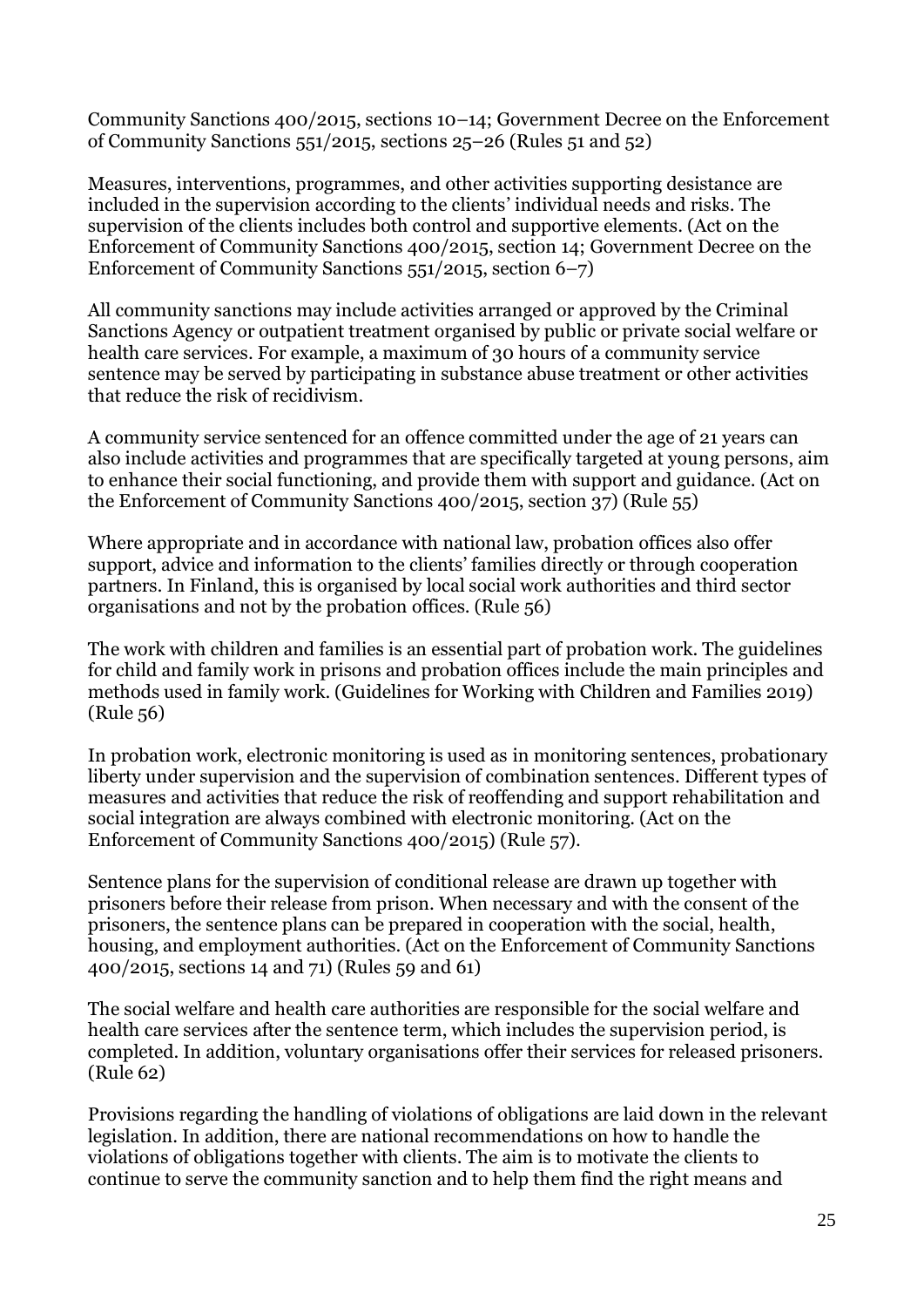resources to comply with the obligations. (National Guidelines for Probation Work 2016) (Rule 85)

The procedures and consequences of violating the obligations of the community sanctions are prescribed in detail in the Act on the Enforcement of the Community Sanctions (400/2015, sections 25–26 and 29).

In all phases of the process, accused or sentenced offenders have to be explained their rights and obligations as well as the consequences of violating the obligations. (Act on the Enforcement of the Community Sanctions (400/2015, section 8) (Rule 86)

The legislation regulating probation meets the requirements included in the European Probation Rules. The legislation will be described more in detail in chapters 5.1–5.3.

# **5.1 Pre-trial/remand/trial stage**

*Table 2. Sanctioning system and probation involvement in the pre-trial/trial stage*

| Sanctions/Measur<br>es/Penalties/Cond<br>itions attached to a<br>conditional<br>decision or<br>sentence | Provision in<br>legislation? | Probation<br>service<br>involveme<br>nt? | Main characteristics of the<br>probation activity                                                                                                                                                                                                                                                                                      |
|---------------------------------------------------------------------------------------------------------|------------------------------|------------------------------------------|----------------------------------------------------------------------------------------------------------------------------------------------------------------------------------------------------------------------------------------------------------------------------------------------------------------------------------------|
| Unconditional<br>waiver by the<br>public prosecutor                                                     | $\mathbf{x}$                 | $\mathbf{X}$                             | At the request of the prosecutor,<br>the Criminal Sanctions Agency<br>draws up a pre-sentence report on<br>a suspected offender who has<br>committed an offence at the age of<br>15-20 years or, in some cases, at<br>the age of over 20 years. Based on<br>the pre-sentence report, the<br>prosecutor can decide not to<br>prosecute. |
| Conditional waiver<br>by the public<br>prosecutor                                                       |                              |                                          |                                                                                                                                                                                                                                                                                                                                        |
| Conditional<br>suspension of the<br>pre-trial/remand<br>detention                                       |                              |                                          | Intensified travel ban is monitored<br>electronically and used during a<br>pre-trial investigation and trial.                                                                                                                                                                                                                          |
| Pre-trial/remand<br>detention                                                                           | $\mathbf{X}$                 |                                          |                                                                                                                                                                                                                                                                                                                                        |
| Police custody                                                                                          | $\overline{\phantom{0}}$     | ۰                                        | -                                                                                                                                                                                                                                                                                                                                      |
| Bail                                                                                                    |                              |                                          |                                                                                                                                                                                                                                                                                                                                        |
| Caution                                                                                                 |                              |                                          |                                                                                                                                                                                                                                                                                                                                        |
| Surety                                                                                                  | $\mathbf X$                  |                                          |                                                                                                                                                                                                                                                                                                                                        |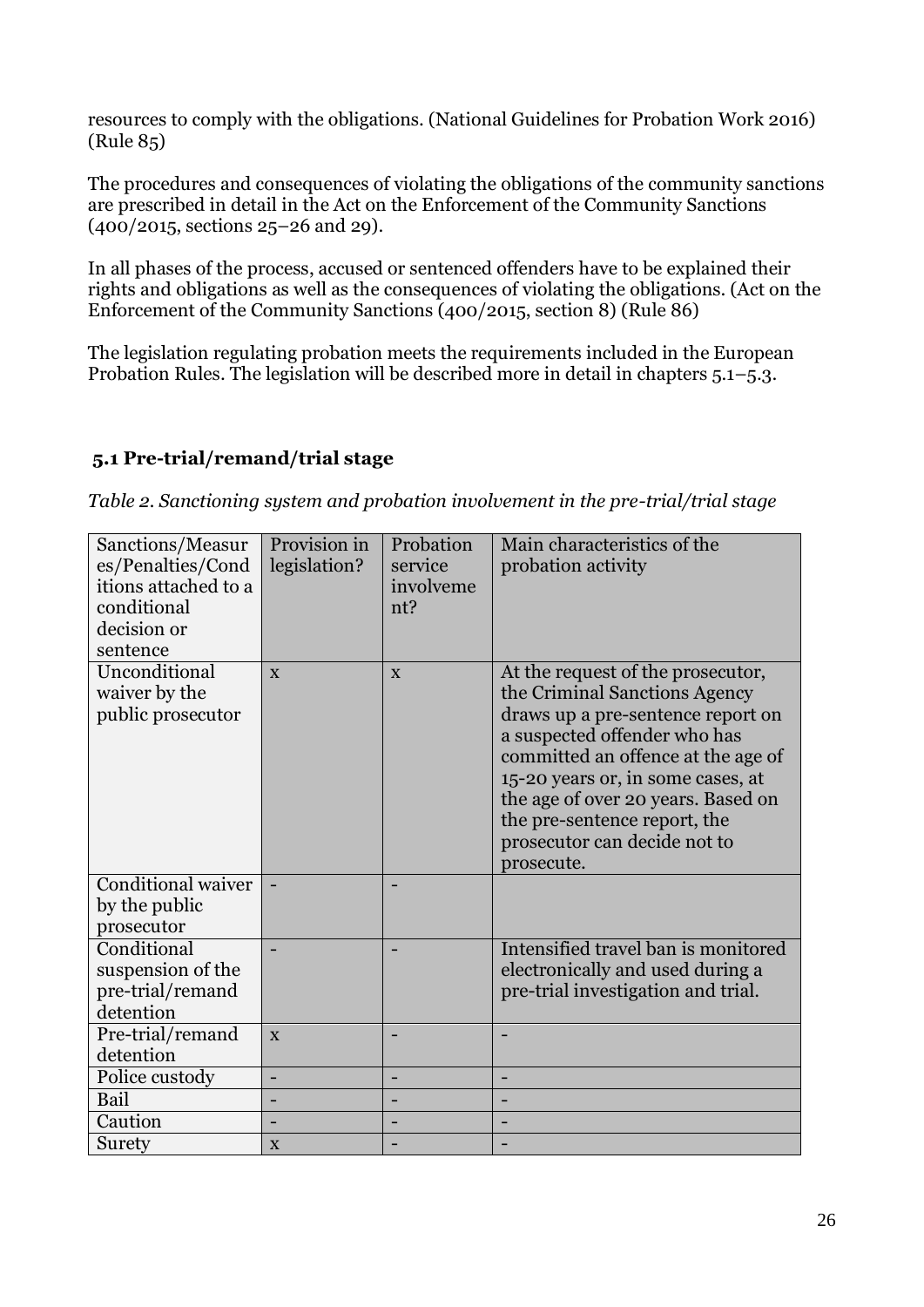| House arrest           | X                        | X            | House arrest, which includes        |
|------------------------|--------------------------|--------------|-------------------------------------|
|                        |                          |              | electronic monitoring               |
| Electronic             | $\mathbf{X}$             | X            | Assessment of the risks, needs, and |
| monitoring             |                          |              | preconditions linked to imposing a  |
|                        |                          |              | monitoring sentence.                |
| Community              | $\mathbf{X}$             | X            | Assessment of the risks, needs, and |
| service                |                          |              | preconditions linked to imposing    |
|                        |                          |              | community service                   |
| <b>Treatment order</b> |                          |              |                                     |
| Training/learning      |                          |              |                                     |
| order                  |                          |              |                                     |
| Drug/alcohol           |                          |              |                                     |
| treatment              |                          |              |                                     |
| program                |                          |              |                                     |
| Compensation to        | $\mathbf{X}$             |              |                                     |
| the victim             |                          |              |                                     |
| Mediation              | $\mathbf{X}$             |              | In some cases, suspected offenders  |
|                        |                          |              | are referred to mediation arranged  |
|                        |                          |              | by municipalities or third sector   |
|                        |                          |              | mediation offices.                  |
| Semi-detention         | $\overline{\phantom{a}}$ |              |                                     |
| Attending a day        |                          |              |                                     |
| centre                 |                          |              |                                     |
| Liberty under          |                          |              |                                     |
| judicial control       |                          |              |                                     |
| Interdiction to        | $\mathbf{X}$             | X            | Probation services are involved if  |
| leave the country      |                          |              | electronic monitoring is imposed    |
|                        |                          |              | by court                            |
| Interdiction to        | $\mathbf{X}$             | X            | Probation services are involved if  |
| enter different        |                          |              | electronic monitoring is imposed    |
| cities/places          |                          |              | by court                            |
| Interdiction to        |                          |              |                                     |
| carry out different    |                          |              |                                     |
| activities             |                          |              |                                     |
| Interdiction to        | $\mathbf X$              | $\mathbf{X}$ | Probation services are involved if  |
| contact certain        |                          |              | electronic monitoring is imposed    |
| persons                |                          |              | by court                            |
| Psychiatric            | $\mathbf{X}$             |              |                                     |
| treatment              |                          |              |                                     |
| Deferment of           | ÷                        | ۰            | $\overline{\phantom{0}}$            |
| sentence               |                          |              |                                     |
| Fine                   | X                        |              |                                     |
| Other financial        | $\mathbf X$              |              |                                     |
| sanctions              |                          |              |                                     |

During the pre-trial stage, the probation officers draw up pre-sentence reports at the request of prosecutors or judges (Act on the Enforcement of Community Sanctions 400/2015; Act on Investigating the Circumstances of Suspected Young Offenders (633/2010). If house arrest is imposed, the probation services are responsible for the electronic monitoring and the supervision included in the house arrest. The Criminal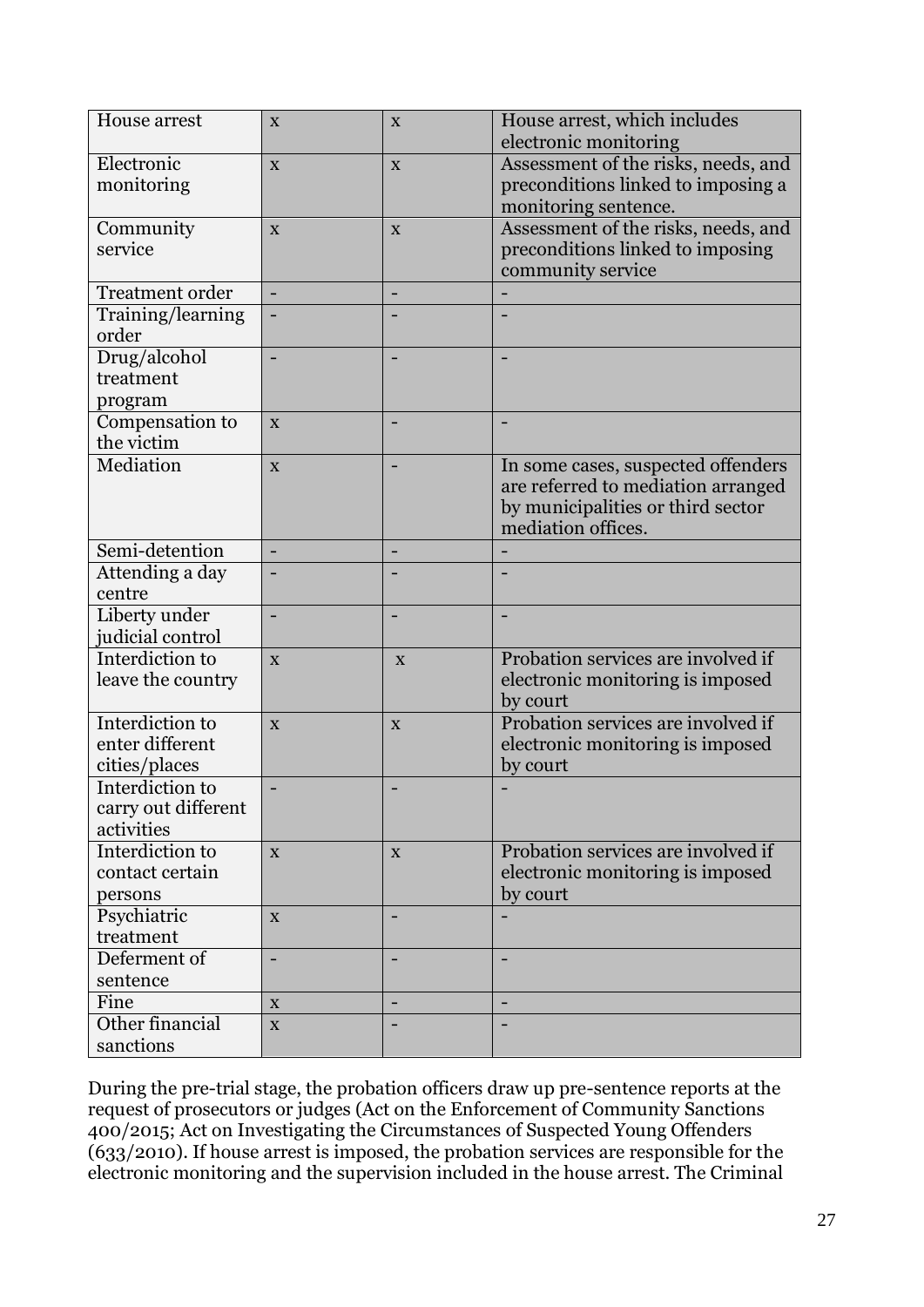Sanction Agency is responsible for the electronic monitoring included in the intensified travel ban. (Act on Amending the Coercive Measures Act 101/2018)

When young offenders are imposed supervision as an ancillary sanction to conditional imprisonment, it is always preceded by an investigation of their circumstances as provided in the Act on Investigating the Circumstances of Suspected Young Offenders (633/2010). Pursuant to section 1 of the Act, the Act is applied when the investigation of the circumstances of a young person, who are suspected of an offence committed at the age of 15-20 years, for the purpose of the consideration of charges, the imposition of a sanction, and the enforcement of a sanction. The aim of the investigation is to examine the suspected young offenders' social circumstances and the reasons for committing an offence as well as to assess the risk of reoffending and the required measures to support the young offenders to live without crime.

Provisions on the procedure regarding young persons (15–20) suspected of an offence are laid down in sections 3–8 of the Act on Investigating the Circumstances of Suspected Young Offenders (633/2010). The authorities handling the pre-trial investigation must notify the prosecutor and the social welfare authorities of suspected young offenders within 14 days of the moment when they are registered as suspects in the data system of the pre-trial authorities. However, the notification is not required if 1) the pre-trial investigation is concluded without a consideration of charges, or 2) the offence was committed when the suspect was at the age 18-20 years and the matter is handled in summary penal proceedings or as petty fines. The prosecutor must request the Criminal Sanctions Agency to draw up a pre-sentence report within 14 days of receiving the notification of suspected young offenders if the presumed sentence for the offence is more severe than a fine.

# **5.1.1 Pre-trial/pre-sentence report**

The prosecutor or the judge must ask the Criminal Sanctions Agency for a pre-sentence report when the prosecutor has decided to bring charges for an offence, which can lead to a community sanction (Act on the Enforcement of Community Sanctions 400/2015, section 10). The pre-sentence reports prepared by the probation officers do not legally bind the court but, in practice, they are normally used as a basis for the decision (see Supreme Court Decision 1996:9). The pre-sentence reports include the suspects' consent to community sanction. The aim of the pre-sentence reports is to give the judge and the prosecutor information on the suspects' risk of reoffending and need for rehabilitation that promotes desistance. The pre-sentence reports provide a general view on the suspects' circumstances and include the suspects' wishes and expectations concerning the judgement and the type of the sanction. (Act on the Enforcement of Community Sanctions 400/2015, Government Decree on the Enforcement of Community Sanctions 551/2015)

The investigation of the circumstances of suspected young offenders means that the probation officers assess based on the available information and within 30 days of the request of the prosecutor how the selection and enforcement of a sanction could promote the social coping of the suspected young offenders and prevent them from reoffending. For the assessment, the probation officers acquire and compile information with the help of the social welfare authorities about the suspected young offenders' living conditions, such as substance use and possible rehabilitation, mental health and used mental health services, need for other services and support measures, and other factors linked to their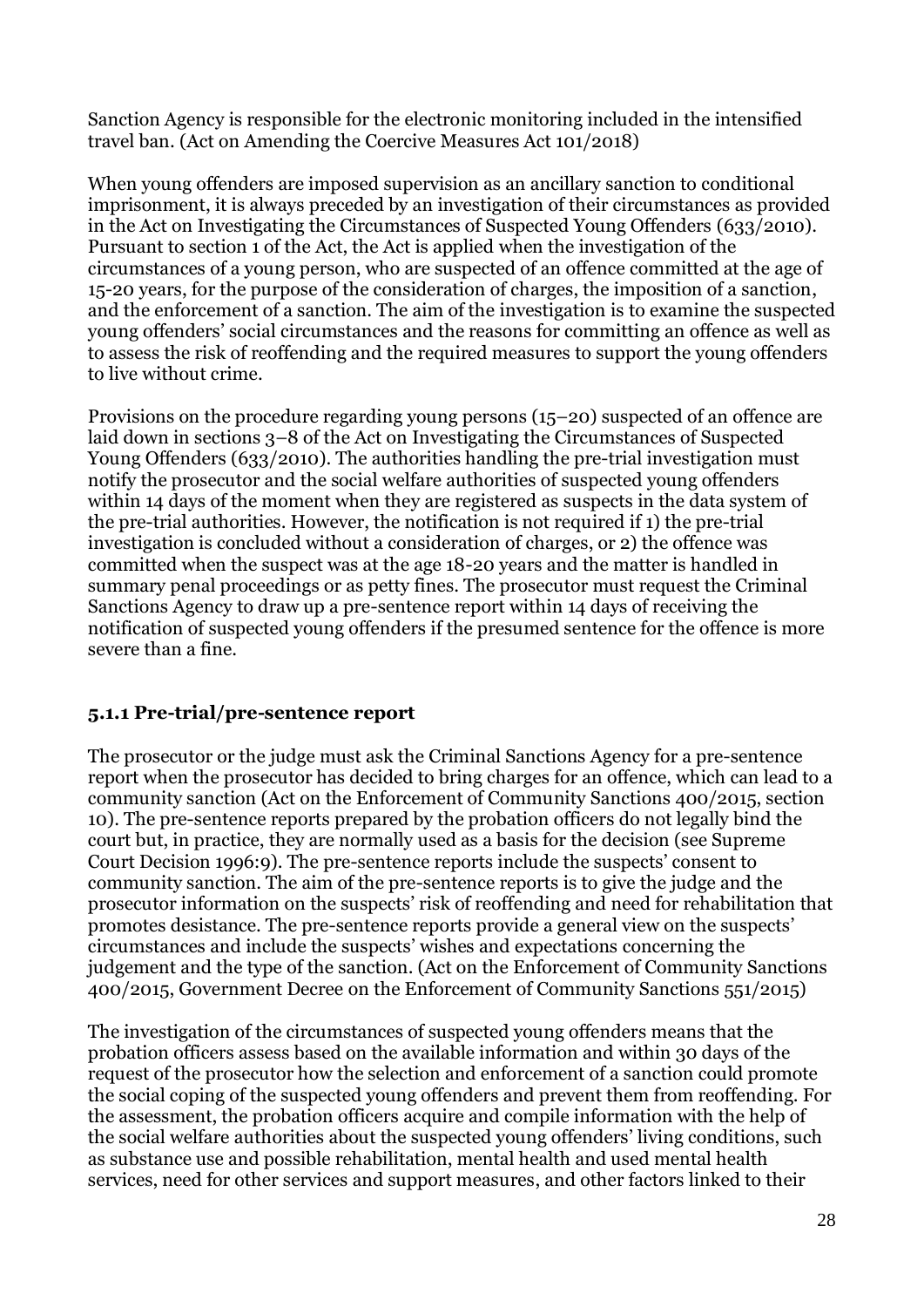social circumstances. The probation officers can also obtain necessary information on the suspects' social situation from other authorities as well as private communities and persons. (Act on Investigating the Circumstances of Suspected Young Offenders 633/2010, sections  $10-12$ )

Based on the assessment, the probation officers draw up the pre-sentence reports, which contain relevant information on the social circumstances of the young person suspected of an offence. The pre-sentence reports may include an opinion on the need for sentencing the young person to supervision as an ancillary sanction to conditional imprisonment. The reports may also include other accounts or statements the prosecutor has requested for the purpose of sentencing to a community sanction. (Act on Investigating the Circumstances of Suspected Young Offenders (633/2010, sections 10–12)

Pre-sentence reports concerning adult suspects are drawn up in the similar manner as the pre-sentence reports concerning young suspects (Act on the Enforcement of Community Sanctions 400/2015, section 10).

The statements and reports prepared by the probation officers and the information revealed in them are confidential (Act on the Openness of Government Activities 621/1999, Act on the Publicity of Court Proceedings in General Courts 370/2007).

#### **5.2 Enforcement stage**

| Sanctions/Measur<br>es/Penalties/Cond<br>itions attached to a<br>conditional<br>sentence | Provision in<br>legislation? | Service<br>involveme<br>nt? | Main characteristics of the<br>probation activity                                                                                                                                                                                                                                                                                               |
|------------------------------------------------------------------------------------------|------------------------------|-----------------------------|-------------------------------------------------------------------------------------------------------------------------------------------------------------------------------------------------------------------------------------------------------------------------------------------------------------------------------------------------|
| Imprisonment                                                                             |                              | -                           |                                                                                                                                                                                                                                                                                                                                                 |
| Suspended                                                                                |                              |                             |                                                                                                                                                                                                                                                                                                                                                 |
| sentence                                                                                 |                              |                             |                                                                                                                                                                                                                                                                                                                                                 |
| Conditional<br>sentence                                                                  | $\mathbf{X}$                 | $\mathbf{X}$                | The supervision of young offenders<br>sentenced to conditional<br>imprisonment and the supervision<br>of adults sentenced to conditional<br>imprisonment (1 January 2020)<br>require coordination, case<br>management, reporting, risk and<br>needs assessment, rehabilitation,<br>and activities and support<br>measures promoting desistance. |
| Affidimento in<br>prova                                                                  |                              |                             |                                                                                                                                                                                                                                                                                                                                                 |
| House arrest                                                                             |                              |                             | Technically monitored arrest<br>instead of remand imprisonment                                                                                                                                                                                                                                                                                  |
| Electronic<br>monitoring 1)                                                              | $\mathbf{X}$                 | X                           | Offenders serving monitoring<br>sentence, probationary liberty<br>under supervision and                                                                                                                                                                                                                                                         |

*Table 3. Sanctioning system and probation involvement in the enforcement stage*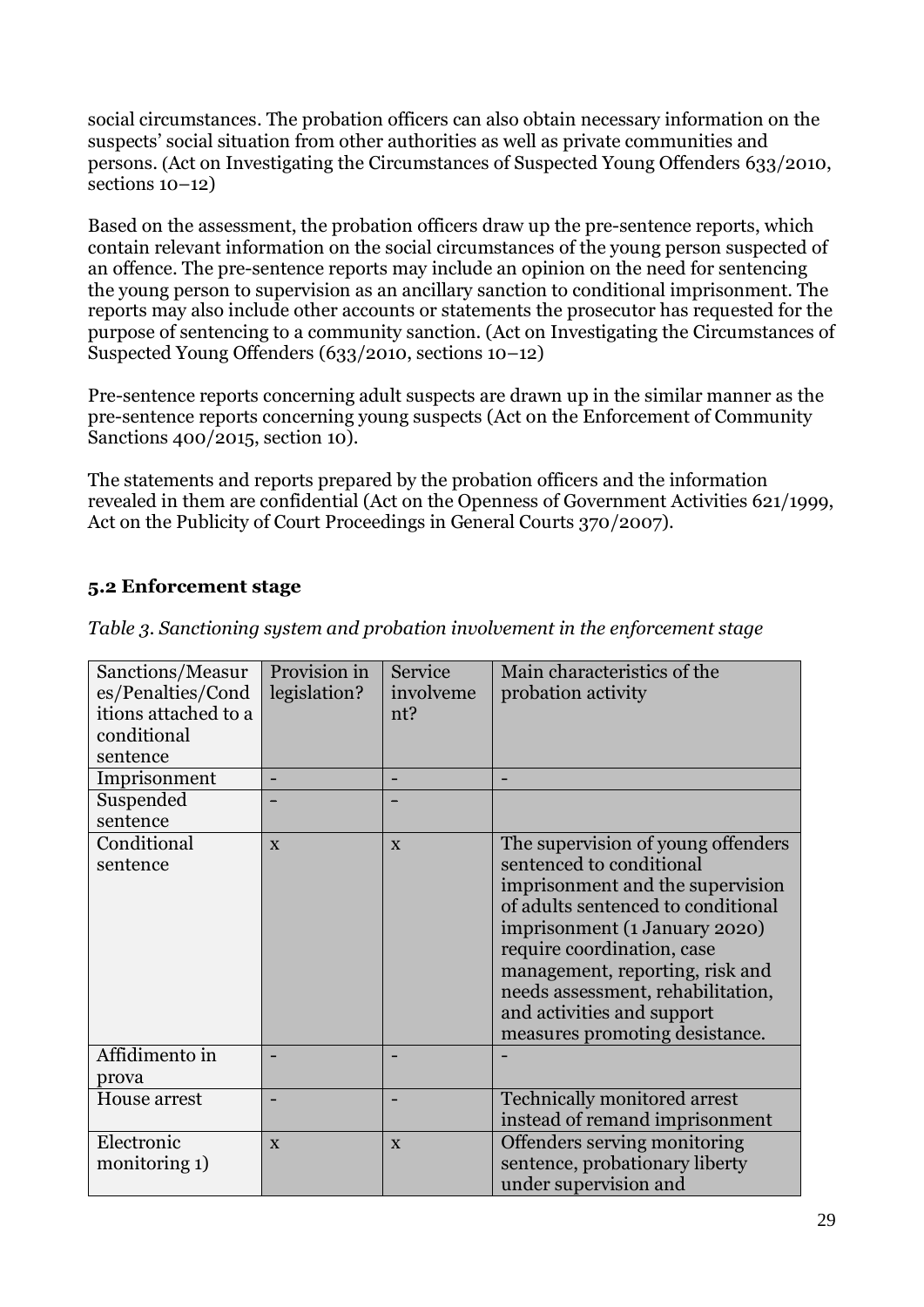|                                      |                |   | combination sentence require<br>coordination, case management,<br>reporting, risk and needs<br>assessment, rehabilitation, and<br>activities and support measures                                                                                                                                                                                                                                                             |
|--------------------------------------|----------------|---|-------------------------------------------------------------------------------------------------------------------------------------------------------------------------------------------------------------------------------------------------------------------------------------------------------------------------------------------------------------------------------------------------------------------------------|
|                                      |                |   | promoting desistance. House<br>arrests are also electronically<br>monitored.                                                                                                                                                                                                                                                                                                                                                  |
| Community<br>service as sanction     | $\mathbf{X}$   | X | Besides the arrangement of unpaid<br>work, community service requires<br>coordination, case management,<br>reporting, risk and needs<br>assessment, rehabilitation, and<br>activities and support measures<br>promoting desistance.                                                                                                                                                                                           |
| Semi-liberty                         |                |   | Supervision of the probationary<br>liberty under supervision                                                                                                                                                                                                                                                                                                                                                                  |
| Semi-detention                       | $\blacksquare$ | - |                                                                                                                                                                                                                                                                                                                                                                                                                               |
| <b>Treatment</b> order               |                |   |                                                                                                                                                                                                                                                                                                                                                                                                                               |
| Training/learning<br>order           |                |   |                                                                                                                                                                                                                                                                                                                                                                                                                               |
| Drug/alcohol<br>treatment<br>program | $\mathbf X$    | X | Measures supporting a life without<br>crime and participation in support<br>and substance abuse treatment<br>programmes can be included in<br>community service, juvenile<br>punishment, the supervision of<br>young offenders sentenced to<br>conditional imprisonment, the<br>supervision of conditionally<br>released prisoners, the supervision<br>period of the combination<br>sentence, and the monitoring<br>sentence. |
| Educational<br>measures              | X              | X | Measures supporting a life without<br>crime and participation in different<br>types of education and educational<br>programmes can be included in<br>community service, juvenile<br>punishment, the supervision of<br>young offenders sentenced to<br>conditional imprisonment, the<br>supervision of conditionally<br>released prisoners and the<br>monitoring sentence.                                                     |
| Compensation to<br>the victim        | $\mathbf{X}$   |   |                                                                                                                                                                                                                                                                                                                                                                                                                               |
| Mediation                            |                |   |                                                                                                                                                                                                                                                                                                                                                                                                                               |
|                                      | X              |   | Referral to municipal and third<br>sector mediation offices                                                                                                                                                                                                                                                                                                                                                                   |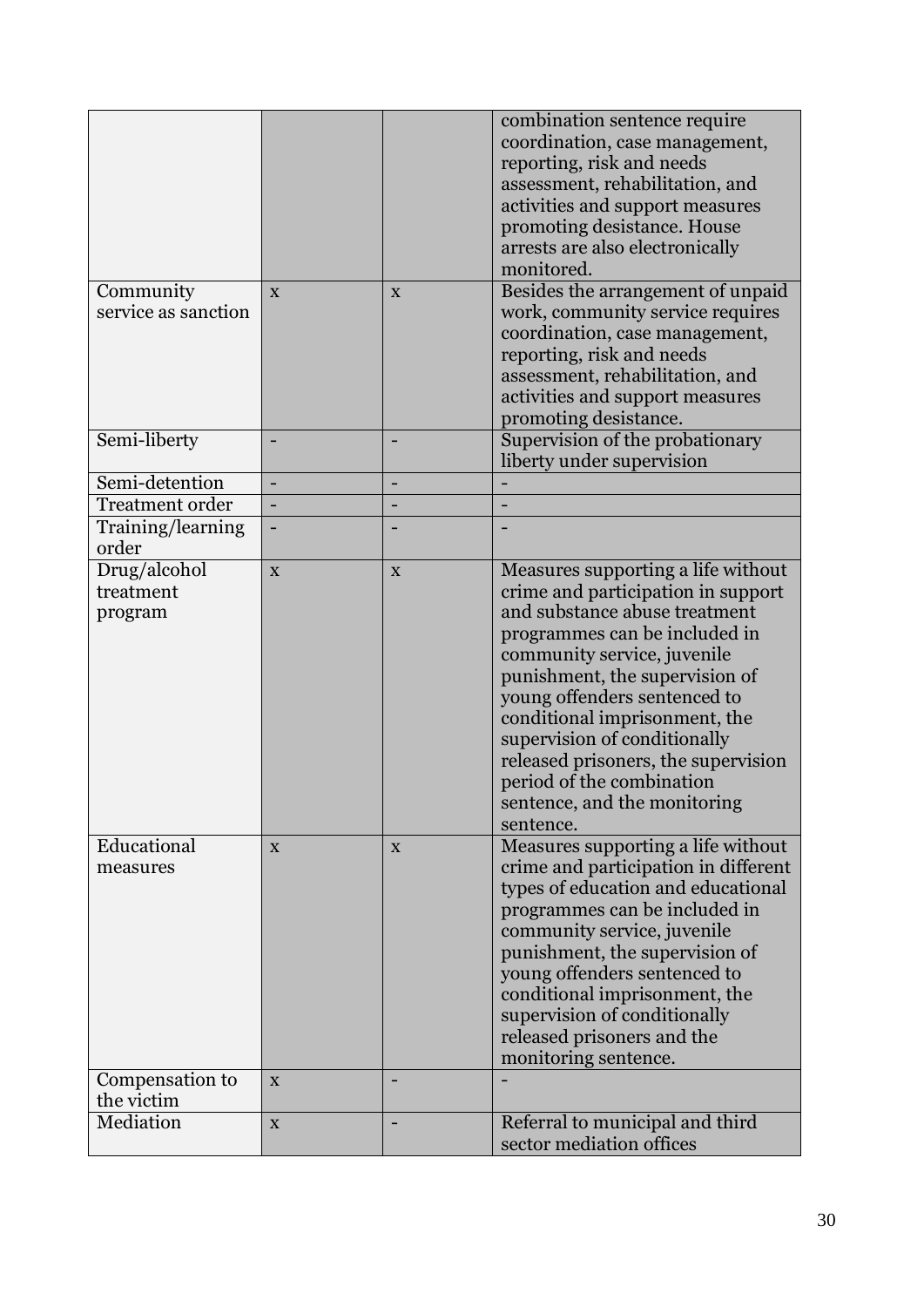| Attending a day<br>centre                            |              |             |                                                                                                                                                                                                                                                                                                                     |
|------------------------------------------------------|--------------|-------------|---------------------------------------------------------------------------------------------------------------------------------------------------------------------------------------------------------------------------------------------------------------------------------------------------------------------|
| Interdiction to<br>leave the country                 | $\mathbf{X}$ | X           | Supervision and monitoring of<br>offenders sentenced to monitoring<br>sentence, monitoring of the<br>supervision period of the<br>combination sentence.                                                                                                                                                             |
| Interdiction to<br>enter different<br>cities/places  | X            | X           | Supervision and monitoring of<br>offenders sentenced to monitoring<br>sentence, probationary liberty<br>under supervision and supervision<br>period of the combination<br>sentence.                                                                                                                                 |
| Interdiction to<br>carry out different<br>activities |              |             |                                                                                                                                                                                                                                                                                                                     |
| Interdiction to<br>contact certain<br>persons        | $\mathbf{X}$ | X           | Supervision and monitoring of<br>offenders sentenced to monitoring<br>sentence, probationary liberty<br>under supervision and supervision<br>period of the combination<br>sentence.                                                                                                                                 |
| Fine                                                 | X            |             |                                                                                                                                                                                                                                                                                                                     |
| Day fine                                             | X            |             |                                                                                                                                                                                                                                                                                                                     |
| Other financial<br>penalties                         | X            |             |                                                                                                                                                                                                                                                                                                                     |
| In/out patient<br>order (psychiatric<br>treatment)   | $\mathbf{X}$ |             |                                                                                                                                                                                                                                                                                                                     |
| Security measures                                    | X            |             |                                                                                                                                                                                                                                                                                                                     |
| Combined order                                       | X            | $\mathbf X$ | Enforcement of community service<br>imposed in addition to conditional<br>imprisonment requires<br>supervision, coordination, case<br>management, reporting, risk and<br>need assessment, rehabilitation,<br>and activities and support<br>measures promoting desistance.                                           |
| Community<br>punishment                              |              |             |                                                                                                                                                                                                                                                                                                                     |
| Conditional<br>release / Parole                      | $\mathbf{X}$ | X           | Supervision of conditionally<br>released prisoners (fixed-term or<br>life sentence of imprisonment) and<br>probationary liberty under<br>supervision (six months before the<br>mandatory conditional release)<br>require coordination, case<br>management, reporting, risk and<br>needs assessment, rehabilitation, |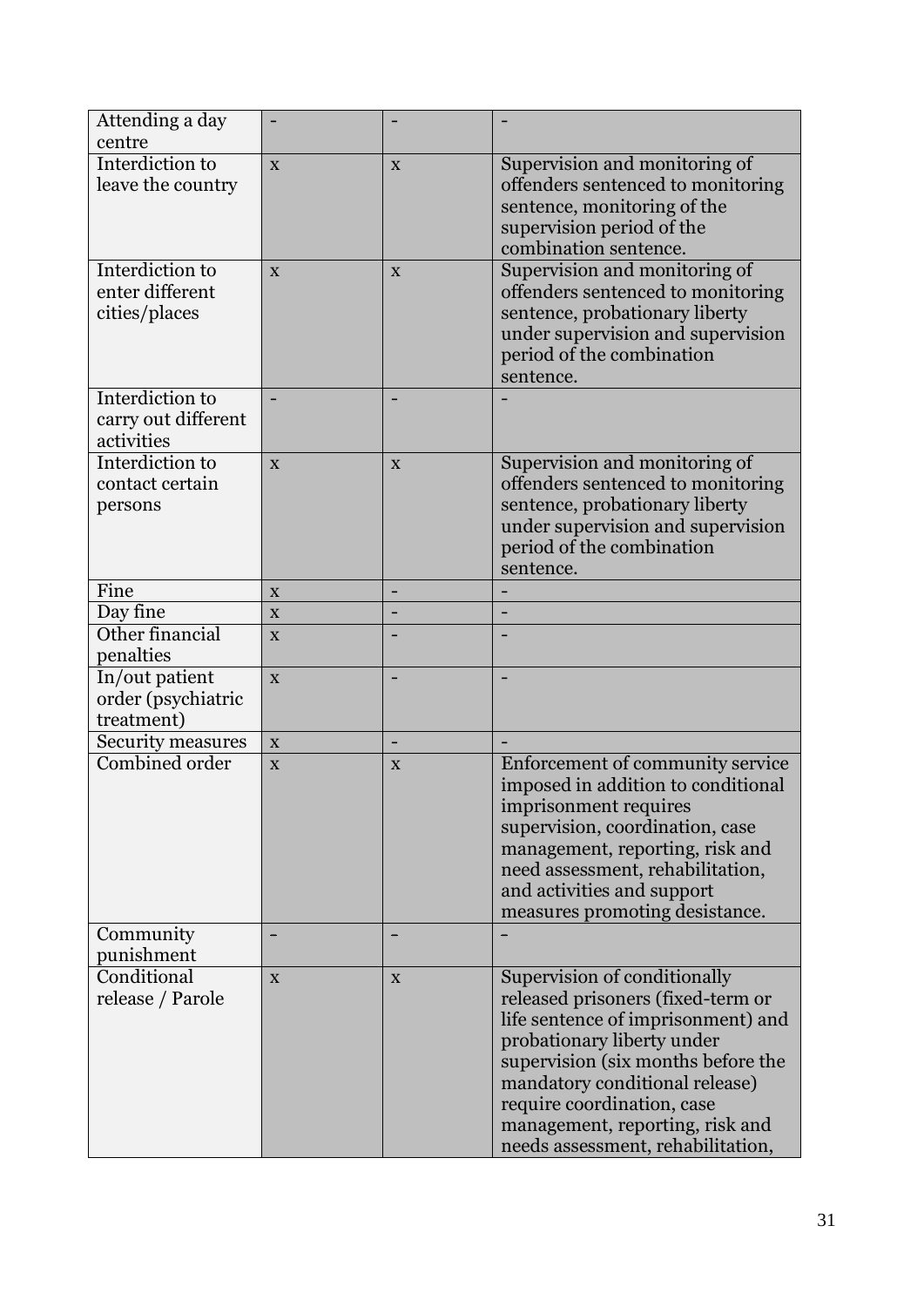|                   |              |              | and activities and support          |
|-------------------|--------------|--------------|-------------------------------------|
|                   |              |              | measures promoting desistance.      |
| Mandatory release | $\mathbf{X}$ | $\mathbf X$  | See above                           |
| Open prison       | X            | $\mathbf{X}$ | Probation officers may take part or |
|                   |              |              | be in charge of arranging           |
|                   |              |              | programmes and activities           |
|                   |              |              | promoting desistance for            |
|                   |              |              | prisoners.                          |
| Penitentiary      |              |              |                                     |
| program outside   |              |              |                                     |
| the prison        |              |              |                                     |
| Other sanctions/  | $\mathbf{X}$ |              | Driving ban, prohibition to pursue  |
| measures etc.     |              |              | business, ban on animal keeping.    |

A person who has committed an offence under the age of 21 years can be subjected to supervision in order to reinforce conditional imprisonment. When the supervision begins, the offenders' current risks, needs, and resources are assessed. Based on the assessment, individual sentence plans determining the goals and means of the supervision period are drawn up together with the supervised offenders. The sentence plans can include different themes, which will be addressed in the meetings with the offenders by means of, for instance, discussions and exercises. Various co-operation projects, groups, and courses are also possible during the supervision period. The supervision supports the offenders' own efforts to change. The supervision can include co-operation both with persons close to the offenders and with other authorities. Prior to the sentencing, the prosecutor is obliged to request the Criminal Sanction Agency to draw up a pre-sentence report. (Government Proposal HE 120 /2018 vp)

The juvenile punishment process begins when the prosecutor asks the Criminal Sanctions Agency to draw up a pre-sentence report concerning a juvenile. In the pre-sentence reports, the probation officers describe the juveniles' circumstances and assess their risk of reoffending and suitability for juvenile punishment.

A prerequisite for the enforcement of juvenile punishment is the close co-operation between different stakeholders representing the criminal justice system, the social welfare system, and other relevant parties. The probation officers draw up the pre-sentence reports together with the young offenders, their guardians, and the social welfare authorities. The reports are based on the information received from the joint meetings, the young offenders' interviews, the guardians' hearings, and different authorities. The decision on sentencing to juvenile punishment is made by the court. The court can also impose some other sanction instead of juvenile punishment.

Offenders sentenced to juvenile punishment are under supervision for the duration of the sentence. Juvenile punishment consists of meetings with the offenders, supervised activities and programmes that promote their capacity for social functioning, and guidance and support provided in connection with them. In addition, juvenile punishment includes supervised orientation to employment and working unless it is considered clearly unnecessary or it is particularly difficult to arrange.

Offenders serving a monitoring sentence are obliged to follow the daily schedule approved in the sentence plan. The daily schedule consists of work, education, rehabilitation, activity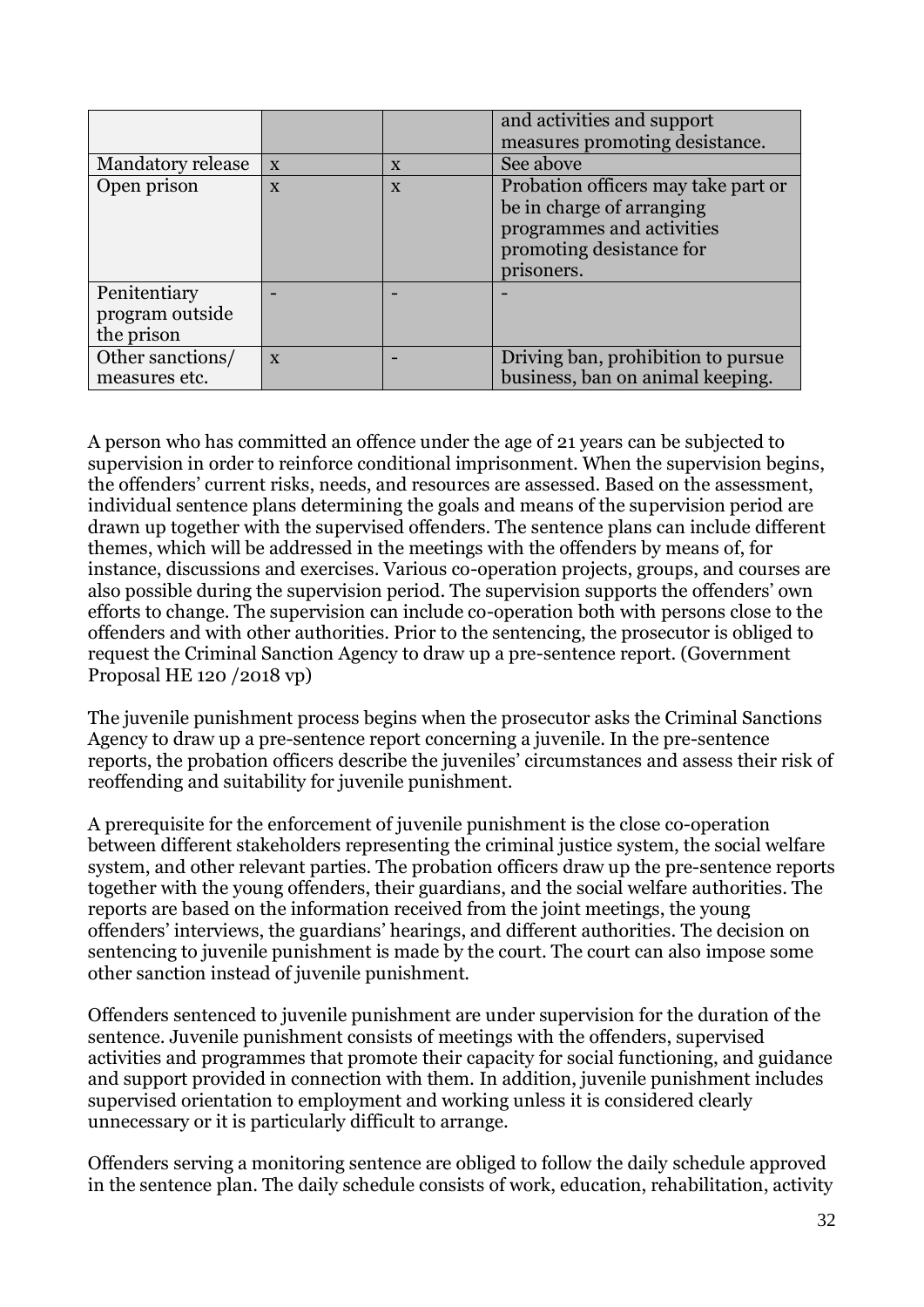programmes, or other activities promoting a life without crime. The offenders are supervised with the help of technical equipment attached to their wrist or ankle. A detailed sentence plan, a weekly schedule based on an individual risk and needs assessment, and an assessment of the family situation and living conditions are made before the enforcement of the sentence.

The enforcement of community service begins when the probation officers prepare, at the request of the prosecutor, a pre-sentence report, which is an assessment of the accused person's potential to complete community service, the person´s risks of reoffending and needs to be able to live a life without crimes. The probation officers draw up together with the offenders an individual sentence plan for community service. The plan includes information on the assigned work, the end date of the service, and the conditions concerning the service duties and the service place. In addition, the sentence plan includes rehabilitation, treatment, and other activities supporting desistance based on the risk and needs assessment of the offenders. The probation officers draw up a separate schedule for the community service. (Rules 46 and 47)

Various motivating and cognitive-behavioural programmes have been in use in probation services since the end of the 1990s. The programmes are based on the knowledge that the factors that have an effect on reoffending can be divided into static factors, such as age and gender, which cannot be influenced, and dynamic factors, which can be influenced at least to some extent. The dynamic factors include education, employment, housing situation, substance use, family situation, attitudes, values, problem solving skills, and social skills. The programmes have been developed to correspond to the conditions in Finland based on models received mainly from Sweden, Canada and the United Kingdom. Thus, the enforcement is to a large extent something else than just supervision.

Substance abuse counselling, treatment, and rehabilitation have always been essential parts of probation work. Treatment and rehabilitation are mainly arranged by social and health service providers in cooperation with the probation officers.

Prisoners can be placed in open prisons based on certain conditions (Imprisonment Act 767/2005, chapter 4, section 9). The open prisons are maintained by the Criminal Sanctions Agency, which is responsible for their operation.

Provisions on conditional release are laid down in the Criminal Code of Finland (39/1889, chapter 2c, sections 5–7). Prisoners serving a fixed-term prison sentence must be conditionally released after having served a specific share of the sentence. The specific share can be one-third, one-half, or two-thirds depending on the age of the offender at the time when the offence was committed and the time between the previous prison sentence and the new offence. The decisions on conditional release are made by the prison director.

Life sentence prisoners can be conditionally released by the decision of the Helsinki Court of Appeal at the earliest when at least 12 years of the prison sentence has been served. Offenders sentenced to life imprisonment for an offence committed before the age of 21 years can be conditionally released under supervision by the decision of the Helsinki Court of Appeal at the earliest when 10 years of the sentence has been served in prison. Before being conditionally released from life imprisonment, prisoners can be placed in probationary liberty under supervision with electronic monitoring. Life sentence prisoners can also be released by the pardon of the President of the Republic.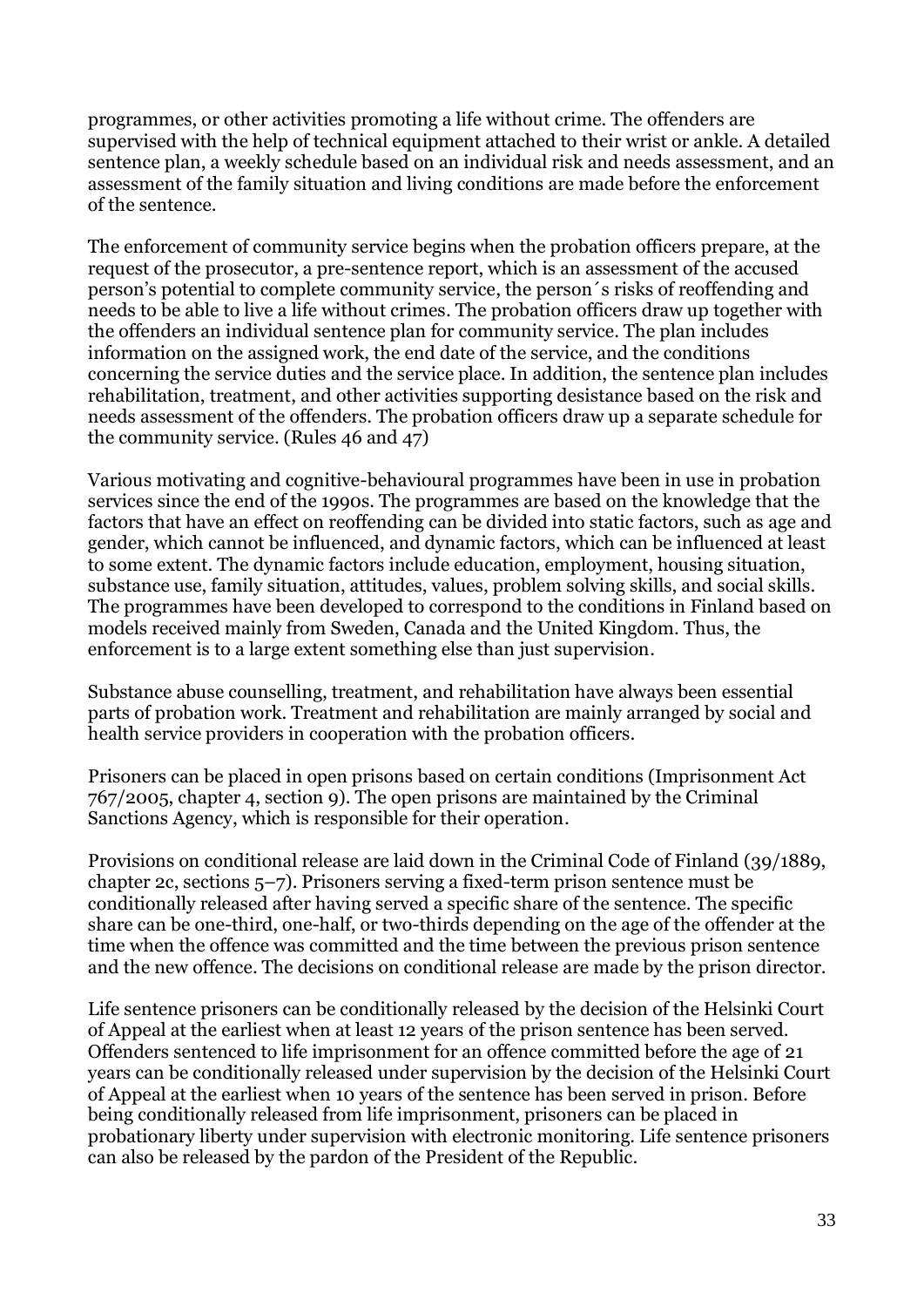Before the supervision of conditionally released prisoners starts, the probation officers meet the offenders in prison in order to inform them about the content and conditions of the supervision period. The probation officers prepare together with the offenders an individual plan for the supervision period. After the plan is drawn up, the offenders' written consent is required. The plan is co-ordinated with the sentence plan prepared in prison and other plans prepared elsewhere, for instance, in social services. The supervision period lasts 15 months. Based on justified reasons, the probation officers can propose an earlier termination of the supervision.

The supervision always includes discussions about criminality and their purpose is to help the offenders to understand their behaviour. The aim is to help the offenders to change their pro-criminal attitude and lifestyle in order to promote the desistance process. The supervision consists of individual meetings, tasks, and programmes. The amount of these can be at most 12 hours per month but in case of offenders, who need intensive support, the amount can be increased to 30 hours per month.

On certain conditions, prisoners can be placed outside the prison in electronically monitored probationary liberty under supervision a maximum of six months before the actual conditional release. The prisoners must comply with the obligations and orders defined in the sentence plan and in the weekly schedule. The schedule contains daily activities the offenders are obliged to participate in. The offenders must stay at home between 21.00 and 6.00 o'clock unless otherwise agreed due to, for instance, regular work. Officials of the Criminal Sanctions Agency meet and supervise the prisoners placed in probationary liberty regularly.

The offenders are presumed to comply with abstinence from substances and other conditions of probationary liberty. Probationary liberty under supervision requires a sentence plan, which includes information on, e.g., the sentenced person´s housing and livelihood, obligation to participate in activities, daily schedule, and supervision during probationary liberty. Prisons are responsible for the supervision of probationary liberty.

Probationary liberty under supervision can be combined with obligatory pharmacological treatment for sexual offenders. The purpose of the supervision is to increase public safety by supporting the supervised persons, promoting their social coping, and preventing them committing new offences.

A combination sentence can be imposed on a person, who has committed serious offences and are deemed to be especially dangerous. An electronically monitored supervision period begins immediately after the prison term. The content of the supervision period is based on the prisoners' individual risk assessment. The supervised offenders are obligated to remain at their place of residence at the specified times, abstain from using intoxicating substances during scheduled meetings and activities, and participate in rehabilitation or other activities promoting a life without crime.

The Imprisonment Act (767/2005, chapter 8, section 9) enables a placement in an outside institution during the sentence. Prisoners who are deemed reliable and have a substance abuse problem or are assessed to have particular problems with coping in freedom can, for a fixed period of time, be placed in an outside institution or a corresponding unit, where they participate in substance rehabilitation or other goal-oriented activities improving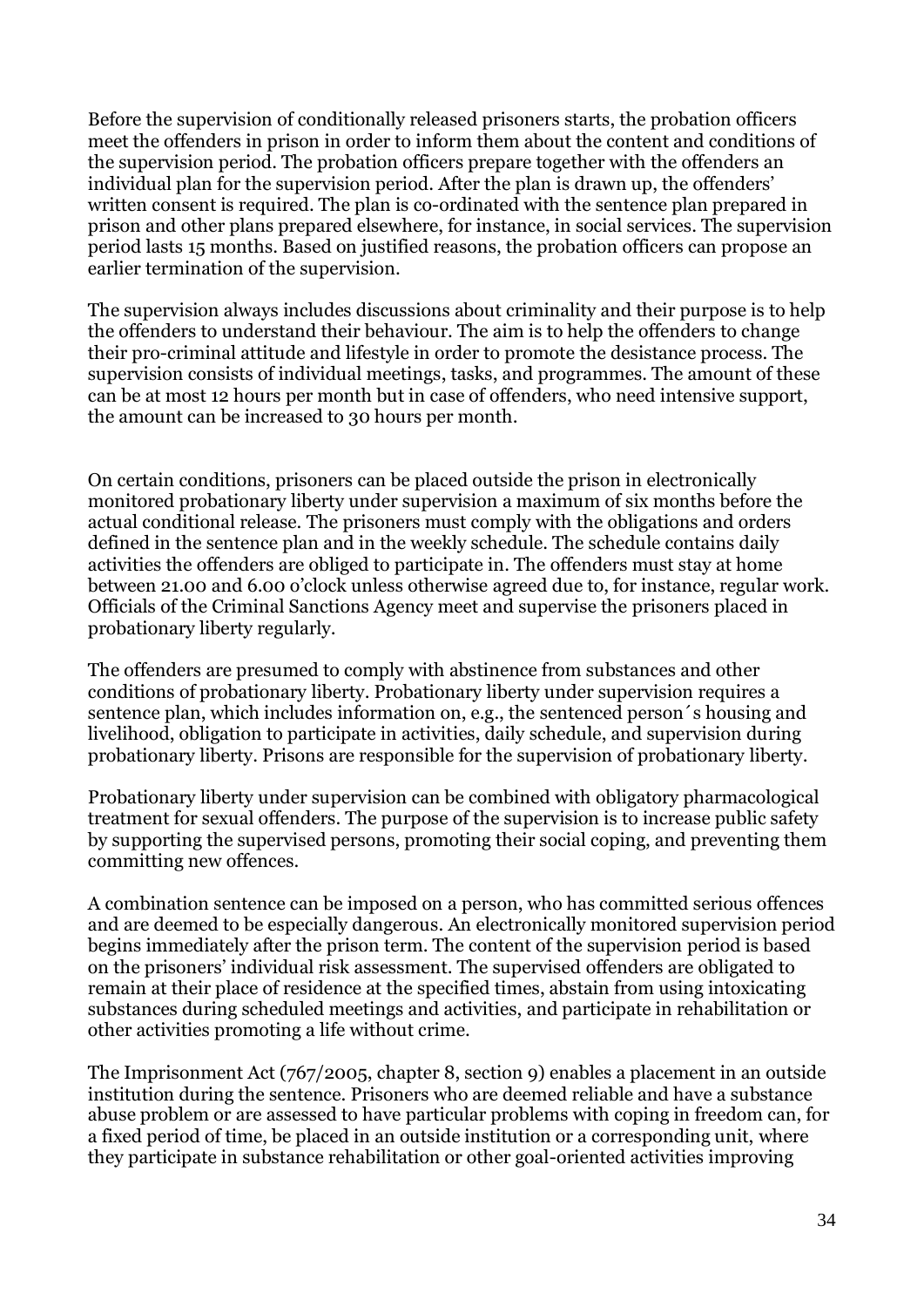their functioning abilities. The goals, the time and duration, the content of the activities, and the conditions binding the parties are agreed in a placement agreement.

Pardons are decided by the President of the Republic based on the statement of the Supreme Court. The Criminal Sanctions Agency is not involved in the hearing of matters related to pardons. Finland does not have provisions on a general amnesty. It would require an act enacted by the Parliament of Finland.

| Providing support to the families of   | Work with children and families is a part of |
|----------------------------------------|----------------------------------------------|
| the offenders/detainees                | probation work.                              |
| Coordinating volunteer prison visitors |                                              |
| Preparing offenders for (conditional)  | Sentence plans are drawn up for prisoners    |
| release                                | and for those placed under supervision after |
|                                        | conditional release.                         |
| Preparing prisoners for home leave     |                                              |
| and/or providing support during        |                                              |
| home leave                             |                                              |
| Providing support to persons that      |                                              |
| have been pardoned or amnestied        |                                              |
| Providing advisory report with         | In some cases, social and advisory reports   |
| respect to amnesty or pardon           | concerning offenders are provided.           |
| Other tasks that are not included      | Individual work with offenders placed in     |
| here.                                  | probationary liberty under supervision.      |

*Table 4. Other probation activities in the enforcement stage*

# **5.3 Care and after-care outside the criminal justice system**

The care and aftercare are not the responsibility of the probation services in Finland. The social welfare and health care authorities are responsible for the social and health care services also during the execution of community sanctions. In addition, voluntary organisations offer their services for released prisoners.

Valuable support is provided by Krits, which is a non-profit private foundation without the power of an authority. The purpose of the foundation is to reduce recidivism by providing peer support service and possibilities to participate in different resettlement activities.

The foundation provides judicial assistance, guidance, and support for offenders and their families and other close persons. They often need assistance and guidance in, for instance, the arrangement of debts, debt recovery procedures, or social and health care services.

The foundation carries out projects, which aim to promote the arrangement of appropriate services for persons with criminal background and their families and maintains an internet portal together with other involved organisations. In addition, the activities of the foundation include child and family work and support for learning abilities.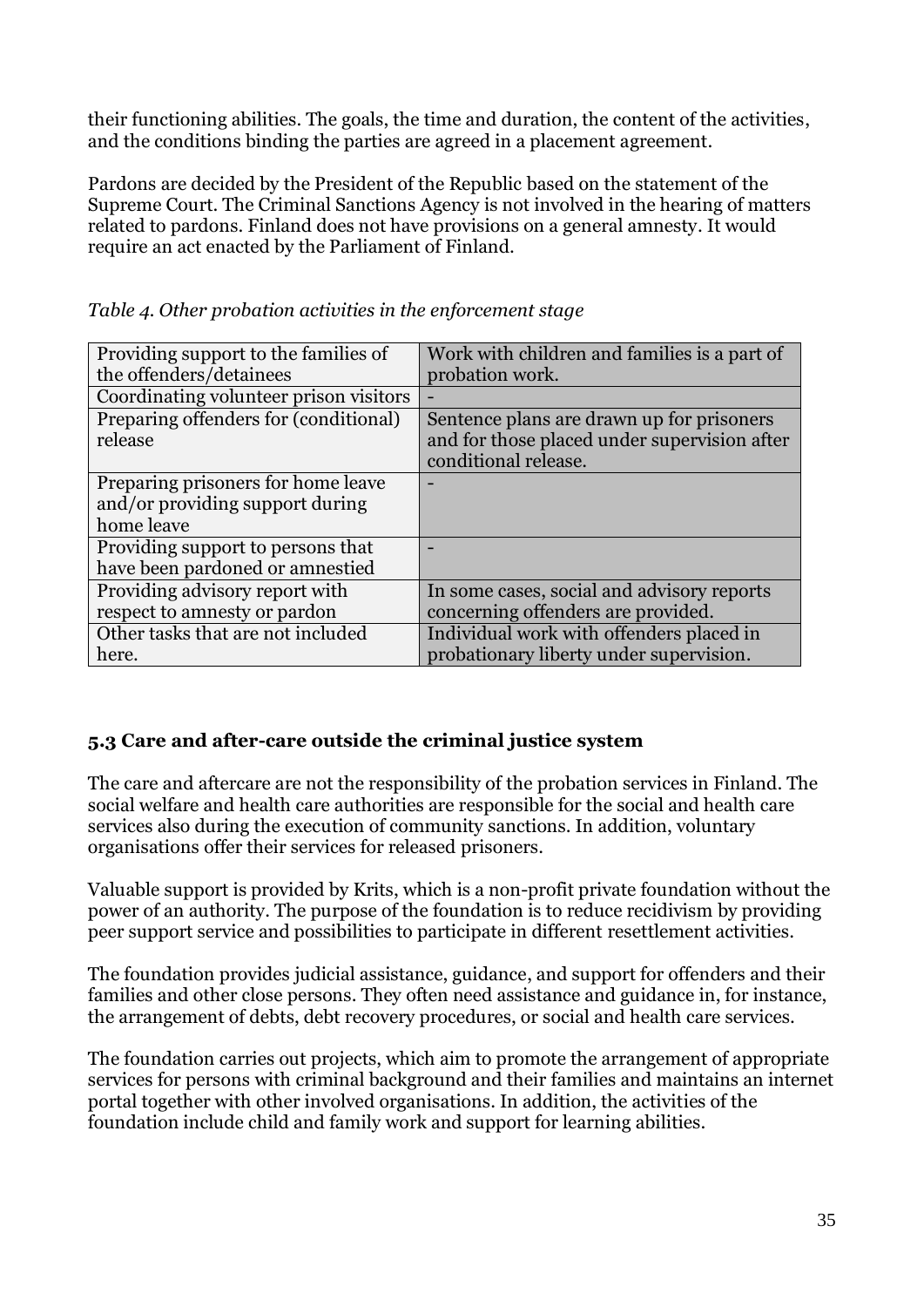A private, non-profit organisation called Guarantee Foundation assists released prisoners and other sentenced offenders, who have difficulties with, for example, paying the compensation for damages, with the arrangement of debts.

# **6. Probation methodology**

#### **Relevant Probation Rules**

When preparing pre-sentence reports, sentence plans, and requesting information from relevant authorities and parties, the informed, the offenders' written consent is required (Rule 6). The suspected persons' current risks, needs, and resources are assessed when the pre-sentence report is drawn up and the enforcement of the community sanction begins. Based on the assessment, an individual plan determining the goals and means of the supervision period is drawn up together with the offenders (Rules 66 and 67).

The suspected persons and offenders are normally involved in the planning of what they need to do and they are able to see and comment on the sentence plan (Rule 67). The process and outcomes of the assessment are explained to the suspected persons and offenders (Rule 68). The assessments are reviewed and updated especially during longer sentences or if the obligations are violated (Rule 69). The assessments are usually reviewed if the offenders' circumstances have remarkably changed and when there is a need to change the intensity and duration of the supervision. At the end of the supervision period, a final assessment should always be done (Rule 70).

Appropriate training on assessments is arranged for all probation officers (Rule 71). The sentence plans are based on mutual negotiations and an agreement between the probation officers and the offenders on the fact that the measures and interventions included in the plan are relevant and appropriate regarding the offenders' circumstances and offending behaviour (Rule 73). The interventions used in probation are a mixture of control and rehabilitation, which together contribute to and facilitate desistance. Their nature and intensity vary in different types of community sanctions (Rule 76). At present, the probation officers are acquainted with motivational interviewing, assessment methods, individual supervision skills, and network methods. The probation officers are also qualified to apply a wide range of evidence-based programmes and methods that promote desistance (Rule 77).

The basic principle is that the probation officers are case managers, who assess, prepare the sentence plans, work with the clients, and coordinate interventions. (Rule 80). There are regular face-to-face meetings where the clients' circumstances and criminality are evaluated and recorded in the client database. The contents and requirements of the supervision are revised based on these evaluations (Rule 81).

Information on the offenders, evaluations, plans, meetings, measures, and procedures is recorded in individual files in the client data system (Rule 88). A system of enforcement judges does not exist in Finland. The probation officers are obliged to inform the courts and prosecutors of severe violations of conditions. The probation officers do not provide regular accounts or reports regarding their work to the court or prosecutor (Rule 91).

The legality of probation work is inspected by the Parliamentary Ombudsman and the Chancellor of Justice. The National Audit Office of Finland monitors the economy and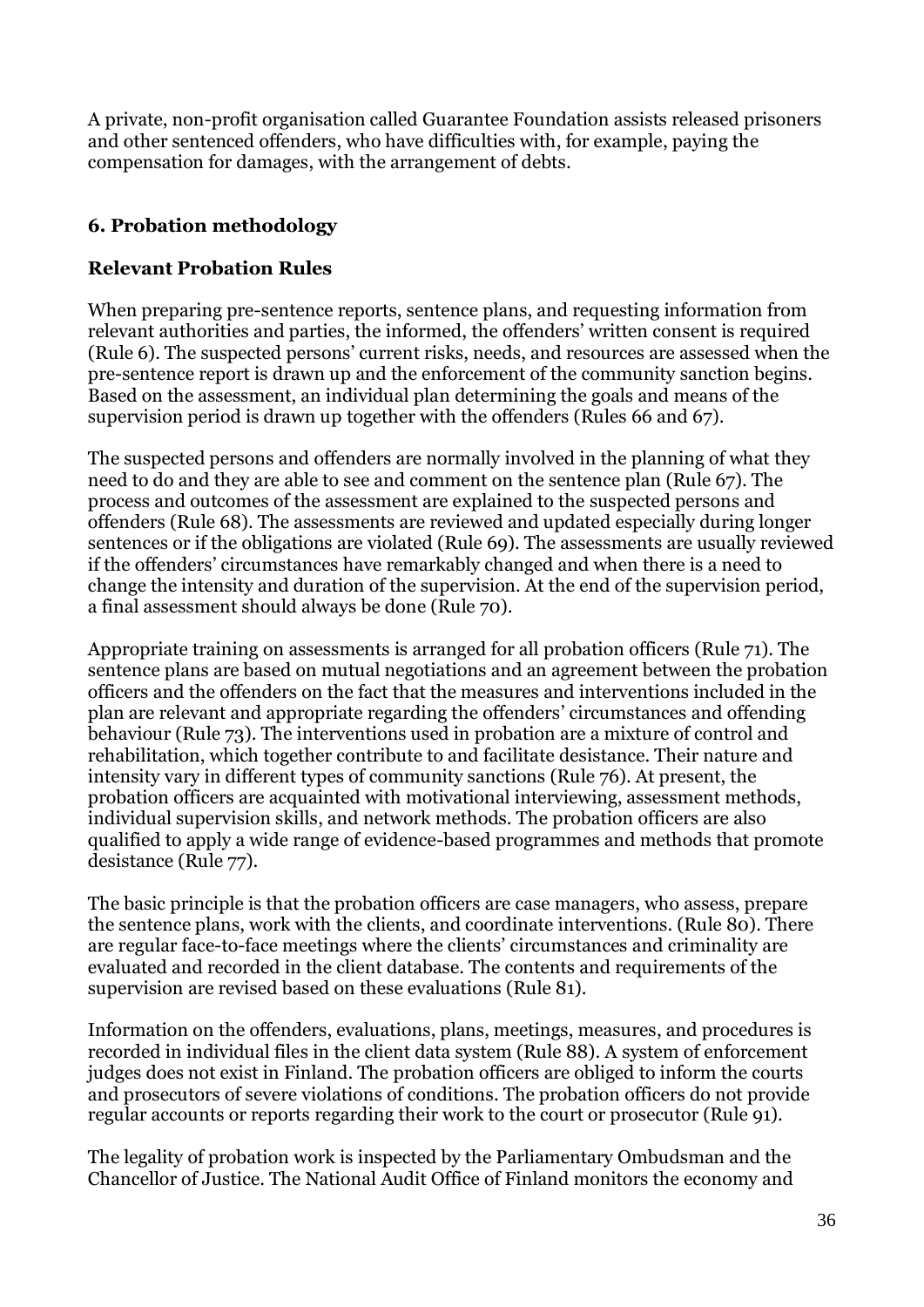expediency of the activities of the Criminal Sanctions Agency just as does the Ministry of Justice, which also monitors that the activities comply with the objectives of criminal policy. In addition, probation work is monitored by the specialised staff of the Central Administration of the Criminal Sanctions Agency. (Rule 103)

One requirement of probation work is that it should be credible from the perspective of the penal system. That requires a good insight into the judicial regulations and the administrative procedures concerning probation work. Probation work also aims to influence the individual and social factors maintaining criminality, which, on the other hand, requires a good knowledge of interaction skills, society, and the public service system and a capacity to work towards a systematic change together with the clients. In other words, Finnish probation work can be said to lie on the following four competencies:

- 1) Judicial and administrative competency: Complicated legal and administrative issues are handled continuously in probation work.
- 2) Social and interaction competency: Methods typical of social work and pro-social modelling are used in daily probation work.
- 3) Case management competency: The clientele facing multiple problems demands individually planned services based on their special needs.
- 4) Methodological competency: This means familiarity with the evidence-based methodology, which has become an established part of probation work.

The probation officers should be familiar with counselling, motivational interviewing and one-to-one working methods consisting of the following components: legitimate use of authority, pro-social modelling, problem solving, cognitive restructuring, and non-verbal and verbal communication. In addition, child and family work methods are used in probation work.

Competence to run group and individual programmes is also necessary. At the moment, the following programmes are used: 1) Steering Wheel Programme and Traffic Safety Programme, which both are aimed at offenders sentenced for drunken driving; 2) Anger Management Programme; 3) Change Talk programme, which is based on a motivating interview; 4) New Direction, which is a programme for sexual offenders; 5) Gambling treatment programme; and 6) Programmes focusing on violent behaviour. All programmes can be used in both individual and group settings except Change Talk which can be used only individually.

An accreditation panel reviews proposed programmes and determines whether the programmes satisfy the accreditation criteria. At present, the panel consists of outside experts and officials of the Criminal Sanctions Agency. The expert members represent universities, public organisations, and NGOs with whom the Criminal Sanctions Agency co-operates. The accreditation panel meets three to four times a year.

The enforcement process begins when the pre-sentence report is being drawn up and continues when the decision on the community sanction has been sent to a local probation office and the client is referred to certain probation officer according to the practices of the office. The basic principle is that the enforcement starts without a delay after the office has received the court decision. In practice, the first meeting takes place within a period ranging from a few days to a month depending on the type of community sanction. In the first meeting, the probation officers explain the terms, conditions, and contents of the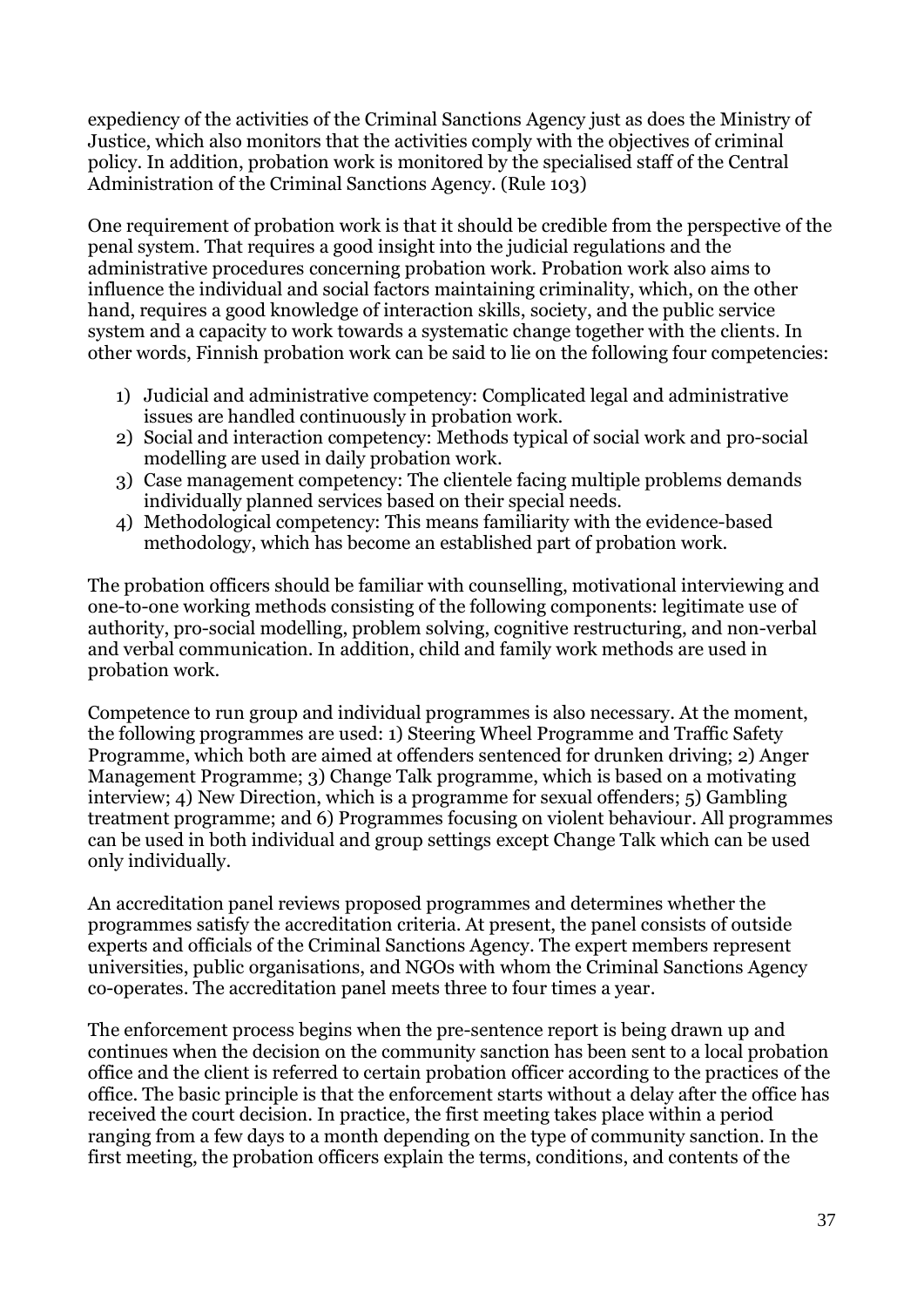community sanction in question and start planning the enforcement by filling in the assessment form and specifying the individual sentence plan.

The preparation of the assessments and sentence plans consist of following phases:

- 1. Initial assessment: In this phase, the static and dynamic criminogenic factors affecting offending are charted and identified based on the following eight themes: criminality, substance abuse, lifestyle and social relations, thinking and behaviour, attitudes, accommodation, employment and education, and health. The initial assessment generates a profile of each client, which forms the basis for conclusions.
- 2. Conclusions: In this phase, the probation officer evaluates the key risk factors, the needs of the client and strengths, and the interventions (e.g. treatment for substance abuse, anger management, etc.), which should be used.
- 3. Planning: In the planning phase, the goals are set based on the conclusions. The goals should be defined in such a way that it is possible to achieve them and to evaluate their realisation during the enforcement. In the evaluation, the realisation of the goals is classified as follows: realised completely, realised partly, not realised, and withdrawn. Each goal includes the theme it concerns (substance abuse, social relations, etc.), the date when it was set, and the date when the realisation of the goal was evaluated. This shows the process nature of supervision work and the development of the motivation to desist.

The aim is that there is only one assessment and sentence plan form for each client regardless of the number of sentences the clients have. The form is updated based on the circumstances during the latest sentence. The form is linked to the actual enforcement file of each client.

The application of evidence-based methods, risk and need management methods, and case management methods have shifted the emphasis of probation work from unspecified casework to more structured and methodical work. Electronically monitored enforcement has brought along a more tightly controlled and scheduled practice, which has also reflected on other sanctions, for instance, in the form of alcohol and drug tests and other control measures with a more punitive character. A new group of professionals, who work in pairs and are called the supervision patrols, have been introduced to the probation practice. The supervision patrols, which work under the direction of local probation offices, monitor and guide clients who are serving a monitoring sentence.

Case management is an essential part of all work with clients because matters concerning education, work, drug and alcohol abuse, accommodation, family relations, livelihood, etc. are constantly addressed in probation work. The homes of clients, who serve a monitoring sentence, are visited regularly at least once a week. When necessary, home visits are also applied to young offenders and offenders released from prison and placed under supervision. Due to legislative reforms, the frequency of meetings has been intensified in all community sanctions. However, depending on the type of the community sanction, the frequency varies to some degree. After having assessed the clients' needs, motivation, suitability, and other criteria, the probation officers decide, which programme the offenders should undertake. The probation officers usually run the programmes themselves or refer the clients to colleagues more familiar with a specific programme.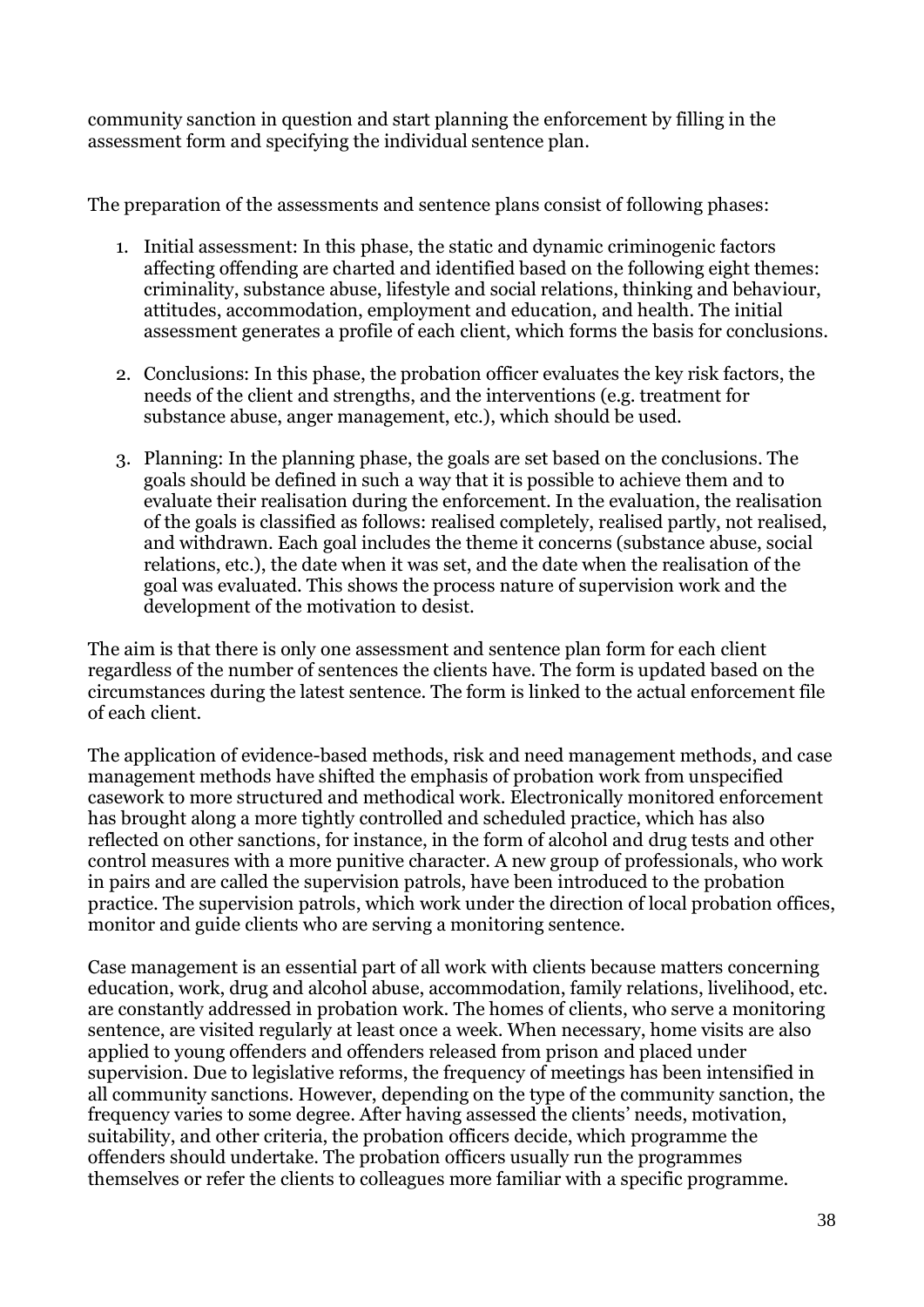Wide competence forms a good basis for the work with clients. The goal is that the probation officers would have a comprehensive knowledge of different sanctions and related procedures and processes so that they would be able to answer for the enforcement of different sanctions flexibly if necessary. Nevertheless, specialising in specific sanction has been necessary in bigger cities where there are more clients. Those offices often have a separate group responsible for the enforcement of community service and a group responsible for the supervision of conditionally released prisoners, the supervision of young offenders sentenced to conditional imprisonment, and the enforcement of juvenile punishment.

Even today, supervision and assistance can be defined as two sides of the same coin, i.e. it is very difficult to draw a distinction between the elements of control and support in the supervision process. Assistance is always an essential part of the supervision process. Its intensity and forms vary depending on the clients' individual needs and circumstances. All clients benefit from assistance given during supervision. Assistance can mean individual discussions about criminality and personal issues or guidance concerning welfare services in accordance with the principles of case management.

In probation work, the main principle is to reach compliance with the help of co-operation rather than force, which requires that the client's consent is taken into account in most measures except those imposed for violating the conditions. Even in those cases, the clients must be heard and allowed to tell their side of the violation. The probation officers have a wide discretionary power when issuing warnings or reporting violations to the court. After hearing the client, the probation officers can take into consideration the severity and type of the violation, past violations, and other matters before making a decision.

The assurance of quality is a continuous process, which is carried out both at the central and local level. At the central level, the Internal Audit monitors that everything is carried out in accordance with the legislation regulating probation work. The monitoring is carried out together with other experts of the Criminal Sanctions Agency. In addition, the experts working in the Central Administration arrange annual training on different topics and address matters related to quality. At the local level, the directors and assistant directors of the probation offices monitor that probation work achieves the qualitative goals set by the Central Administration and in the performance target negotiations.

#### **7. Finances, accounting, registration systems and evaluation procedures**

#### **Relevant Probation Rules**

The probation services are publicly funded and a statutory part of the criminal justice system (Rule 10). The probation offices have not been subject to inspections conducted by the Parliamentary Ombudsman of Finland in the past few years (Rule 15). The research on probation work has increased as there has been more cooperation with the universities. (Rule 16). Ensuring competence and developing management are the key principles of the strategy of the Criminal Sanctions Agency. The achievement of these goals is continuously monitored in many ways (Rule 21). The same performance-related pay system is applied to all staff members. Compared with other public sector professionals with a similar level of education and performance requirements, the probation staff is slightly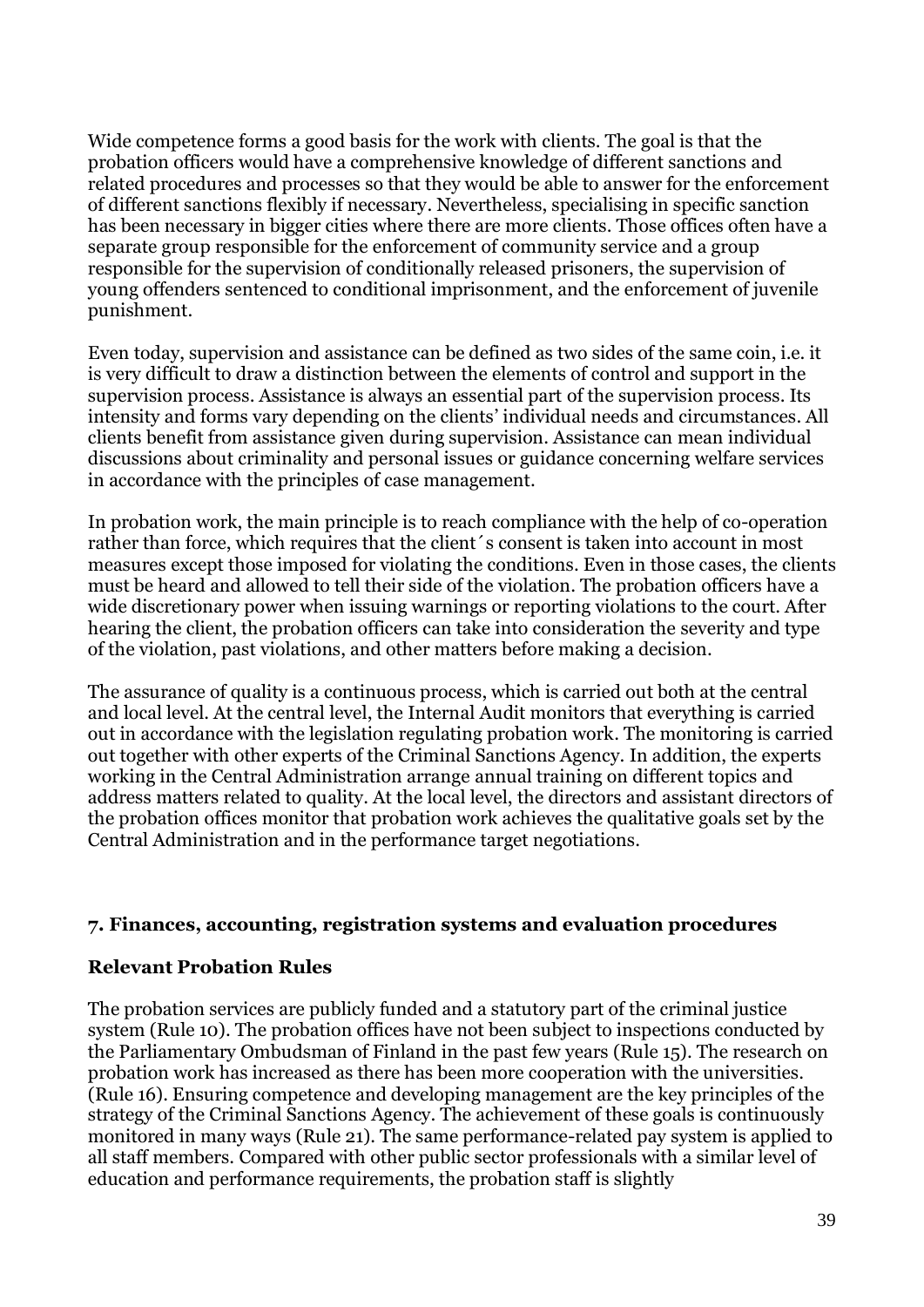undercompensated (Rule 33). Evidence-based practices have been developed. Attempts have been made to enhance research on these practices (Rule 104). The criminal policy of Finland is expert-oriented, i.e., the reform of the legislation surrounding the probation services and other reforms have mainly been made based on scientific and expert knowledge (Rule 105).

#### **7.1 Finances**

The probation services are not privately funded, nor can they raise funds themselves. The only financial source is the state budget that covers all the operating expenses. The appropriations for the probation services are annually allocated in the state budget. When preparing the budget proposal, the Ministry of Justice sets the performance targets for the Criminal Sanctions Agency concerning the effectiveness, economy, and productivity of the operations as well as the development of the staff by using key figures. The performance targets are approved as part of the budget proceedings.

The Parliament of Finland approves the operating expenses of the enforcement of sentences. In 2018, the operating expenses allocated to the probation services were nearly EUR 19 million, which is about 9.4 per cent of the EUR 202 million allocated to the enforcement of sentences in total. The operating expenses of the prison services were nearly EUR 183 million. The annual operating expenses calculated based on each probation client were EUR 6 410 while the corresponding ratio per each prisoner was EUR 62 880. In 2018, the average number of the probation staff calculated based on personyears was 250, whereas the corresponding number of the prison staff was 2 124. The daily average of probation clients was 2 959 and prisoners 2 910.

| 2018                                            | Probation  | Prison      |
|-------------------------------------------------|------------|-------------|
|                                                 | services   | services    |
| Total current yearly expenditure (euro)         | 18 964 000 | 182 976 000 |
|                                                 |            |             |
| Average number of employed staff (person-years) | 250        | 2 1 2 4     |
| Daily average number of offenders/clients dealt | 2 9 5 9    | 2 9 1 0     |
| with                                            |            |             |

#### *Table 5. Operating expenses*

#### **7.2 Accounting**

The Criminal Sanctions Agency is audited externally by the National Audit Office of Finland (NAOF) and internally by the Internal Audit of the Criminal Sanctions Agency. The NAOF is an independent and neutral expert body. Its task is to ensure the correctness of the management of central government finances, the reliability of the reported information, and the compliance with the state budget. For this purpose, the NAOF conducts annually financial audits and prepares reports for the Parliament of Finland. The reports are public.

The Criminal Sanctions Agency prepares and approves the final accounts each year within a certain time limit. The final accounts will then be submitted to the Ministry of Justice,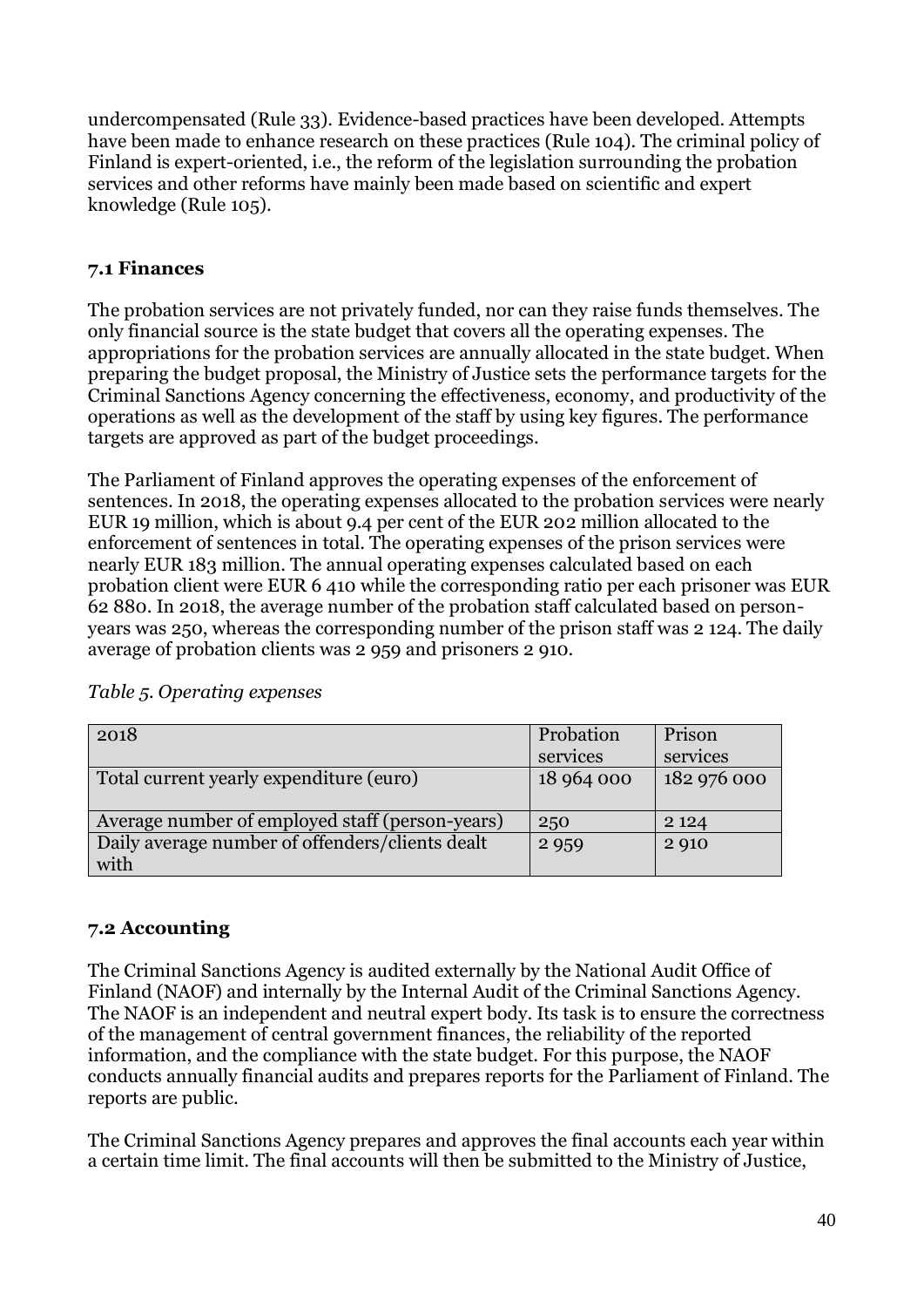the State Treasury, and the NAOF. The NAOF sends the financial audit report to both the Criminal Sanctions Agency and the Ministry of Justice for further action.

The duty of the Internal Audit is to establish the appropriateness and sufficiency of internal supervision to the management of the Criminal Sanctions Agency, to develop the risk management in the Criminal Sanctions Agency, and to carry out inspections ordered by the Director General.

#### **7.3 Registration Systems and Evaluation Procedures**

The Criminal Sanctions Agency has an IT-based community sanction register that includes data on all community sanctions. The register supplies quarterly and monthly summary reports for purposes related top management, research, and policies. Besides the expert statements and the enforcement documents, the register includes statistics, which are used in the planning and assessment of probation work both at the central and local level. The realisation of the performance targets is also monitored with the help of the registered data.

Every client has an individual file in the register. The file contains information on the clients and a detailed documentation of the supervision processes. The file includes the following items: personal data and living conditions, type of community sanction, formal enforcement, risk and needs assessment, targets defined in the assessment, and the realisation of the targets during the sentence term. The probation officers are responsible for the follow-up of the clients' progress during the sentence term including any areas of concern, such as employment, substance abuse, and offending, by keeping detailed notes of the meetings and other communication, e.g. by telephone or email, and of the different types of measures and interventions. The notes must be kept up to date in order to provide an accurate record of the changes in the clients' behaviour and the possibilities of preventing new offences. At the end of the sentence term, the probation officers draw up a final assessment, which contains the clients' comments on the progress of the sentence plan.

The community sanction register is included in the client data system of the Criminal Sanctions Agency as a nationwide personal data register. In Finland, provisions on the processing of personal data are laid down in the EU General Data Protection Regulation (GDPR, EU 2016/679) and the Act on the Processing of Personal Data by the Criminal Sanctions Agency (1069/2015), which determine the general principles. Personal data has to be processed lawfully and carefully, in compliance with good processing practice, and so that the protection of the data subjects' private life and other basic rights, which safeguard their right to privacy, are not restricted without lawful reasons.

# **8. Societal Support and Clients' Views**

#### **Relevant Probation Rules**

Every year, the work of the probation services is presented in an annual report and the media is invited to a separate event to hear the latest information concerning the probation services (Rule 17). The Communications Services at the Central Administration of the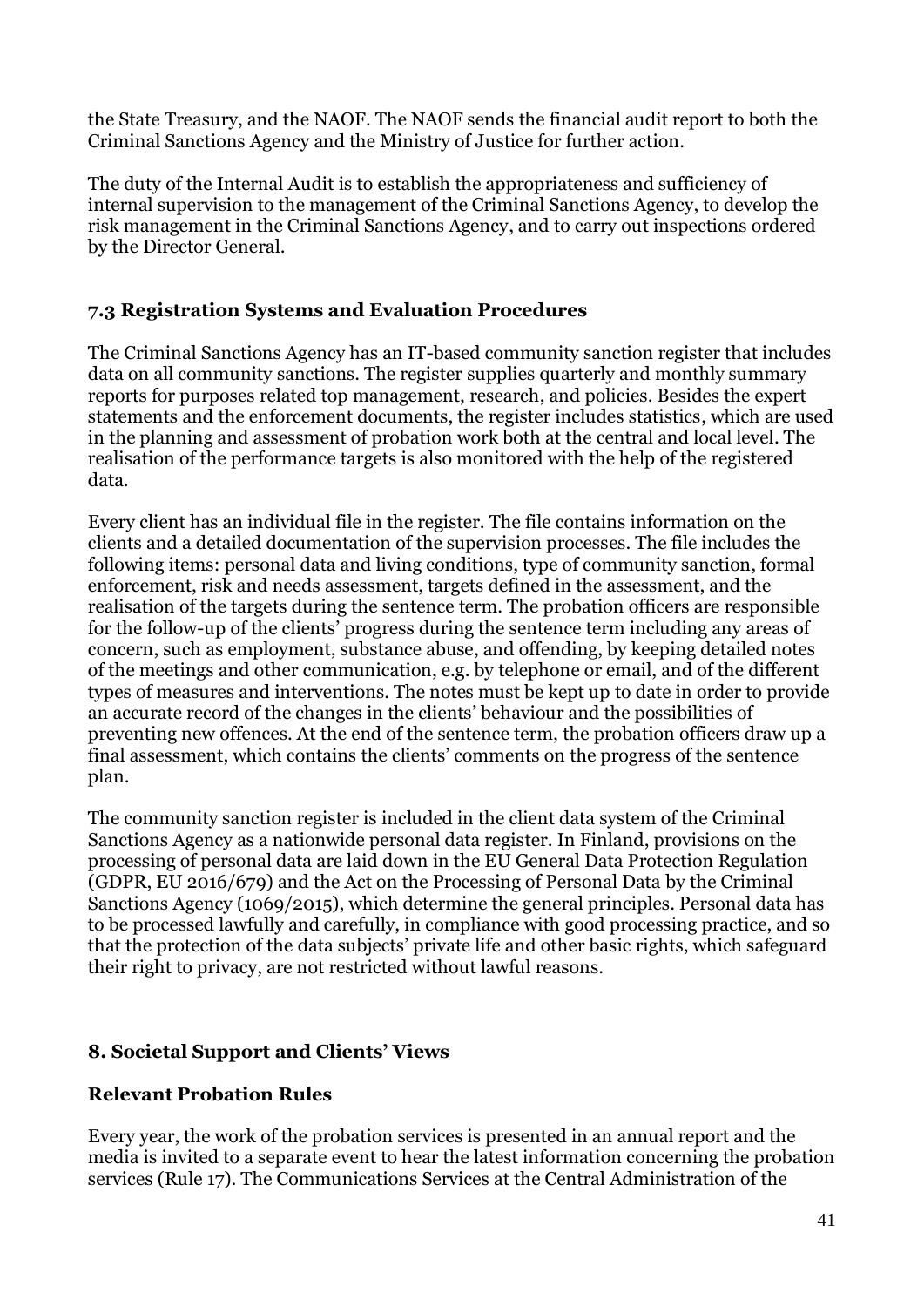Criminal Sanctions Agency informs the media of topical matters concerning the probation services (Rule 106). The Criminal Sanctions Agency has established good exchange and cooperation relationships with universities and scientific research institutions. Research is conducted and published regularly (Rule 107). Other agencies, service users, and the general public, both nationally and internationally, have access to different types of policy statements and other official documents concerning probation work (Rule 108).

#### **8.1 Societal support**

Research conducted in the early 21st century show that there are different types of challenges when tackling the multiple needs of the probation clients. The research of Jouko Karjalainen and Olli Viljanen<sup>16</sup> on the offenders' need for support mapped out how the reintegration problems of the probation clients were handled in the welfare service system. The used data consisted of questionnaires and interviews targeted at municipal and governmental welfare authorities along with data obtained from the client data system. The outcomes pointed to the conclusion that the basic social and employment services did not provide sufficient support to improve and enhance the probation clients' integration. It was especially clear as regards housing and employment: it seemed that the normal welfare services had abandoned probation clients in a dead space to wait for better times to come or they had even rejected them. It appeared that there was lack of one clear agent to take full responsibility for the social support and case management of the conditionally released prisoners and probation clients.

In his doctoral dissertation on community service as a subject of empirical criminological research, Anssi Keinänen<sup>17</sup> examined statistically which factors affect the probability of revocation of community service in Finland, and furthermore, how accurately the revocation of community service can be predicted. The main result was that substance abuse connected to the accumulation of social problems predicts the risk of revocation of community service. The conclusion was that the probation clients' integration into society cannot be successful without prevention measures aimed to reduce the clients' substance abuse.

In another doctoral dissertation *Community Service in the borderline of civil society and the state*, Lasse Rautniemi<sup>18</sup> discussed what impact the civil society involvement had on the legal status of community service. The study was based on theoretical literature and empirical data consisting of theme interviews with community service clients and the contact persons of the community service places. In the conclusions, it was stated that the essential content of community service is produced in the service places, i.e. within the sphere of civil society and informal justice. This means, among other things, that this kind of sanction requires communities, which are ready to welcome sentenced offenders.

The research conducted by Jukka Leinonen, Henrik Linderborg, and Janne Vepsäläinen<sup>19</sup> on the utilisation rate of community service and monitoring sentence showed that individual factors and secondary prevention factors are not taken into account in the criminal proceedings as much as they could be when considering the imposition of

<sup>&</sup>lt;u>.</u> <sup>16</sup> Karjalainen – Viljanen 2009.

<sup>&</sup>lt;sup>17</sup> Keinänen 2008.

<sup>&</sup>lt;sup>18</sup> Rautniemi 2011.

 $19$  Leinonen – Linderborg – Vepsäläinen 2020.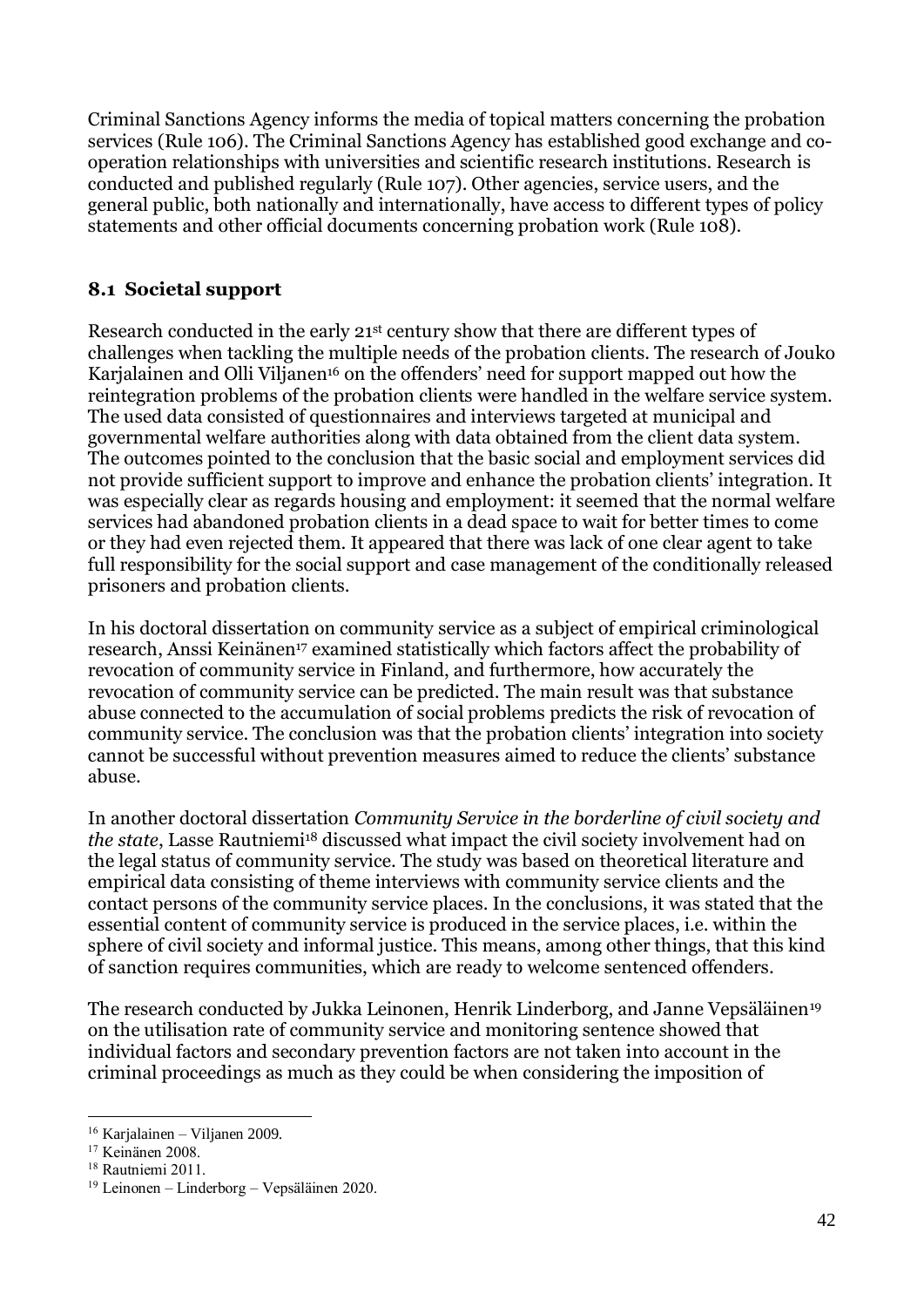community service or a monitoring sentence. The judges, prosecutors, and probation officers have different views on how the social factors should be taken into account when considering community service or a monitoring sentence. The judges and prosecutors considered the suitability and imposition of community service or a monitoring sentence mainly based on the illegal act and past criminal behaviour, whereas the probation officers also emphasised the social and individual factors in their assessment of the suitability for a monitoring sentence or community service.

#### **8.2 Clients' views**

A research carried out by Hanna Väkiparta and Matti Marttunen<sup>20</sup> and published by the National Research Institute of Legal Policy reviewed the imposition of supervision on young offenders as a sanction ancillary to conditional imprisonment. The research was based on supervision documents of 160 supervised young offenders aged 15 to 20 years and on interviews with the supervised offenders and their probation officers. The research presented, among other things, the following findings and conclusions:

Goals of supervision are difficult to match together**.** The goals of supervision include elements that are difficult to match together: on the one hand, the duty of the probation officer is to support and help but, on the other hand, the probation officer should also impose control and prevent reoffending. In general, the task is managed well. In some cases, the supervision of young offenders seemed, however, unnecessary from the point of view of these goals. The offence was random and the supervised offender did not have such problems that supervision ordinarily aims to influence. Alternatively, besides social problems, some of the young offenders also had financial difficulties as well as mental or physical problems. The best person to take care of such problems is usually the professional of the specific field in question and not the enforcer of the sentence.

Commitment to supervision is important**.** The supervised offender's commitment to the supervision is essential in respect of the success of the supervision. The main problems of supervision are, in fact, related to the inadequacy of regulations concerning it and the lack of sanctions for neglects. The biggest problem is to get young offenders with extremely difficult life situation to attend the supervision meetings. They rarely arrive at the meetings and often their supervision is concluded at the end of the probationary period without having implemented the supervision as planned. The young offenders can also be well aware of the fact that there are no sanctions for absences. Cancelling and rescheduling the supervision meetings is common but even commoner is simply not to show up at the meetings without any notice.

Programmes are useful**.** Based on the research material, the courses and programmes used in supervision are considered useful, but they are used very rarely. Planned programmes are the best option for those young offenders, whose criminal behaviour is influenced by single problems that can possibly be fixed with the help of interventions. On the other hand, the supervision meetings serve those young offenders, whose life situation in general requires more comprehensive planning and perhaps treatment. The supervision should promote the analysis of the behavioural models and attitudes that have led to the criminal act in order for the discussions to be useful. Alternatively, the best solution for young offenders with substance abuse problems would be substance abuse rehabilitation as part

<sup>1</sup> <sup>20</sup> Väkiparta – Marttunen 2009.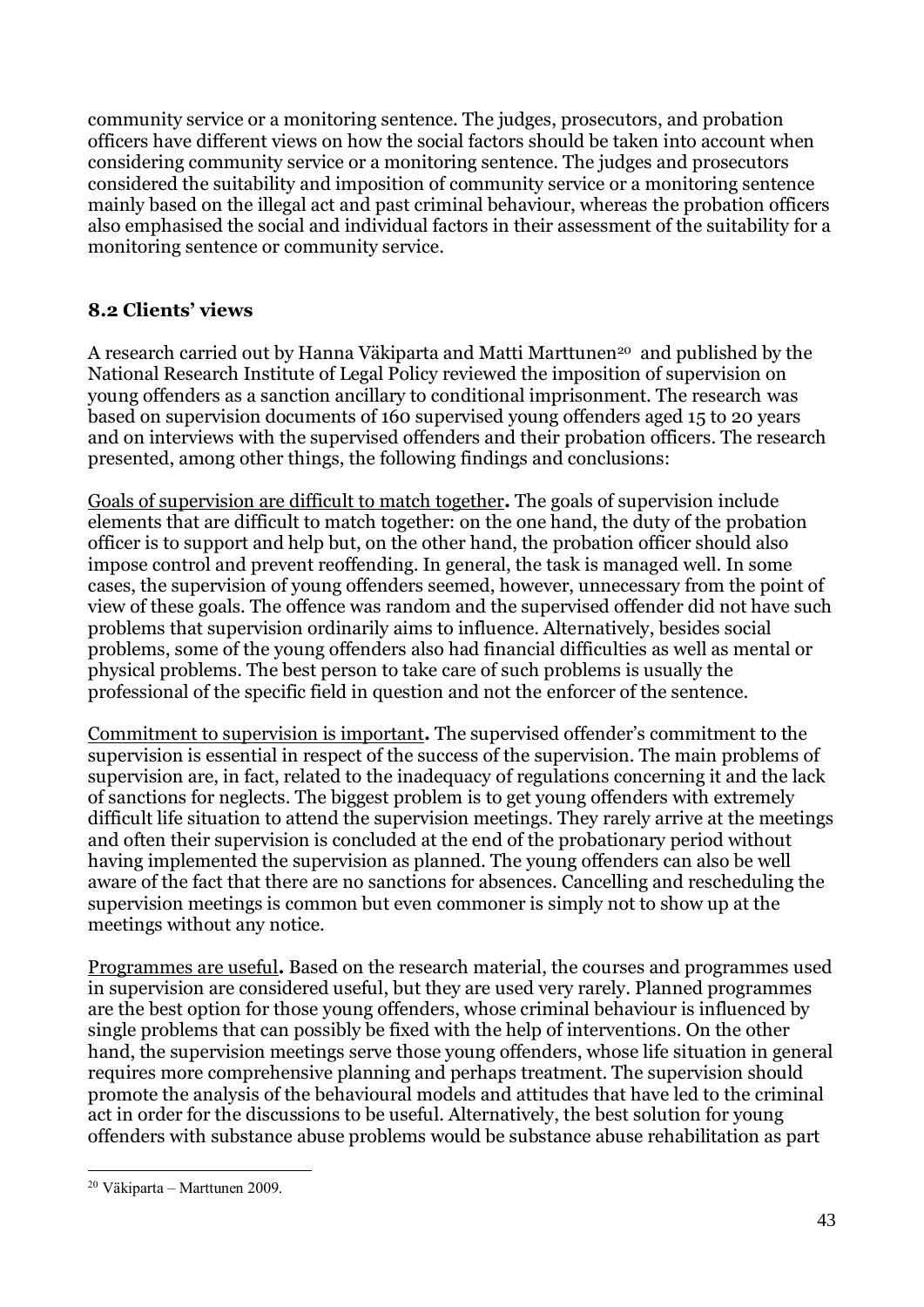of the supervision. In such cases, the supervised offenders would be required to commit themselves to the rehabilitation but they would not have to attend so many supervision meetings as normally during planned supervisions. The supervision must be individually planned and realised.

Another research conducted by Leena Mäkipää<sup>21</sup> and published by the National Research Institute of Legal Policy examined the enforcement of probationary liberty under supervision in Finland and the possible needs for elaborating the supervision practices. The research was based on quantitative data consisting of all prisoners, whose probationary liberty ended before December 2008. The quantitative data covered the personal data of the prisoners as well as information on the conditions of their probationary liberty. In addition, focused interviews with various relevant persons were conducted (e.g. prisoners placed in probationary liberty, prison staff, other officials, and representatives of non-governmental organisations).

The prisoners placed in probationary liberty had mostly a positive attitude towards the supervision. According to them, the extent of the supervision was quite appropriate. It did not limit their lives excessively, nor was it too strict. Additionally, the restrictions regarding, for instance, free movement and the use of drugs were mainly accepted by the prisoners as an understandable part of the probationary liberty under supervision. The staff and prisoner interviews also confirmed that probationary liberty differs greatly from the regular release from prison. Firstly, it is often more thoroughly prepared. Accommodation and some crime-free activities are usually organised for the released prisoners, whereas for normal conditional release such basics of life are not necessarily arranged. Secondly, probationary liberty is set apart from regular release by both the supervision and the concrete measures of support often linked to probationary liberty.

# **9. Probation Clients' Rights**

Provisions on the practices and principles of the appeal procedures are laid down in the Act on the Enforcement of Community Sanctions (400/2015) and the Administrative Procedure Act (434/2003) (Rules 14, 100, and 101). Provisions on the data protection concerning clients are laid down in the Act on the Processing of Personal Data by the Criminal Sanctions Agency (1069/2015) and the European General Data Protection Regulation (GDPR) (Rules 41, 89, and 92).

The legal protection of sentenced probation clients has been ensured at four different levels. First of all, the consent of the suspected person is generally a precondition for the sentencing of a community sanction. Secondly, sentenced offenders must be heard when planning the enforcement of the sanction and they must approve the sentence plan by signing it. Thirdly, probation clients serving a sentence must be heard during the investigation of a suspected breach of conditions. A sanction more severe than a warning can only be imposed by the court. Fourthly, the probation clients have a right to make a complaint against the legality of the decisions or procedures to the Parliamentary Ombudsman or the Chancellor of Justice.

<sup>1</sup>  $21$  Mäkipää 2010.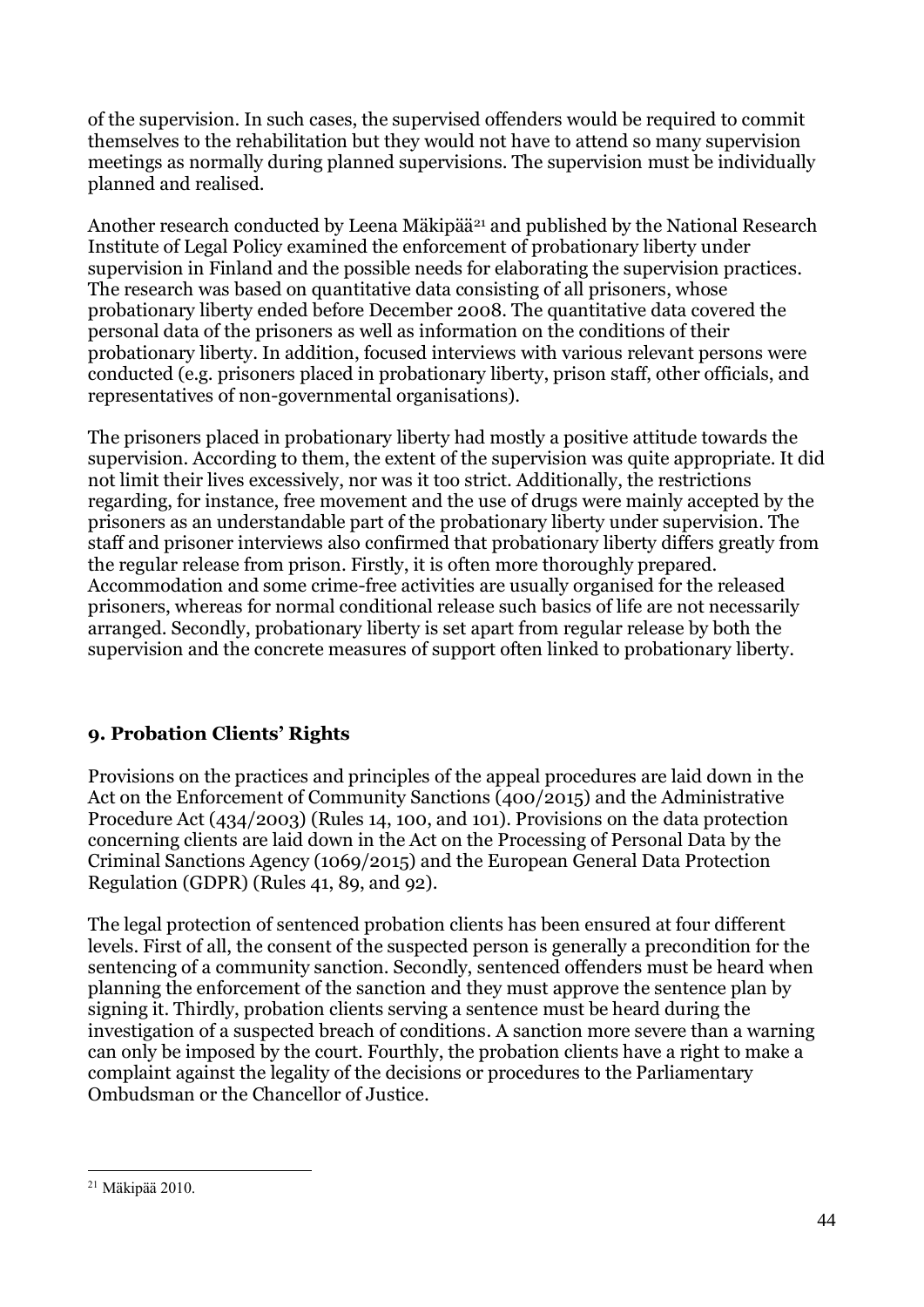# **10. Developments to be expected**

#### **10.1 Developments in the coming years**

The development of the probation practices is based on the strategic goals and values of the Criminal Sanctions Agency. The main values are the respect for human dignity and justness and the belief in the potential for an individual change and growth.

Commitment to these values means in practice that:

- basic rights and liberties as well as human rights are protected
- treatment is humane, appropriate, and equal
- all activities are lawful and comply with justice and fairness
- enforcement is carried out so that it supports the sentenced person´s individual growth and development as well as their intention to lead a life without crime.

The goals of the Criminal Sanctions Agency are to contribute to the safety of society by maintaining a lawful and safe sentence enforcement system and reduce recidivism by improving the sentenced person's possibilities and capability to be integrated into society.

The focus in the development work is to improve the probation officers' supervision skills. The goal is that all probation officers have good relational and structural skills of working with clients as described in the manual for the Jersey Supervision Interview Checklist<sup>22</sup>. In addition, it is important to further develop the networking skills of the probation officers and to embed the networking methodology in everyday work with clients as well as to establish systematic and continuous work processes with the substance abuse treatment providers. The methods and programmes to tackle the violent behaviour of offenders are also under development. Additionally, the legislation on community sanctions will be revised to be more comprehensive so that there is a clear distinction between different sanctions concerning the content, target group, and punitiveness.

The development of the Finnish probation services is nowadays based on European and other international cooperation and interchange of information. In addition, the cooperation with the Scandinavian countries has traditionally been important and is still going strong.

#### **10.2 Implementation of EU Framework Decision 947**

In Finland, the Council Framework Decision 2008/947/JHA on the application of the principle of mutual recognition to judgments and probation decisions with a view to the supervision of probation measures and alternative sanctions came into force on 5 December 2011 by the Act on the National Implementation of the Provisions of a Legislative Nature in the Framework Decision on Probation Measures and Alternative Sanctions within the European Union and on the Application of the Framework Decision (1170/2011). According to the Act, the competent authority to forward a probation decision to another Member State and to decide on the enforcement of a judgement and probation decision forwarded to Finland is the Criminal Sanctions Agency. There have not yet been any cases of supervision being forwarded from Finland to another Member State or vice versa pursuant to the Framework Decision.

<sup>1</sup>  $22$  Raynor – Vanstone 2013.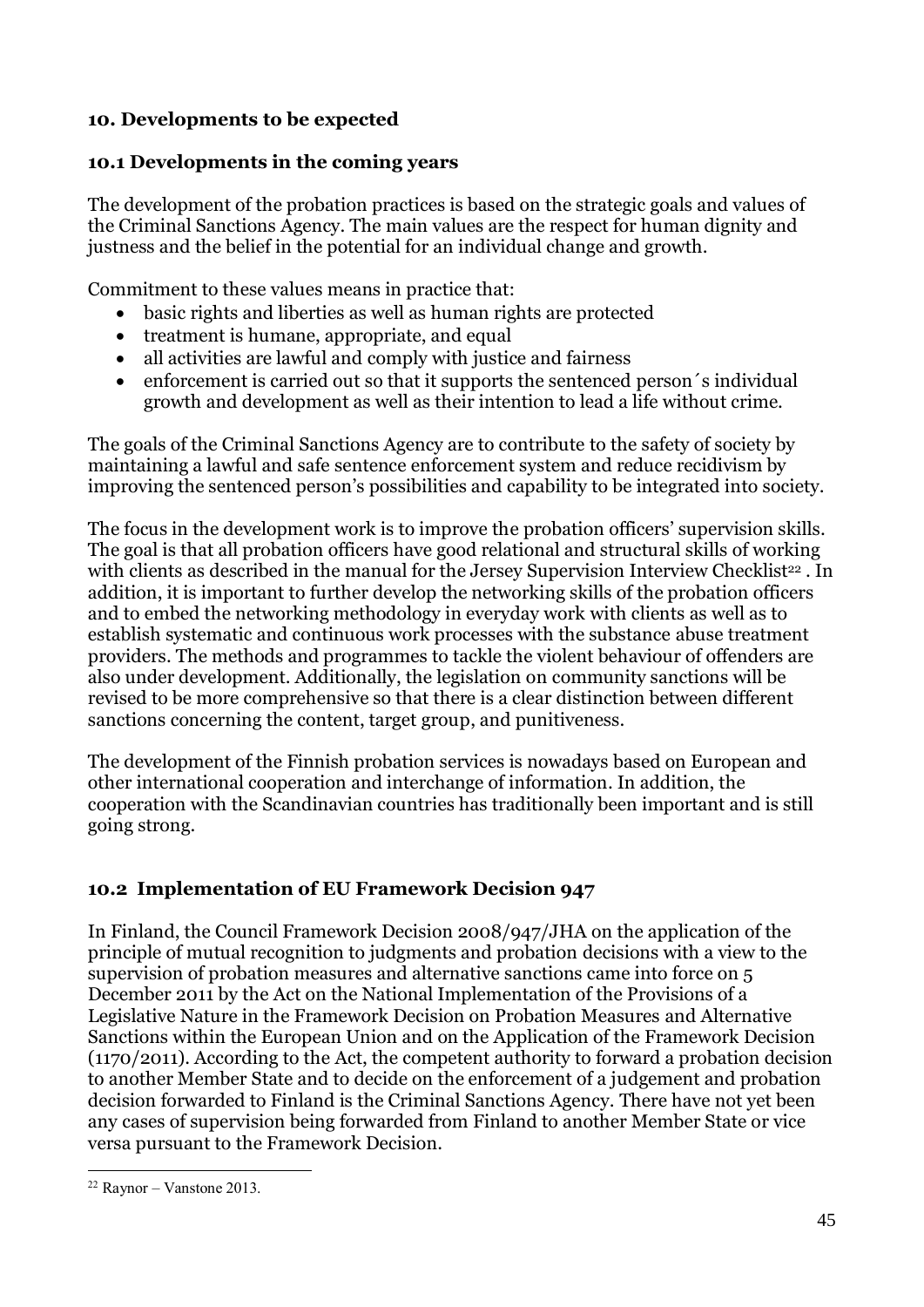#### **11. Important Publications**

#### **International**

McNeill, Fergus (2018). *Pervasive Punishment: Making Sense of Mass Supervision*. Emerald Publishing Limited.

McNeill, Fergus & Beyens, Kristel (2013). *Offender Supervision in Europe*. Palgrave McMillan

Raynor, Peter & Vanstone, Maurice (2018). *What matters is what you do: The rediscovery of skills in probation practice*. European Journal of Probation 2018 10/3, pages 199–214.

Raynor, Peter & Vanstone, Maurice (2013). *Observing Interview Skills: A Manual for Users of the Jersey Supervision Interview Checklist*. Department of Criminology. Swansea University.

Raynor, Peter & Ugwudike, Pamela & Vanstone, Maurice (2014). *The impact of skills in probation work: A reconviction study*. Criminology & Criminal Justice 2014, 14/2, pages 235–249.

#### **Finland:**

Lavikkala, Raino & Linderborg, Henrik, eds., (2011) *Rikosseuraamustyön kehittämisenkysymyksiä (Questions on the development of prison and probation work)*. Training Institute for Prison and Probation Services, Tampere 2011.

Linderborg, Henrik & Suonio, Mari & Lassila, Tytti (2014). *Sosiaalityö ja sosiaalinen tuki rikosseuraamusalalla (Social work and social support in the prison and probation services)*. Publications of the Criminal Sanctions Agency 1/2014.

Leinonen, Jukka & Linderborg, Henrik & Vepsäläinen, Janne (2020). *Yhdyskuntapalvelun, valvontarangaistuksen ja ehdollisen vankeuden oheisrangaistuksena tuomittavan yhdyskuntapalvelun käyttö seuraamusjärjestelmässä* (*Use of community service, monitoring sentence, and community service imposed as an ancillary sanction to conditional imprisonment in the penal system)*. Publications of the Criminal Sanctions Agency 1/2020.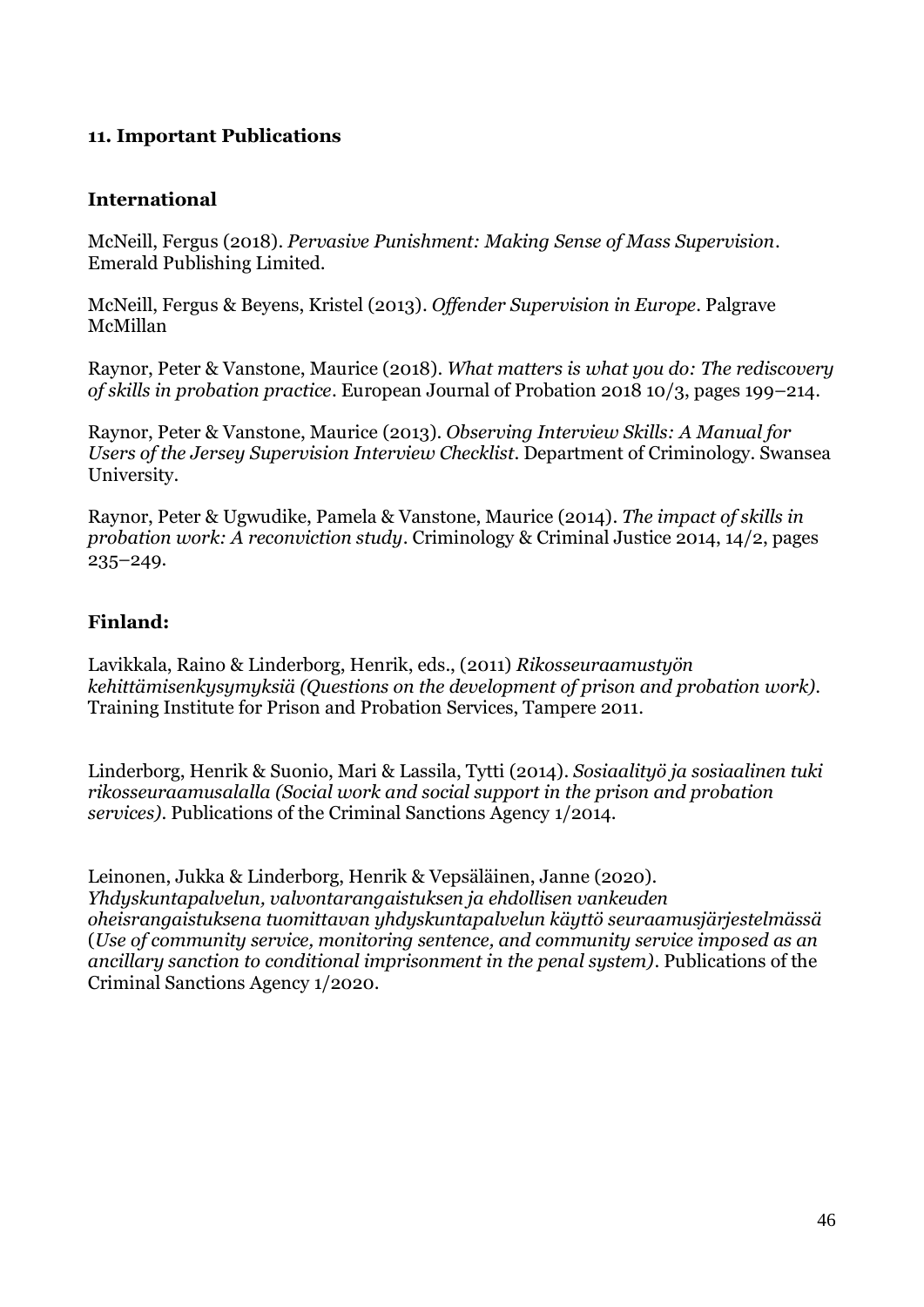#### **12. Main Addresses, Phone & Fax Numbers, E-mail Addresses, Home Pages**

Ministry of Justice Visiting address: Eteläesplanadi 10, Helsinki Postal address: PO BOX 25, 00023 Government Telephone: +358 2951 6001 Fax: **+**358 9 1606 7730 Email: oikeusministerio@om.fi [www.om.fi](http://www.om.fi/)

Ministry of Justice, Department for Criminal Policy and Criminal Law Visiting address: Eteläesplanadi 10, Helsinki Postal address: PO Box 25, 00023 Government Telephone: +358 29 51 6001 Fax: +358 9 1606 77 30 Email: [OM\\_KRO@om.fi](mailto:OM_KRO@om.fi) [www.om.fi](http://www.om.fi/)

Criminal Sanctions Agency Address: Lintulahdenkatu 5 00530 Helsinki Telephone: +358 29 56 88500 Fax: +358 29 56 65440 Email: [kirjaamo.rise@om.fi](mailto:kirjaamo.rise@om.fi) [www.rikosseuraamus.fi](http://www.rikosseuraamus.fi/)

Training Institute for Prison and Probation Services (RSKK) Visiting address: Vernissakatu 2 A, Vantaa Postal address: PO Box 41, 01301 Vantaa Telephone: +358 29 56 65 000 Fax: +358 29 56 65 020 Email: [rskk@om.fi](mailto:rskk@om.fi) [www.rskk.fi](http://www.rskk.fi/)

Criminological Library Visiting address: Vernissakatu 2 A, Vantaa Postal address: PO Box 41, 01301 Vantaa Telephone: +358 29 5665054 Fax: +358 29 566 5020 Email: [rskk@om.fi](mailto:rskk@om.fi) [www.rskk.fi/kirjasto](http://www.rskk.fi/kirjasto)

Krits – Finnish Foundation for Supporting Ex-offenders Address: Kinaporinkatu 2 E 39 00500 Helsinki Telephone: +358 9 774 36 10 Fax: +358 9 774 36 120 Email: [toimisto@krits.fi](mailto:toimisto@krits.fi) [www.krits.fi](http://www.krits.fi/)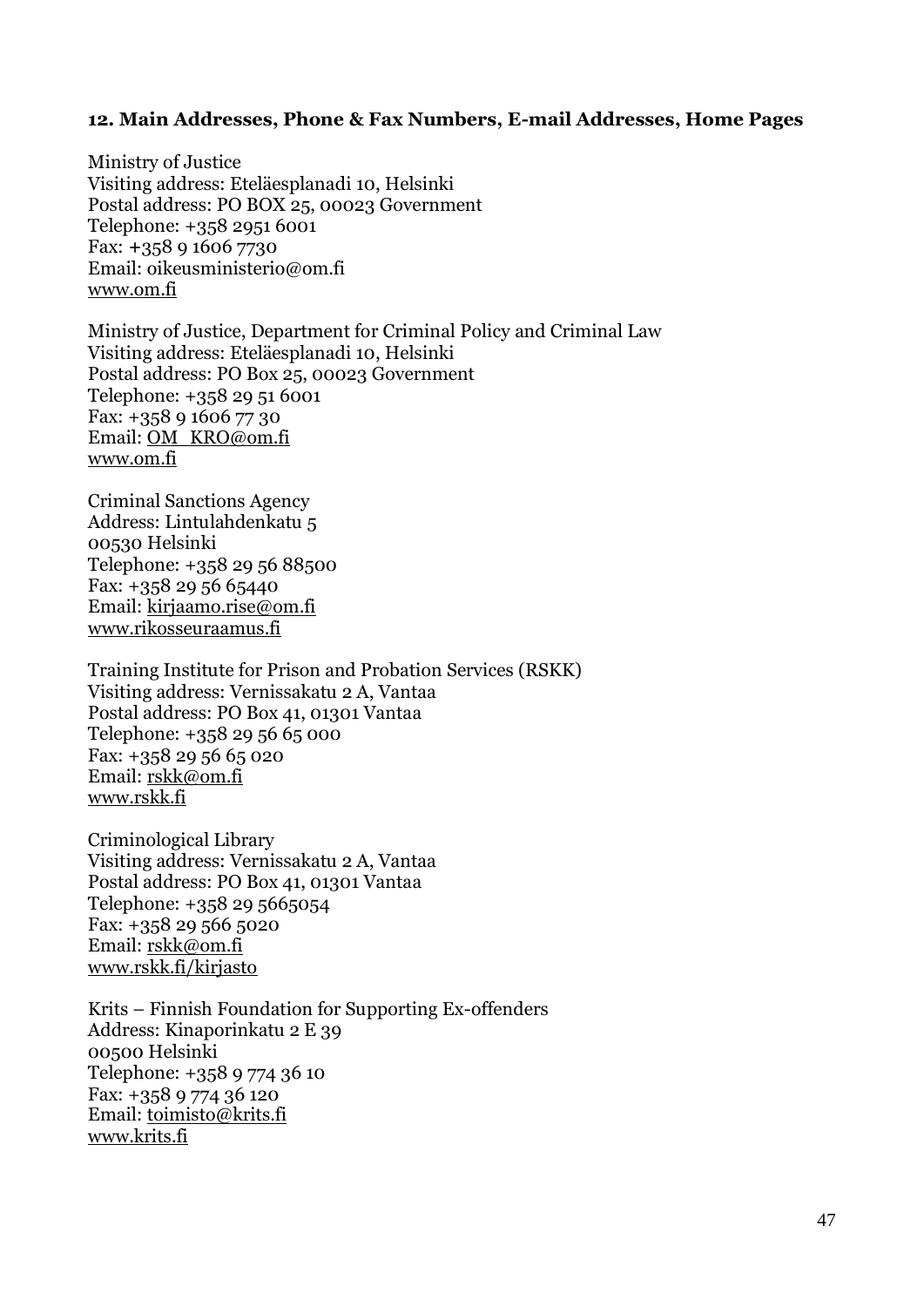# **References**

Huhtala, Johanna 1984: Kriminaalihuoltotyön vaiheita 1870-1975 (Probation work in 1870-1975). Helsinki: Kriminaalihuoltoyhdistys.

Joutsen, Matti - Lahti, Raimo - Pölönen, Pasi 2001: Criminal Justice Systems in Europe and North America. Helsinki: Heuni.

Karjalainen, Jouko 1989: Jäähyväiset sosiaalityölle – lainrikkojien syrjäytyminen kriminaalihuoltotyön kontekstissa (Farewell to Social Work – marginalisation of offenders on Probation). Tampereen yliopisto. Sosiaalipolitiikan laitos: Tutkimuksia sarja B nro 3.

Karjalainen, Jouko & Viljanen, Olli 2009: Arkikuntoon – lainrikkojien tuen tarve (Fixing everyday life – offenders' need for support). Helsinki: Terveyden ja hyvinvoinnin laitos, Avauksia 14/2009.

Keinänen, Anssi 2008: Yhdyskuntapalvelu empiirisen kriminologisen tutkimuksen kohteena (Community service as a subject of empirical criminological research). Joensuun yliopisto: Kauppa- ja oikeustieteiden tiedekunta.

Leinonen, Jukka - Linderborg, Henrik - Vepsäläinen, Janne 2020: Yhdyskuntapalvelun, valvontarangaistuksen ja ehdollisen vankeuden oheisrangaistuksena tuomittavan yhdyskuntapalvelun käyttö seuraamusjärjestelmässä (The use of community service, monitoring sentence, and community service imposed as an ancillary sanction to conditional imprisonment in the Finnish penal system). Helsinki: Rikosseuraamuslaitoksen julkaisuja 1/2020.

Marttunen, Martti & Takala, Jukka-Pekka 2002. Nuorisorangaistus 1997-2001. Uuden rangaistuslajin arviointi (Juvenile Punishment 1997-2001. Evaluation of a New Punishment). Helsinki. Oikeuspoliittinen tutkimuslaitos, julkaisuja 230/2002.

Mohell, Ulla - Lappi-Seppälä, Tapio & Laitinen, Jouko&Kinnunen, Aarne (2004), Adult Correctional Systems and Perspectives, Adult Corrections in Finland, Criminal Justice Press, Monsey (N:Y), pp. 95-129.

Mohell, Ulla - Pajuoja, Jussi 2006: Vankeuspaketti. Vankeinhoidon kokonaisuudistus käytännössä (Imprisonment.Overall reform of the prison services in practice), Helsinki: Tietosanoma.

Mäkipää, Leena 2010: Valvotun koevapauden toimeenpano ja sovellettavuus (Enforcement and applicability of supervised probationary freedom in Finland). Helsinki: Oikeuspoliittisen tutkimuslaitoksen tutkimuksia 249/2010.

Rautniemi, Lasse 2012: Yhdyskuntapalvelu kansalaisyhteiskunnan ja valtion rajamailla. Teoreettis-empiirinentutkimus (Community service in the borderline of civil society and the state – a theoretical – empirical study). Tampereen yliopisto. Yhteiskunta- ja kulttuuritieteiden yksikkö.